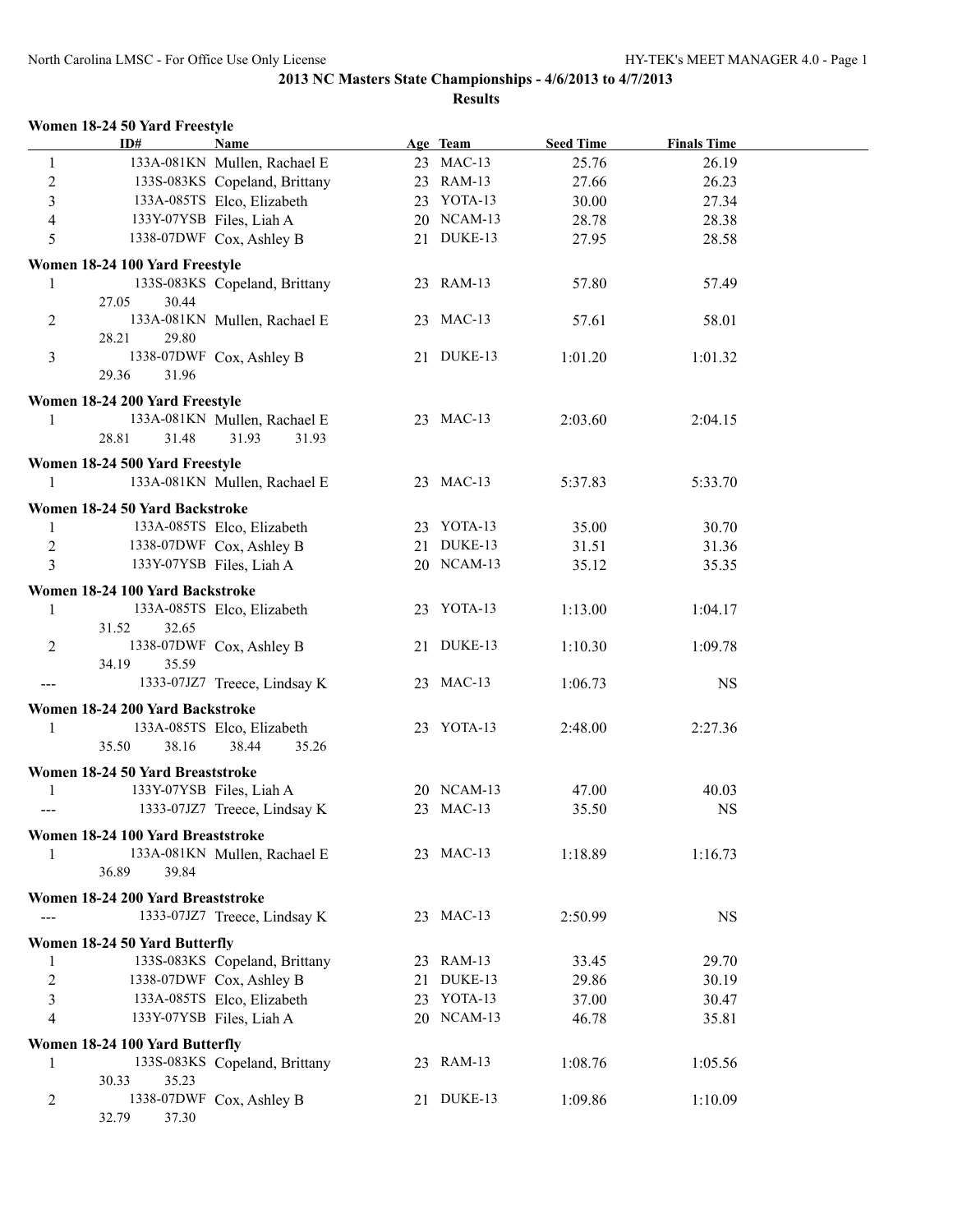|                          | <b>Women 18-24 100 Yard IM</b> |                                                 |       |                             |                  |           |
|--------------------------|--------------------------------|-------------------------------------------------|-------|-----------------------------|------------------|-----------|
| 1                        |                                | 133A-085TS Elco, Elizabeth                      |       | 23 YOTA-13                  | 1:20.00          | 1:09.49   |
|                          | 38.27<br>31.22                 |                                                 |       |                             |                  |           |
| $\overline{2}$           |                                | 133Y-07YSB Files, Liah A                        |       | 20 NCAM-13                  | 1:20.00          | 1:15.82   |
|                          | 36.52<br>39.30                 |                                                 |       |                             |                  |           |
| ---                      |                                | 1333-07JZ7 Treece, Lindsay K                    |       | 23 MAC-13                   | 1:04.40          | <b>NS</b> |
|                          | <b>Women 18-24 200 Yard IM</b> |                                                 |       |                             |                  |           |
| 1                        |                                | 133A-081KN Mullen, Rachael E                    |       | 23 MAC-13                   | 2:23.39          | 2:23.77   |
|                          | 37.01<br>31.43                 | 43.11<br>32.22                                  |       |                             |                  |           |
| $\overline{2}$           |                                | 133Y-07YSB Files, Liah A                        |       | 20 NCAM-13                  | 2:39.94          | 2:44.76   |
|                          | 39.03<br>41.45                 | 49.04<br>35.24                                  |       |                             |                  |           |
|                          | Women 25-29 50 Yard Freestyle  |                                                 |       |                             |                  |           |
| $*1$                     |                                | 133Z-071BU Georoff, Andrea A                    |       | 29 EAC-13                   | 23.10            | 23.77     |
| $*1$                     |                                | 1335-07X9B Jones, Ruth N                        |       | 29 RAM-13                   | 24.00            | 23.77     |
| 3                        |                                | 133M-08836 Long, Joanna E                       |       | 27 EAC-13                   | 29.00            | 27.56     |
| $\overline{4}$           |                                | 133M-07H61 Phillips, Kali A                     |       | 28 RAM-13                   | 27.00            | 27.62     |
| 5                        |                                | 1334-07HNH Smith, Kristen B                     |       | 29 CFAC-13                  | 27.16            | 27.88     |
| 6                        |                                | 133B-07C7X Proctor, Elizabeth A                 |       | 28 NCAM-13                  | 29.53            | 29.31     |
| 7                        |                                | 133V-0771G Levie, Kelly                         |       | 25 UNAT                     | 30.35            | 30.62     |
| $\,8\,$                  |                                | 1333-06XM1 MacNair, Margo                       |       | 29 RAM-13                   | 30.31            | 30.66     |
| 9                        |                                | 133W-0771F Levie, Alayna                        |       | 25 UNAT                     | 31.59            | 30.75     |
|                          | Women 25-29 100 Yard Freestyle |                                                 |       |                             |                  |           |
| 1                        |                                | 1335-07X9B Jones, Ruth N                        |       | 29 RAM-13                   | 53.99            | 52.19     |
|                          | 27.26<br>24.93                 |                                                 |       |                             |                  |           |
| $\overline{c}$           |                                | 133M-08836 Long, Joanna E                       |       | 27 EAC-13                   | 59.00            | 1:00.46   |
|                          | 28.94<br>31.52                 |                                                 |       |                             |                  |           |
| 3                        |                                | 1334-07HNH Smith, Kristen B                     |       | 29 CFAC-13                  | 59.87            | 1:01.72   |
|                          | 29.44<br>32.28                 |                                                 |       |                             |                  |           |
| $\overline{4}$           |                                | 133B-07C7X Proctor, Elizabeth A                 |       | 28 NCAM-13                  | 1:14.16          | 1:06.56   |
|                          | 34.73<br>31.83                 |                                                 |       |                             |                  |           |
| 5                        |                                | 1333-06XM1 MacNair, Margo                       |       | 29 RAM-13                   | 1:06.76          | 1:07.49   |
|                          | 23.32<br>44.17                 |                                                 |       |                             |                  |           |
|                          | Women 25-29 200 Yard Freestyle |                                                 |       |                             |                  |           |
| 1                        |                                | 133K-072A3 Siefers, Andrea M                    |       | 27 RAM-13                   | 2:12.80          | 2:11.21   |
|                          | 30.32<br>32.76                 | 33.88<br>34.25                                  |       |                             |                  |           |
| $\overline{2}$           |                                | 133M-08836 Long, Joanna E                       |       | 27 EAC-13                   | 2:19.00          | 2:14.47   |
|                          | 29.96<br>34.33                 | 35.47<br>34.71                                  |       |                             |                  |           |
| 3                        | 32.24<br>34.44                 | 1334-07HNH Smith, Kristen B<br>35.30<br>35.30   |       | 29 CFAC-13                  | 2:10.20          | 2:17.28   |
| $\overline{\mathcal{A}}$ |                                | 133V-0771G Levie, Kelly                         |       | 25 UNAT                     | 2:32.61          | 2:23.59   |
|                          | 32.31<br>36.53                 | 37.83<br>36.92                                  |       |                             |                  |           |
|                          |                                |                                                 |       |                             |                  |           |
|                          | Women 25-29 500 Yard Freestyle |                                                 |       |                             |                  |           |
| 1                        |                                | 133M-08836 Long, Joanna E                       |       | 27 EAC-13                   | 6:05.00          | 6:10.52   |
| $\overline{2}$           |                                | 133G-07X59 Kirkpatrick, Amy                     |       | 25 RAM-13                   | 6:22.45          | 6:11.97   |
| 3                        |                                | 1334-07HNH Smith, Kristen B                     |       | 29 CFAC-13                  | 5:52.20          | 6:12.86   |
| $\overline{4}$           | 34.40<br>38.38                 | 133K-05Z6K Ostberg, Kristen J<br>39.40<br>39.61 | 39.81 | 29 RAM-13<br>39.73<br>39.49 | 6:51.00<br>39.30 | 6:28.29   |
|                          | 38.70<br>39.47                 |                                                 |       |                             |                  |           |
| 5                        |                                | 1333-06XM1 MacNair, Margo                       |       | 29 RAM-13                   | 7:05.29          | 7:13.08   |
|                          | 38.37<br>42.31                 | 43.49<br>43.78                                  | 44.56 | 44.71<br>44.70              | 44.83            |           |
|                          | 44.59<br>41.74                 |                                                 |       |                             |                  |           |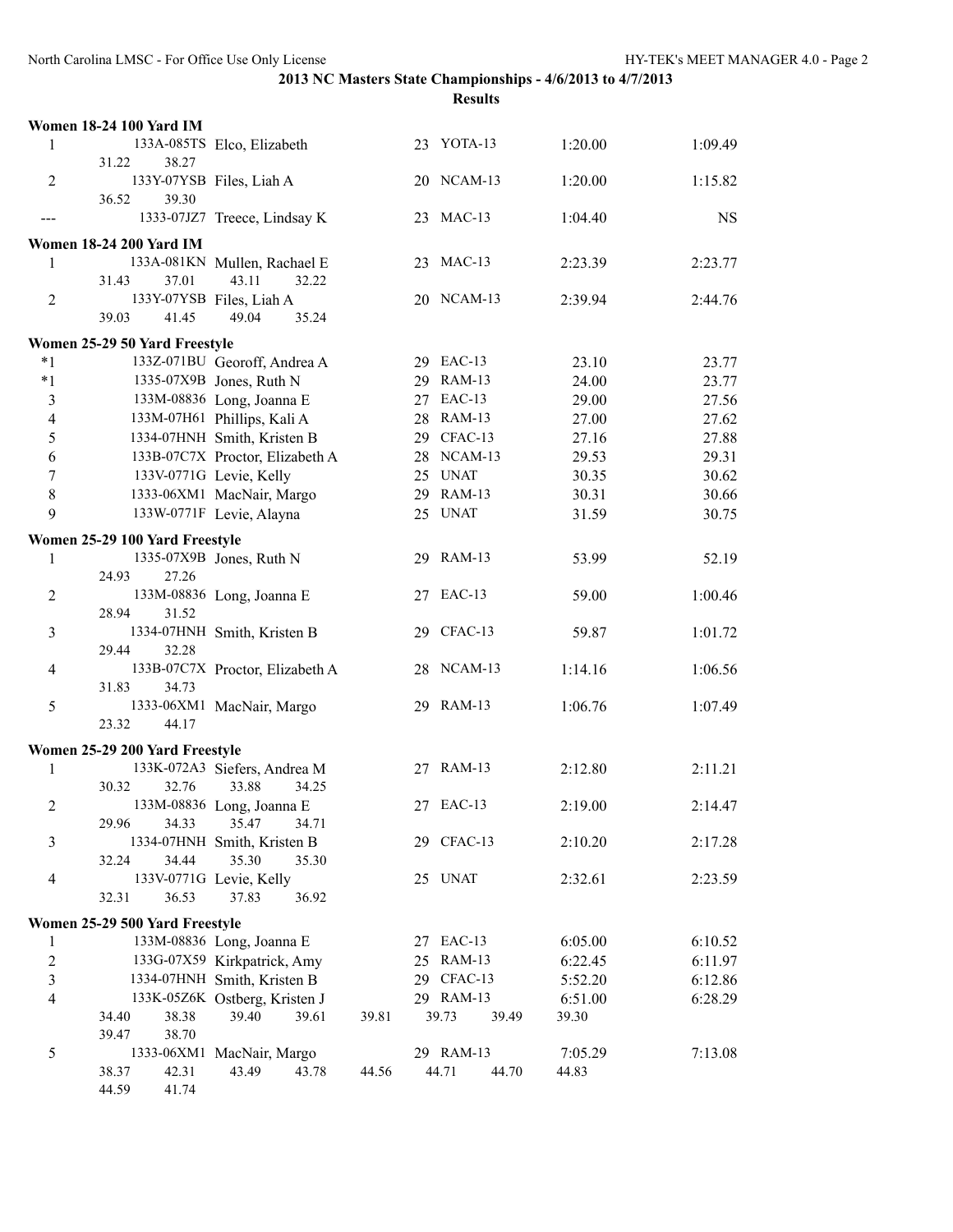|                  | Women 25-29 1000 Yard Freestyle   |       |                                 |       |       |            |       |          |       |          |
|------------------|-----------------------------------|-------|---------------------------------|-------|-------|------------|-------|----------|-------|----------|
| 1                |                                   |       | 133W-0771F Levie, Alayna        |       |       | 25 UNAT    |       | 13:49.99 |       | 13:44.97 |
|                  | 36.62                             | 40.12 | 41.30                           | 41.59 | 41.73 | 41.66      | 41.85 | 41.64    |       |          |
|                  | 42.06                             | 42.20 | 41.89                           | 42.05 | 42.08 | 41.79      | 42.12 | 41.56    |       |          |
|                  | 41.76                             | 41.17 | 41.38                           | 38.40 |       |            |       |          |       |          |
| $\overline{2}$   |                                   |       | 1333-06XM1 MacNair, Margo       |       |       | 29 RAM-13  |       | 14:59.40 |       | 15:05.56 |
|                  | 38.03                             | 44.05 | 45.37                           | 45.28 | 46.46 | 45.97      | 46.81 | 45.68    |       |          |
|                  | 45.40                             | 45.56 | 45.78                           | 45.39 | 46.01 | 46.46      | 46.16 | 46.35    |       |          |
|                  | 46.17                             | 46.00 | 45.51                           | 43.12 |       |            |       |          |       |          |
|                  | Women 25-29 1650 Yard Freestyle   |       |                                 |       |       |            |       |          |       |          |
| 1                |                                   |       | 133K-072A3 Siefers, Andrea M    |       |       | 27 RAM-13  |       | 23:00.00 |       | 20:58.89 |
|                  | 33.58                             | 36.49 | 37.83                           | 38.33 | 39.11 | 39.21      | 39.00 | 38.91    |       |          |
|                  | 39.15                             | 38.77 | 38.93                           | 38.47 | 38.68 | 38.93      | 38.95 | 38.61    |       |          |
|                  | 38.84                             | 38.96 | 38.39                           | 38.29 | 38.26 | 38.47      | 38.55 | 38.56    |       |          |
|                  | 38.82                             | 38.28 | 38.61                           | 37.92 | 38.25 | 37.78      | 37.23 | 36.38    | 34.35 |          |
|                  | Women 25-29 50 Yard Backstroke    |       |                                 |       |       |            |       |          |       |          |
| 1                |                                   |       | 133Z-071BU Georoff, Andrea A    |       |       | 29 EAC-13  |       | 26.25    |       | 28.65    |
| $\boldsymbol{2}$ |                                   |       | 133M-07H61 Phillips, Kali A     |       |       | 28 RAM-13  |       | 28.50    |       | 30.63    |
| 3                |                                   |       | 133B-07C7X Proctor, Elizabeth A |       |       | 28 NCAM-13 |       | 35.92    |       | 35.60    |
|                  |                                   |       |                                 |       |       |            |       |          |       |          |
|                  | Women 25-29 100 Yard Backstroke   |       |                                 |       |       |            |       |          |       |          |
| 1                |                                   |       | 133M-07H61 Phillips, Kali A     |       |       | 28 RAM-13  |       | 1:05.00  |       | 1:05.46  |
| $\overline{2}$   | 32.09                             | 33.37 |                                 |       |       | 29 CFAC-13 |       |          |       | 1:12.74  |
|                  | 35.87                             | 36.87 | 1334-07HNH Smith, Kristen B     |       |       |            |       | 1:14.50  |       |          |
|                  |                                   |       | 133V-0771G Levie, Kelly         |       |       | 25 UNAT    |       |          |       |          |
| $\mathfrak{Z}$   | 38.85                             | 39.67 |                                 |       |       |            |       | 1:18.32  |       | 1:18.52  |
| 4                |                                   |       | 133K-05Z6K Ostberg, Kristen J   |       |       | 29 RAM-13  |       | 1:19.18  |       | 1:19.76  |
|                  | 38.89                             | 40.87 |                                 |       |       |            |       |          |       |          |
| 5                |                                   |       | 133W-0771F Levie, Alayna        |       |       | 25 UNAT    |       | 1:24.49  |       | 1:21.87  |
|                  | 40.99                             | 40.88 |                                 |       |       |            |       |          |       |          |
|                  |                                   |       |                                 |       |       |            |       |          |       |          |
|                  | Women 25-29 200 Yard Backstroke   |       |                                 |       |       |            |       |          |       |          |
| 1                |                                   |       | 133G-07X59 Kirkpatrick, Amy     |       |       | 25 RAM-13  |       | 3:25.00  |       | 2:46.55  |
|                  | 41.04                             | 41.89 | 42.09                           | 41.53 |       |            |       |          |       |          |
|                  | Women 25-29 50 Yard Breaststroke  |       |                                 |       |       |            |       |          |       |          |
| 1                |                                   |       | 133Z-071BU Georoff, Andrea A    |       |       | 29 EAC-13  |       | NT       |       | 33.54    |
| $\overline{2}$   |                                   |       | 133M-08836 Long, Joanna E       |       |       | 27 EAC-13  |       | 40.00    |       | 36.41    |
| 3                |                                   |       | 133K-05Z6K Ostberg, Kristen J   |       |       | 29 RAM-13  |       | 37.50    |       | 37.42    |
| 4                |                                   |       | 133B-07C7X Proctor, Elizabeth A |       |       | 28 NCAM-13 |       | 39.61    |       | 38.43    |
| 5                |                                   |       | 133V-0771G Levie, Kelly         |       |       | 25 UNAT    |       | 42.85    |       | 43.81    |
|                  | Women 25-29 100 Yard Breaststroke |       |                                 |       |       |            |       |          |       |          |
| 1                |                                   |       | 133Z-071BU Georoff, Andrea A    |       |       | 29 EAC-13  |       | 1:15.00  |       | 1:16.45  |
|                  | 36.72                             | 39.73 |                                 |       |       |            |       |          |       |          |
| $\overline{c}$   |                                   |       | 133M-08836 Long, Joanna E       |       |       | 27 EAC-13  |       | 1:20.00  |       | 1:19.02  |
|                  | 37.75                             | 41.27 |                                 |       |       |            |       |          |       |          |
| $\mathfrak{Z}$   |                                   |       | 133K-05Z6K Ostberg, Kristen J   |       |       | 29 RAM-13  |       | 1:19.50  |       | 1:21.44  |
|                  | 38.97                             | 42.47 |                                 |       |       |            |       |          |       |          |
| 4                |                                   |       | 133G-07X59 Kirkpatrick, Amy     |       |       | 25 RAM-13  |       | 1:30.00  |       | 1:22.43  |
|                  | 39.90                             | 42.53 |                                 |       |       |            |       |          |       |          |
|                  |                                   |       |                                 |       |       |            |       |          |       |          |
|                  | Women 25-29 50 Yard Butterfly     |       |                                 |       |       |            |       |          |       |          |
| 1                |                                   |       | 133Z-071BU Georoff, Andrea A    |       |       | 29 EAC-13  |       | 24.75    |       | 25.55    |
| 2                |                                   |       | 1335-07X9B Jones, Ruth N        |       |       | 29 RAM-13  |       | 26.25    |       | 25.71    |
| 3                |                                   |       | 133M-07H61 Phillips, Kali A     |       |       | 28 RAM-13  |       | 28.00    |       | 30.22    |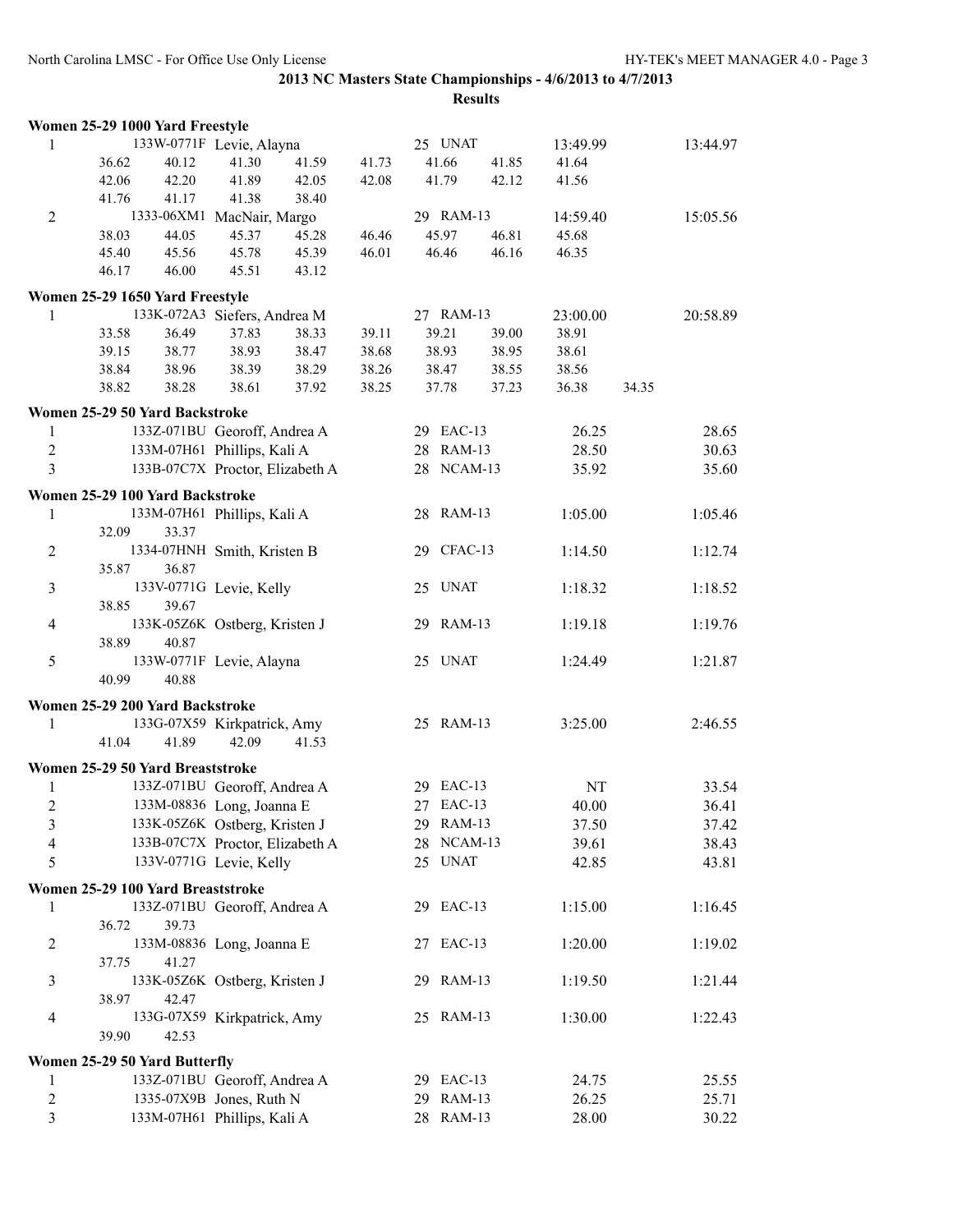| (Women 25-29 50 Yard Butterfly)<br>133M-08836 Long, Joanna E<br>27 EAC-13<br>34.00<br>4<br>5<br>133B-07C7X Proctor, Elizabeth A<br>28 NCAM-13<br>34.32<br>Women 25-29 100 Yard Butterfly<br>1335-07X9B Jones, Ruth N<br>29 RAM-13<br>59.00<br>1<br>26.45<br>31.20<br>1334-07HNH Smith, Kristen B<br>29 CFAC-13<br>2<br>1:10.39<br>33.01<br>36.29<br><b>Women 25-29 100 Yard IM</b><br>133Z-071BU Georoff, Andrea A<br>29 EAC-13<br>1<br>59.99<br>33.84<br>27.34<br>133M-07H61 Phillips, Kali A<br>28 RAM-13<br>2<br>1:15.00<br>37.98<br>31.80<br>3<br>133M-08836 Long, Joanna E<br>27 EAC-13<br>1:10.00<br>33.59<br>36.76<br>133K-05Z6K Ostberg, Kristen J<br>29 RAM-13<br>4<br>1:13.80<br>35.59<br>38.23<br>5<br>133B-07C7X Proctor, Elizabeth A<br>28 NCAM-13<br>1:17.82<br>41.72<br>34.57<br>133W-0771F Levie, Alayna<br>25 UNAT<br>6<br>1:24.49<br>38.04<br>41.73<br><b>Women 25-29 200 Yard IM</b><br>27 EAC-13<br>133M-08836 Long, Joanna E<br>1<br>2:27.00 | 30.97<br>34.70<br>57.65<br>1:09.30<br>1:01.18<br>1:09.78<br>1:10.35<br>1:13.82<br>1:16.29<br>1:19.77 |
|-------------------------------------------------------------------------------------------------------------------------------------------------------------------------------------------------------------------------------------------------------------------------------------------------------------------------------------------------------------------------------------------------------------------------------------------------------------------------------------------------------------------------------------------------------------------------------------------------------------------------------------------------------------------------------------------------------------------------------------------------------------------------------------------------------------------------------------------------------------------------------------------------------------------------------------------------------------------|------------------------------------------------------------------------------------------------------|
|                                                                                                                                                                                                                                                                                                                                                                                                                                                                                                                                                                                                                                                                                                                                                                                                                                                                                                                                                                   |                                                                                                      |
|                                                                                                                                                                                                                                                                                                                                                                                                                                                                                                                                                                                                                                                                                                                                                                                                                                                                                                                                                                   |                                                                                                      |
|                                                                                                                                                                                                                                                                                                                                                                                                                                                                                                                                                                                                                                                                                                                                                                                                                                                                                                                                                                   |                                                                                                      |
|                                                                                                                                                                                                                                                                                                                                                                                                                                                                                                                                                                                                                                                                                                                                                                                                                                                                                                                                                                   |                                                                                                      |
|                                                                                                                                                                                                                                                                                                                                                                                                                                                                                                                                                                                                                                                                                                                                                                                                                                                                                                                                                                   |                                                                                                      |
|                                                                                                                                                                                                                                                                                                                                                                                                                                                                                                                                                                                                                                                                                                                                                                                                                                                                                                                                                                   |                                                                                                      |
|                                                                                                                                                                                                                                                                                                                                                                                                                                                                                                                                                                                                                                                                                                                                                                                                                                                                                                                                                                   |                                                                                                      |
|                                                                                                                                                                                                                                                                                                                                                                                                                                                                                                                                                                                                                                                                                                                                                                                                                                                                                                                                                                   |                                                                                                      |
|                                                                                                                                                                                                                                                                                                                                                                                                                                                                                                                                                                                                                                                                                                                                                                                                                                                                                                                                                                   |                                                                                                      |
|                                                                                                                                                                                                                                                                                                                                                                                                                                                                                                                                                                                                                                                                                                                                                                                                                                                                                                                                                                   |                                                                                                      |
|                                                                                                                                                                                                                                                                                                                                                                                                                                                                                                                                                                                                                                                                                                                                                                                                                                                                                                                                                                   |                                                                                                      |
|                                                                                                                                                                                                                                                                                                                                                                                                                                                                                                                                                                                                                                                                                                                                                                                                                                                                                                                                                                   |                                                                                                      |
|                                                                                                                                                                                                                                                                                                                                                                                                                                                                                                                                                                                                                                                                                                                                                                                                                                                                                                                                                                   |                                                                                                      |
|                                                                                                                                                                                                                                                                                                                                                                                                                                                                                                                                                                                                                                                                                                                                                                                                                                                                                                                                                                   |                                                                                                      |
|                                                                                                                                                                                                                                                                                                                                                                                                                                                                                                                                                                                                                                                                                                                                                                                                                                                                                                                                                                   |                                                                                                      |
|                                                                                                                                                                                                                                                                                                                                                                                                                                                                                                                                                                                                                                                                                                                                                                                                                                                                                                                                                                   |                                                                                                      |
|                                                                                                                                                                                                                                                                                                                                                                                                                                                                                                                                                                                                                                                                                                                                                                                                                                                                                                                                                                   |                                                                                                      |
|                                                                                                                                                                                                                                                                                                                                                                                                                                                                                                                                                                                                                                                                                                                                                                                                                                                                                                                                                                   |                                                                                                      |
|                                                                                                                                                                                                                                                                                                                                                                                                                                                                                                                                                                                                                                                                                                                                                                                                                                                                                                                                                                   |                                                                                                      |
|                                                                                                                                                                                                                                                                                                                                                                                                                                                                                                                                                                                                                                                                                                                                                                                                                                                                                                                                                                   |                                                                                                      |
|                                                                                                                                                                                                                                                                                                                                                                                                                                                                                                                                                                                                                                                                                                                                                                                                                                                                                                                                                                   |                                                                                                      |
|                                                                                                                                                                                                                                                                                                                                                                                                                                                                                                                                                                                                                                                                                                                                                                                                                                                                                                                                                                   | 2:33.21                                                                                              |
| 44.80<br>32.69<br>40.73<br>34.99                                                                                                                                                                                                                                                                                                                                                                                                                                                                                                                                                                                                                                                                                                                                                                                                                                                                                                                                  |                                                                                                      |
| 133G-07X59 Kirkpatrick, Amy<br>25 RAM-13<br>2<br>2:43.90                                                                                                                                                                                                                                                                                                                                                                                                                                                                                                                                                                                                                                                                                                                                                                                                                                                                                                          | 2:39.63                                                                                              |
| 42.00<br>43.90<br>36.81<br>36.92                                                                                                                                                                                                                                                                                                                                                                                                                                                                                                                                                                                                                                                                                                                                                                                                                                                                                                                                  |                                                                                                      |
| 3<br>133K-05Z6K Ostberg, Kristen J<br>29 RAM-13<br>2:43.78                                                                                                                                                                                                                                                                                                                                                                                                                                                                                                                                                                                                                                                                                                                                                                                                                                                                                                        | 2:40.14                                                                                              |
| 34.92<br>43.57<br>44.37<br>37.28                                                                                                                                                                                                                                                                                                                                                                                                                                                                                                                                                                                                                                                                                                                                                                                                                                                                                                                                  |                                                                                                      |
| Women 30-34 50 Yard Freestyle                                                                                                                                                                                                                                                                                                                                                                                                                                                                                                                                                                                                                                                                                                                                                                                                                                                                                                                                     |                                                                                                      |
| 063T-01V4P Frisch, Alexandria<br>34 UNAT<br>1<br>30.45                                                                                                                                                                                                                                                                                                                                                                                                                                                                                                                                                                                                                                                                                                                                                                                                                                                                                                            | 28.31                                                                                                |
| $\boldsymbol{2}$<br>133M-05W74 Plummer, Stephanie J<br>30 NCMS-13<br>27.95                                                                                                                                                                                                                                                                                                                                                                                                                                                                                                                                                                                                                                                                                                                                                                                                                                                                                        | 28.60                                                                                                |
| $\overline{\mathbf{3}}$<br>133W-023RK Oxford, Jennifer L<br>33 RAM-13<br>30.00                                                                                                                                                                                                                                                                                                                                                                                                                                                                                                                                                                                                                                                                                                                                                                                                                                                                                    | 29.76                                                                                                |
| 31 UNAT<br>$\overline{\mathbf{4}}$<br>133M-07XXA Lee, Elizabeth<br>30.92                                                                                                                                                                                                                                                                                                                                                                                                                                                                                                                                                                                                                                                                                                                                                                                                                                                                                          | 31.20                                                                                                |
| 5<br>133W-084XE Garst, Michelle E<br>30 DAMA-13<br>50.00                                                                                                                                                                                                                                                                                                                                                                                                                                                                                                                                                                                                                                                                                                                                                                                                                                                                                                          | 37.60                                                                                                |
| Women 30-34 100 Yard Freestyle                                                                                                                                                                                                                                                                                                                                                                                                                                                                                                                                                                                                                                                                                                                                                                                                                                                                                                                                    |                                                                                                      |
| 133M-05W74 Plummer, Stephanie J<br>30 NCMS-13<br>1<br>1:03.77                                                                                                                                                                                                                                                                                                                                                                                                                                                                                                                                                                                                                                                                                                                                                                                                                                                                                                     | 1:02.52                                                                                              |
| 30.27<br>32.25                                                                                                                                                                                                                                                                                                                                                                                                                                                                                                                                                                                                                                                                                                                                                                                                                                                                                                                                                    |                                                                                                      |
| 31 UNAT<br>133M-07XXA Lee, Elizabeth<br>1:09.42<br>30 DAMA-13<br>133W-084XE Garst, Michelle E                                                                                                                                                                                                                                                                                                                                                                                                                                                                                                                                                                                                                                                                                                                                                                                                                                                                     | NS                                                                                                   |
| 2:00.00                                                                                                                                                                                                                                                                                                                                                                                                                                                                                                                                                                                                                                                                                                                                                                                                                                                                                                                                                           | NS                                                                                                   |
| Women 30-34 200 Yard Freestyle                                                                                                                                                                                                                                                                                                                                                                                                                                                                                                                                                                                                                                                                                                                                                                                                                                                                                                                                    |                                                                                                      |
| 32 RAM-13<br>1339-07YAX Wills, Shelby M<br>2:30.00<br>---                                                                                                                                                                                                                                                                                                                                                                                                                                                                                                                                                                                                                                                                                                                                                                                                                                                                                                         | <b>NS</b>                                                                                            |
| 30 DAMA-13<br>133W-084XE Garst, Michelle E<br>4:30.00<br>$---$                                                                                                                                                                                                                                                                                                                                                                                                                                                                                                                                                                                                                                                                                                                                                                                                                                                                                                    | <b>NS</b>                                                                                            |
| Women 30-34 500 Yard Freestyle                                                                                                                                                                                                                                                                                                                                                                                                                                                                                                                                                                                                                                                                                                                                                                                                                                                                                                                                    |                                                                                                      |
| 133W-023RK Oxford, Jennifer L<br>33 RAM-13<br>6:51.40<br>1                                                                                                                                                                                                                                                                                                                                                                                                                                                                                                                                                                                                                                                                                                                                                                                                                                                                                                        | 6:32.21                                                                                              |
| 33.84<br>38.07<br>39.31<br>39.47<br>39.80<br>39.80<br>40.44<br>40.30                                                                                                                                                                                                                                                                                                                                                                                                                                                                                                                                                                                                                                                                                                                                                                                                                                                                                              |                                                                                                      |
| 40.64<br>40.54                                                                                                                                                                                                                                                                                                                                                                                                                                                                                                                                                                                                                                                                                                                                                                                                                                                                                                                                                    |                                                                                                      |
| Women 30-34 1000 Yard Freestyle                                                                                                                                                                                                                                                                                                                                                                                                                                                                                                                                                                                                                                                                                                                                                                                                                                                                                                                                   |                                                                                                      |
| 1339-07YAX Wills, Shelby M<br>1<br>32 RAM-13<br>14:00.00                                                                                                                                                                                                                                                                                                                                                                                                                                                                                                                                                                                                                                                                                                                                                                                                                                                                                                          | 13:26.56                                                                                             |
| 35.30<br>38.10<br>39.56<br>40.31<br>39.98<br>40.47<br>41.06<br>41.07<br>41.10<br>41.07<br>41.23<br>40.83<br>40.47<br>41.17<br>41.13<br>41.75                                                                                                                                                                                                                                                                                                                                                                                                                                                                                                                                                                                                                                                                                                                                                                                                                      |                                                                                                      |
| 41.38<br>41.14<br>41.27<br>38.17                                                                                                                                                                                                                                                                                                                                                                                                                                                                                                                                                                                                                                                                                                                                                                                                                                                                                                                                  |                                                                                                      |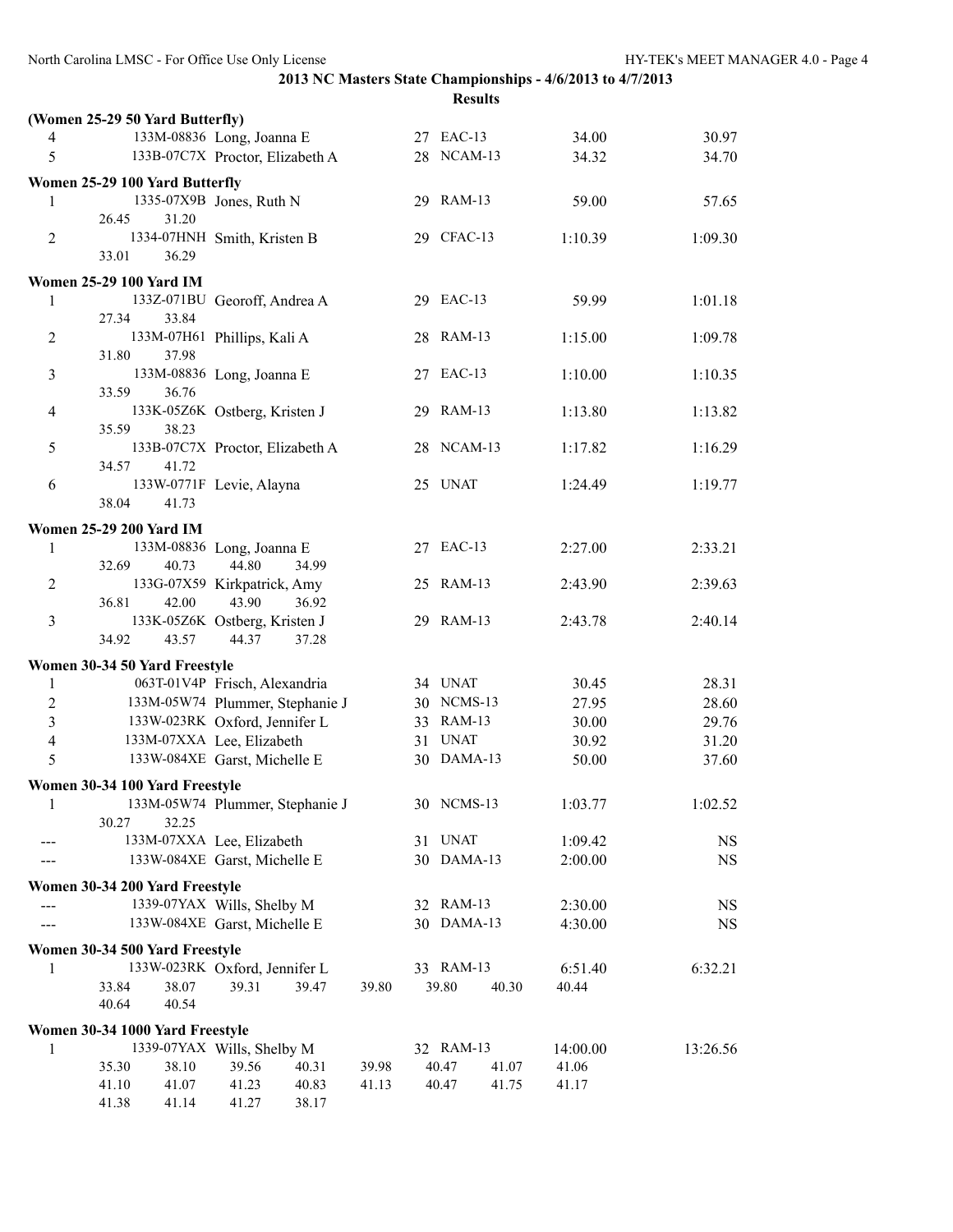|                | Women 30-34 1650 Yard Freestyle   |       |                                  |                                 |       |            |       |          |       |           |
|----------------|-----------------------------------|-------|----------------------------------|---------------------------------|-------|------------|-------|----------|-------|-----------|
| 1              |                                   |       | 1333-084X5 Swearingen, Kate      |                                 |       | 32 DAMA-13 |       | 25:00.00 |       | 21:48.53  |
|                | 34.50                             | 36.85 | 37.26                            | 38.43                           | 39.24 | 39.35      | 39.23 | 39.89    |       |           |
|                | 40.09                             | 40.36 | 40.51                            | 40.35                           | 39.81 | 39.73      | 39.79 | 39.91    |       |           |
|                | 39.77                             | 39.81 | 40.40                            | 39.35                           | 40.46 | 40.16      | 40.38 | 40.64    |       |           |
|                | 39.98                             | 40.60 | 40.17                            | 40.06                           | 40.46 | 40.72      | 40.32 | 40.53    | 39.42 |           |
| $\overline{2}$ |                                   |       | 1339-07YAX Wills, Shelby M       |                                 |       | 32 RAM-13  |       | 25:00.00 |       | 22:20.58  |
|                | 34.11                             | 36.91 | 38.78                            | 39.98                           | 39.86 | 40.46      | 40.48 | 40.36    |       |           |
|                | 40.82                             | 40.83 | 41.18                            | 40.20                           | 40.86 | 41.44      | 41.01 | 41.01    |       |           |
|                | 41.95                             | 41.17 | 42.51                            | 41.15                           | 41.03 | 42.40      | 40.94 | 41.70    |       |           |
|                | 41.17                             | 41.03 | 41.15                            | 41.99                           | 40.72 | 40.81      | 41.95 | 41.14    | 39.48 |           |
|                | Women 30-34 50 Yard Backstroke    |       |                                  |                                 |       |            |       |          |       |           |
| $\mathbf{1}$   |                                   |       | 1333-084X5 Swearingen, Kate      |                                 |       | 32 DAMA-13 |       | 27.00    |       | 29.38     |
| $\sqrt{2}$     |                                   |       | 1331-084X3 Perrottet, Jennifer K |                                 |       | 33 CFAC-13 |       | 33.95    |       | 32.98     |
| $\overline{3}$ |                                   |       | 133W-023RK Oxford, Jennifer L    |                                 |       | 33 RAM-13  |       | 34.14    |       | 33.17     |
| $\overline{4}$ |                                   |       |                                  | 133M-05W74 Plummer, Stephanie J |       | 30 NCMS-13 |       | 32.98    |       | 33.91     |
|                |                                   |       |                                  |                                 |       |            |       |          |       |           |
|                | Women 30-34 100 Yard Backstroke   |       |                                  |                                 |       |            |       |          |       |           |
| 1              |                                   |       | 1333-084X5 Swearingen, Kate      |                                 |       | 32 DAMA-13 |       | 1:05.00  |       | 1:04.07   |
|                | 31.68                             | 32.39 |                                  |                                 |       |            |       |          |       |           |
| $\overline{2}$ |                                   |       | 1331-084X3 Perrottet, Jennifer K |                                 |       | 33 CFAC-13 |       | 1:13.62  |       | 1:09.58   |
|                | 34.30                             | 35.28 |                                  |                                 |       |            |       |          |       |           |
| $\mathfrak{Z}$ |                                   |       | 133W-023RK Oxford, Jennifer L    |                                 |       | 33 RAM-13  |       | 1:13.44  |       | 1:09.82   |
|                | 33.28                             | 36.54 |                                  |                                 |       |            |       |          |       |           |
| $\overline{4}$ |                                   |       |                                  | 133M-05W74 Plummer, Stephanie J |       | 30 NCMS-13 |       | 1:08.53  |       | 1:14.18   |
|                | 35.95                             | 38.23 |                                  |                                 |       |            |       |          |       |           |
| 5              |                                   |       | 063T-01V4P Frisch, Alexandria    |                                 |       | 34 UNAT    |       | 1:20.65  |       | 1:14.39   |
|                | 36.20                             | 38.19 |                                  |                                 |       |            |       |          |       |           |
|                | Women 30-34 200 Yard Backstroke   |       |                                  |                                 |       |            |       |          |       |           |
| 1              |                                   |       | 1331-084X3 Perrottet, Jennifer K |                                 |       | 33 CFAC-13 |       | 2:50.00  |       | 2:31.96   |
|                | 37.11                             | 38.86 | 38.70                            | 37.29                           |       |            |       |          |       |           |
|                | Women 30-34 50 Yard Breaststroke  |       |                                  |                                 |       |            |       |          |       |           |
| 1              |                                   |       |                                  | 133M-05W74 Plummer, Stephanie J |       | 30 NCMS-13 |       | 37.11    |       | 37.90     |
| $\overline{2}$ |                                   |       | 133M-07XXA Lee, Elizabeth        |                                 |       | 31 UNAT    |       | 39.47    |       | 39.62     |
|                |                                   |       |                                  |                                 |       |            |       |          |       |           |
|                | Women 30-34 100 Yard Breaststroke |       |                                  |                                 |       |            |       |          |       |           |
| 1              |                                   | 46.55 | 133M-07XXA Lee, Elizabeth        |                                 |       | 31 UNAT    |       | 1:25.95  |       | 1:27.49   |
|                | 40.94                             |       |                                  |                                 |       | 30 DAMA-13 |       |          |       |           |
|                |                                   |       | 133W-084XE Garst, Michelle E     |                                 |       |            |       | 2:30.00  |       | <b>NS</b> |
|                | Women 30-34 50 Yard Butterfly     |       |                                  |                                 |       |            |       |          |       |           |
| 1              |                                   |       | 1333-084X5 Swearingen, Kate      |                                 |       | 32 DAMA-13 |       | 29.00    |       | 29.67     |
| $\overline{2}$ |                                   |       | 1331-084X3 Perrottet, Jennifer K |                                 |       | 33 CFAC-13 |       | 31.66    |       | 32.08     |
| 3              |                                   |       | 133M-07XXA Lee, Elizabeth        |                                 |       | 31 UNAT    |       | 34.84    |       | 34.98     |
|                | Women 30-34 100 Yard Butterfly    |       |                                  |                                 |       |            |       |          |       |           |
| 1              |                                   |       | 1331-084X3 Perrottet, Jennifer K |                                 |       | 33 CFAC-13 |       | 1:20.00  |       | 1:10.96   |
|                | 32.83                             | 38.13 |                                  |                                 |       |            |       |          |       |           |
|                |                                   |       |                                  |                                 |       |            |       |          |       |           |
|                | <b>Women 30-34 100 Yard IM</b>    |       |                                  |                                 |       |            |       |          |       |           |
| 1              |                                   |       | 1333-084X5 Swearingen, Kate      |                                 |       | 32 DAMA-13 |       | 1:06.00  |       | 1:09.44   |
|                | 31.54                             | 37.90 |                                  |                                 |       |            |       |          |       |           |
| 2              |                                   |       | 1331-084X3 Perrottet, Jennifer K |                                 |       | 33 CFAC-13 |       | 1:13.82  |       | 1:11.15   |
|                | 32.37                             | 38.78 |                                  |                                 |       |            |       |          |       |           |
| 3              |                                   |       |                                  | 133M-05W74 Plummer, Stephanie J |       | 30 NCMS-13 |       | 1:10.99  |       | 1:14.53   |
|                | 34.52                             | 40.01 |                                  |                                 |       |            |       |          |       |           |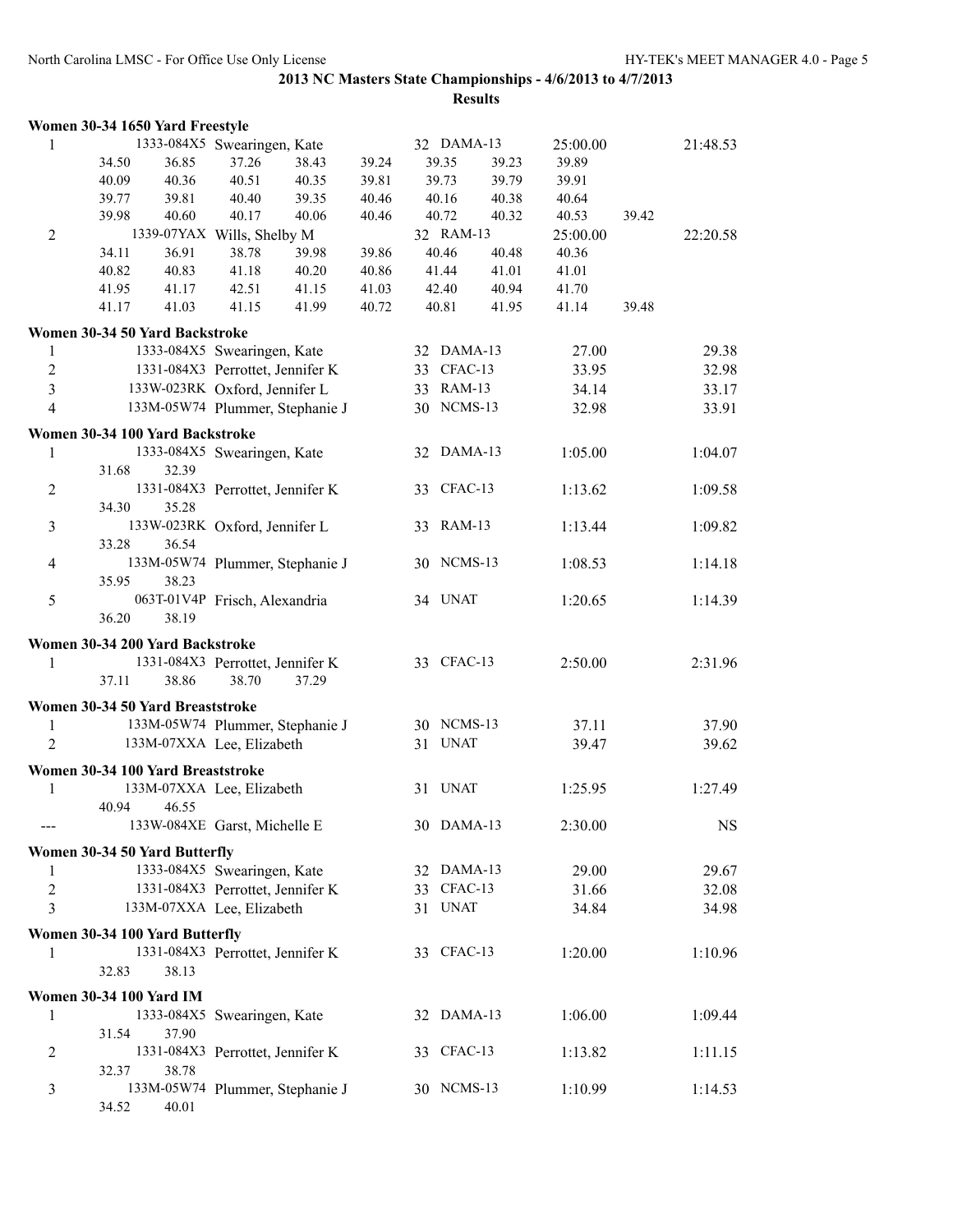|                  | (Women 30-34 100 Yard IM)           |                               |       |       |            |       |          |         |           |
|------------------|-------------------------------------|-------------------------------|-------|-------|------------|-------|----------|---------|-----------|
| 4                | 133W-023RK Oxford, Jennifer L       |                               |       |       | 33 RAM-13  |       |          | 1:15.69 | 1:14.96   |
|                  | 33.18<br>41.78                      |                               |       |       |            |       |          |         |           |
| 5                | 133M-07XXA Lee, Elizabeth           |                               |       |       | 31 UNAT    |       |          | 1:17.88 | 1:18.91   |
|                  | 40.96<br>37.95                      |                               |       |       |            |       |          |         |           |
|                  | 063T-01V4P Frisch, Alexandria       |                               |       |       | 34 UNAT    |       |          | 1:14.77 | <b>NS</b> |
|                  | Women 35-39 50 Yard Freestyle       |                               |       |       |            |       |          |         |           |
| 1                | 133U-0641H Uhl, Alicia K            |                               |       |       | 36 CFAC-13 |       |          | 26.26   | 25.63     |
| $\boldsymbol{2}$ | 133B-07Z5A Lindsey, Elizabeth H     |                               |       |       | 35 SAIL-13 |       |          | 27.40   | 26.79     |
| $\overline{3}$   | 133N-02HYH Wainio, Courtney A       |                               |       |       | 37 YOTA-13 |       |          | 27.59   | 27.27     |
| $\overline{4}$   | 1330-07ERH Old, Cath A              |                               |       |       | 35 TMS-13  |       |          | 28.58   | 28.09     |
| 5                | 133P-06UP4 Angelada-Jao, Jennifer S |                               |       |       | 39 EAC-13  |       |          | 30.00   | 29.72     |
| 6                | 1332-085SE Joy, Erin                |                               |       |       | 35 CFAC-13 |       |          | 31.00   | 30.58     |
|                  |                                     |                               |       |       |            |       |          |         |           |
|                  | Women 35-39 100 Yard Freestyle      |                               |       |       |            |       |          |         |           |
| 1                | 133U-0641H Uhl, Alicia K            |                               |       |       | 36 CFAC-13 |       |          | 56.56   | 55.75     |
|                  | 27.01<br>28.74                      |                               |       |       |            |       |          |         |           |
| $\overline{c}$   | 133B-07Z5A Lindsey, Elizabeth H     |                               |       |       | 35 SAIL-13 |       |          | 58.75   | 59.58     |
|                  | 28.55<br>31.03                      |                               |       |       |            |       |          |         |           |
| 3                | 133N-02HYH Wainio, Courtney A       |                               |       |       | 37 YOTA-13 |       |          | 1:02.34 | 1:01.37   |
|                  | 29.69<br>31.68                      |                               |       |       |            |       |          |         |           |
| 4                | 1332-085SE Joy, Erin                |                               |       |       | 35 CFAC-13 |       |          | 1:08.00 | 1:08.22   |
|                  | 44.26<br>23.96                      |                               |       |       |            |       |          |         |           |
|                  |                                     | 133P-06S88 Popovich, Nicole M |       |       | 38 DAMA-13 |       |          | 1:30.00 | <b>NS</b> |
|                  | Women 35-39 200 Yard Freestyle      |                               |       |       |            |       |          |         |           |
| 1                | 133U-0641H Uhl, Alicia K            |                               |       |       | 36 CFAC-13 |       |          | 2:01.63 | 2:01.19   |
|                  | 29.36<br>31.49                      | 30.63                         | 29.71 |       |            |       |          |         |           |
| $\overline{c}$   | 133B-07Z5A Lindsey, Elizabeth H     |                               |       |       | 35 SAIL-13 |       |          | 2:09.61 | 2:05.57   |
|                  | 29.18<br>31.57                      | 32.16                         | 32.66 |       |            |       |          |         |           |
| 3                | 133N-02HYH Wainio, Courtney A       |                               |       |       | 37 YOTA-13 |       |          | 2:22.79 | 2:16.95   |
|                  | 31.02<br>34.85                      | 36.32                         | 34.76 |       |            |       |          |         |           |
| 4                | 1330-07ERH Old, Cath A              |                               |       |       | 35 TMS-13  |       |          | 2:23.85 | 2:26.49   |
|                  | 32.82<br>36.69                      | 38.65                         | 38.33 |       |            |       |          |         |           |
| 5                | 1332-085SE Joy, Erin                |                               |       |       | 35 CFAC-13 |       |          | 2:28.00 | 2:30.79   |
|                  | 33.75<br>37.38                      | 39.66                         | 40.00 |       |            |       |          |         |           |
| 6                |                                     | 133P-06S88 Popovich, Nicole M |       |       | 38 DAMA-13 |       |          | 3:00.00 | 2:40.15   |
|                  | 38.59<br>41.30                      | 41.83                         | 38.43 |       |            |       |          |         |           |
|                  | Women 35-39 500 Yard Freestyle      |                               |       |       |            |       |          |         |           |
| 1                | 133U-0641H Uhl, Alicia K            |                               |       |       | 36 CFAC-13 |       |          | 5:32.20 | 5:41.32   |
| $\boldsymbol{2}$ | 1330-07ERH Old, Cath A              |                               |       |       | 35 TMS-13  |       |          | 6:32.67 | 6:37.91   |
| $\overline{3}$   | 1332-085SE Joy, Erin                |                               |       |       | 35 CFAC-13 |       |          | 7:30.00 | 6:55.01   |
|                  | 40.40<br>36.69                      | 41.33                         | 42.01 | 42.19 | 42.46      | 42.65 | 42.60    |         |           |
|                  | 43.06<br>41.62                      |                               |       |       |            |       |          |         |           |
| $\overline{4}$   |                                     | 133P-06S88 Popovich, Nicole M |       |       | 38 DAMA-13 |       |          | 7:10.00 | 7:11.56   |
|                  | 37.88<br>42.10                      | 43.55                         | 44.15 | 43.98 | 43.86      | 44.97 | 44.93    |         |           |
|                  | 45.87<br>40.27                      |                               |       |       |            |       |          |         |           |
|                  |                                     |                               |       |       |            |       |          |         |           |
|                  | Women 35-39 1000 Yard Freestyle     | 1330-02344 West, Sara A       |       |       | 38 DAMA-13 |       | 20:20.00 |         | 14:53.05  |
| 1                | 40.16<br>42.59                      | 44.57                         | 45.16 | 45.41 | 45.49      | 45.67 | 45.42    |         |           |
|                  | 45.36<br>45.32                      | 45.11                         | 44.84 | 44.92 | 44.97      | 45.38 | 45.64    |         |           |
|                  | 45.20<br>44.93                      | 44.33                         | 42.58 |       |            |       |          |         |           |
|                  |                                     |                               |       |       |            |       |          |         |           |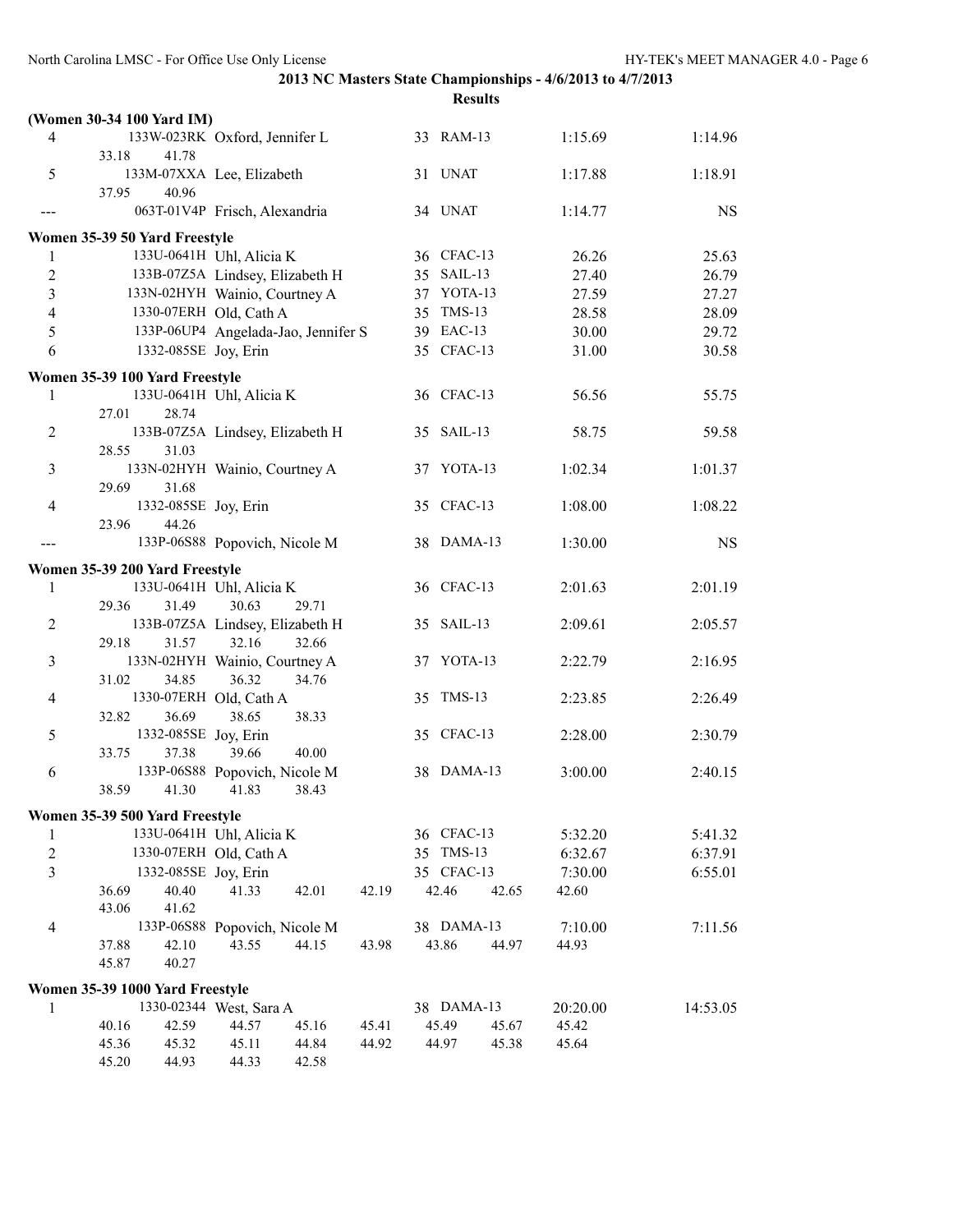|                |                                                           |                                     |       |       | <b>Results</b> |       |          |       |          |
|----------------|-----------------------------------------------------------|-------------------------------------|-------|-------|----------------|-------|----------|-------|----------|
|                | (Women 35-39 1000 Yard Freestyle)                         |                                     |       |       |                |       |          |       |          |
| 2              |                                                           | 133V-0802R Dorsett, Susan           |       |       | 36 EAC-13      |       | 15:00.00 |       | 16:19.24 |
|                | 42.85<br>46.20                                            | 48.56                               | 49.03 | 49.70 | 49.88          | 50.31 | 51.04    |       |          |
|                | 49.86<br>49.56                                            | 50.29                               | 50.65 | 50.73 | 48.83          | 49.73 | 50.54    |       |          |
|                | 49.61<br>48.59                                            | 47.57                               | 45.71 |       |                |       |          |       |          |
|                | Women 35-39 1650 Yard Freestyle                           |                                     |       |       |                |       |          |       |          |
| 1              | 133U-0641H Uhl, Alicia K                                  |                                     |       |       | 36 CFAC-13     |       | 20:20.20 |       | 19:13.29 |
|                | 31.38<br>34.87                                            | 35.07                               | 35.60 | 35.48 | 35.47          | 35.66 | 35.86    |       |          |
|                | 35.73<br>35.69                                            | 35.71                               | 35.62 | 35.04 | 35.36          | 35.83 | 35.65    |       |          |
|                | 35.49<br>35.47                                            | 35.34                               | 35.08 | 34.99 | 34.93          | 35.02 | 35.00    |       |          |
|                | 34.67<br>34.61                                            | 34.51                               | 34.79 | 34.77 | 34.86          | 34.78 | 33.68    | 31.28 |          |
|                | Women 35-39 50 Yard Backstroke                            |                                     |       |       |                |       |          |       |          |
| 1              | 133U-0641H Uhl, Alicia K                                  |                                     |       |       | 36 CFAC-13     |       | 31.60    |       | 30.45    |
| $\overline{2}$ | 1330-07ERH Old, Cath A                                    |                                     |       |       | 35 TMS-13      |       | 31.46    |       | 31.15    |
| 3              | 133Z-07RDR Reedy, Heather R                               |                                     |       |       | 39 GSCM-13     |       | 33.16    |       | 32.45    |
| $\overline{4}$ |                                                           | 133P-06UP4 Angelada-Jao, Jennifer S |       |       | 39 EAC-13      |       | 34.00    |       | 33.36    |
| 5              | 133N-02HYH Wainio, Courtney A                             |                                     |       |       | 37 YOTA-13     |       | 36.00    |       | 34.78    |
| 6              | 1332-085SE Joy, Erin                                      |                                     |       |       | 35 CFAC-13     |       | 34.00    |       | 37.06    |
|                | Women 35-39 100 Yard Backstroke                           |                                     |       |       |                |       |          |       |          |
| 1              |                                                           | 133U-0641H Uhl, Alicia K            |       |       | 36 CFAC-13     |       | 1:08.28  |       | 1:05.56  |
|                | 32.25<br>33.31                                            |                                     |       |       |                |       |          |       |          |
| $\overline{c}$ | 1330-07ERH Old, Cath A                                    |                                     |       |       | 35 TMS-13      |       | 1:08.83  |       | 1:06.78  |
|                | 32.88<br>33.90                                            |                                     |       |       |                |       |          |       |          |
| $\mathfrak{Z}$ | 133Z-07RDR Reedy, Heather R                               |                                     |       |       | 39 GSCM-13     |       | 1:09.73  |       | 1:09.78  |
|                | 33.29<br>36.49                                            |                                     |       |       |                |       |          |       |          |
| $\overline{4}$ |                                                           | 133P-06UP4 Angelada-Jao, Jennifer S |       |       | 39 EAC-13      |       | 1:15.00  |       | 1:11.11  |
| 5              | 35.02<br>36.09<br>1332-085SE Joy, Erin                    |                                     |       |       | 35 CFAC-13     |       | 1:28.00  |       | 1:19.04  |
|                | 38.58<br>40.46                                            |                                     |       |       |                |       |          |       |          |
| 6              |                                                           | 1330-02344 West, Sara A             |       |       | 38 DAMA-13     |       | 1:35.00  |       | 1:25.56  |
|                | 41.46<br>44.10                                            |                                     |       |       |                |       |          |       |          |
|                |                                                           |                                     |       |       |                |       |          |       |          |
| 1              | Women 35-39 200 Yard Backstroke<br>1330-07ERH Old, Cath A |                                     |       |       | 35 TMS-13      |       | 2:33.74  |       | 2:30.04  |
|                | 34.77<br>38.53                                            | 39.60                               | 37.14 |       |                |       |          |       |          |
| $\overline{2}$ | 133Z-07RDR Reedy, Heather R                               |                                     |       |       | 39 GSCM-13     |       | 2:31.51  |       | 2:33.13  |
|                | 35.07<br>37.68                                            | 39.76                               | 40.62 |       |                |       |          |       |          |
| 3              |                                                           | 133P-06UP4 Angelada-Jao, Jennifer S |       |       | 39 EAC-13      |       | 2:55.00  |       | 2:37.00  |
|                | 36.30<br>38.95                                            | 40.93                               | 40.82 |       |                |       |          |       |          |
|                | Women 35-39 50 Yard Breaststroke                          |                                     |       |       |                |       |          |       |          |
| 1              | 133N-02HYH Wainio, Courtney A                             |                                     |       |       | 37 YOTA-13     |       | 36.40    |       | 35.61    |
| $\overline{2}$ |                                                           | 133P-06S88 Popovich, Nicole M       |       |       | 38 DAMA-13     |       | 38.97    |       | 38.10    |
| 3              |                                                           | 133V-0802R Dorsett, Susan           |       |       | 36 EAC-13      |       | 1:00.00  |       | 43.06    |
|                |                                                           |                                     |       |       |                |       |          |       |          |
|                | Women 35-39 100 Yard Breaststroke                         |                                     |       |       | 37 YOTA-13     |       |          |       |          |
| 1              | 133N-02HYH Wainio, Courtney A<br>36.55<br>42.32           |                                     |       |       |                |       | 1:19.13  |       | 1:18.87  |
| 2              |                                                           | 133P-06S88 Popovich, Nicole M       |       |       | 38 DAMA-13     |       | 1:28.00  |       | 1:23.41  |
|                | 39.82<br>43.59                                            |                                     |       |       |                |       |          |       |          |
| ---            |                                                           | 133U-0641H Uhl, Alicia K            |       |       | 36 CFAC-13     |       | 1:13.00  |       | DQ       |
|                | Non-simultaneous arms                                     |                                     |       |       |                |       |          |       |          |
|                | Women 35-39 200 Yard Breaststroke                         |                                     |       |       |                |       |          |       |          |
| 1              |                                                           | 133P-06S88 Popovich, Nicole M       |       |       | 38 DAMA-13     |       | 3:10.25  |       | 3:17.15  |
|                | 44.83<br>50.08                                            | 52.03                               | 50.21 |       |                |       |          |       |          |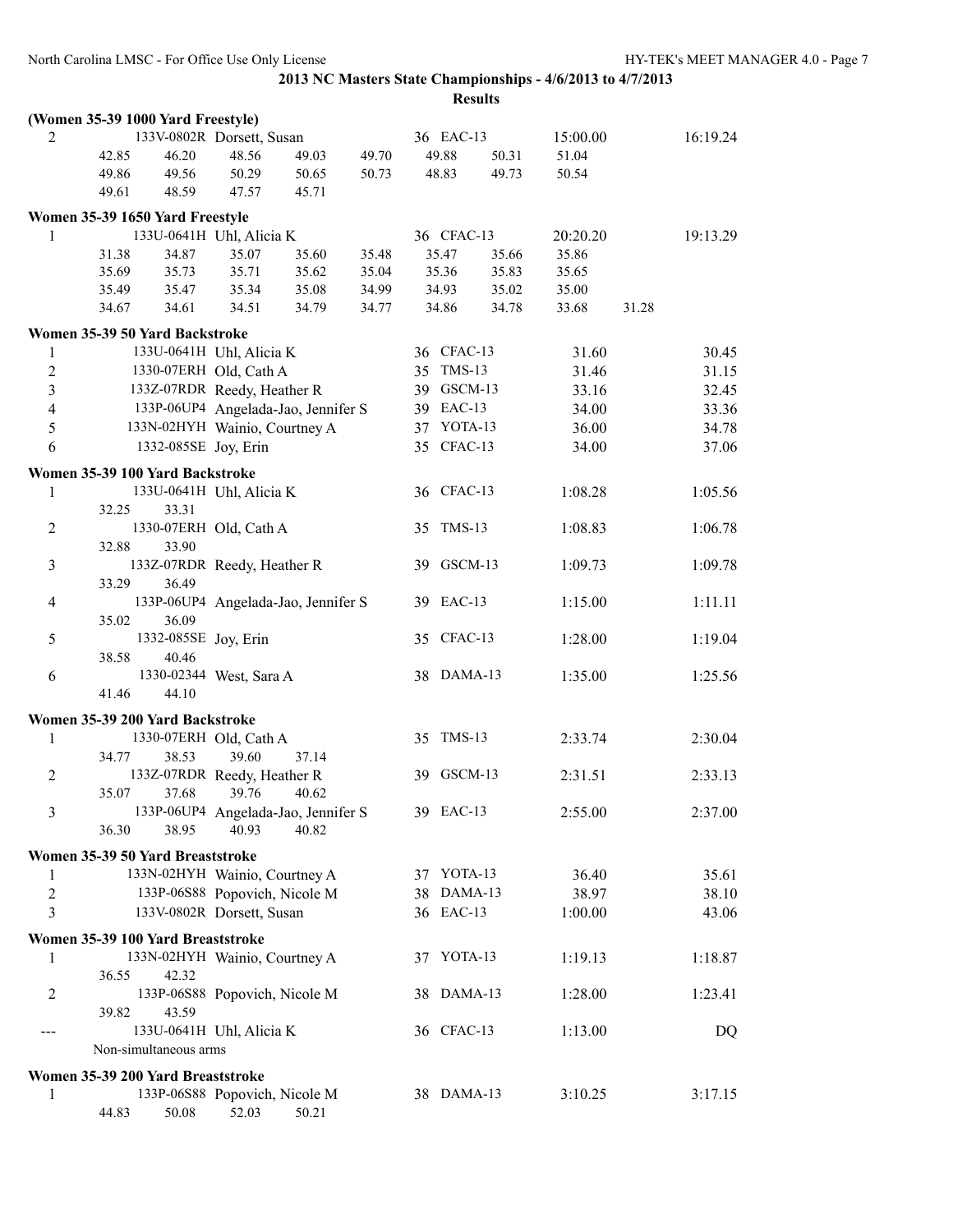|                | Women 35-39 50 Yard Butterfly  |                                                  |            |         |           |
|----------------|--------------------------------|--------------------------------------------------|------------|---------|-----------|
| 1              |                                | 133U-0641H Uhl, Alicia K                         | 36 CFAC-13 | 28.62   | 27.71     |
| $\overline{2}$ |                                | 133N-02HYH Wainio, Courtney A                    | 37 YOTA-13 | 32.00   | 31.85     |
| 3              |                                | 133B-07Z5A Lindsey, Elizabeth H                  | 35 SAIL-13 | 31.93   | 32.89     |
| 4              | 1332-085SE Joy, Erin           |                                                  | 35 CFAC-13 | 35.00   | 34.83     |
| ---            |                                | 133P-06UP4 Angelada-Jao, Jennifer S              | 39 EAC-13  | 34.00   | <b>NS</b> |
|                | Women 35-39 100 Yard Butterfly |                                                  |            |         |           |
| 1              |                                | 133U-0641H Uhl, Alicia K                         | 36 CFAC-13 | 1:04.52 | 1:01.74   |
|                | 29.43<br>32.31                 |                                                  |            |         |           |
|                |                                |                                                  |            |         |           |
|                | <b>Women 35-39 100 Yard IM</b> |                                                  |            |         |           |
| 1              |                                | 133B-07Z5A Lindsey, Elizabeth H                  | 35 SAIL-13 | 1:10.25 | 1:07.88   |
|                | 31.88<br>36.00                 |                                                  |            |         |           |
| 2              |                                | 133N-02HYH Wainio, Courtney A                    | 37 YOTA-13 | 1:12.79 | 1:10.54   |
|                | 36.48<br>34.06                 |                                                  |            |         |           |
| 3              |                                | 133P-06UP4 Angelada-Jao, Jennifer S              | 39 EAC-13  | 1:15.00 | 1:11.45   |
|                | 33.52<br>37.93                 |                                                  |            |         |           |
| $\overline{4}$ | 1332-085SE Joy, Erin           |                                                  | 35 CFAC-13 | 1:30.00 | 1:20.00   |
|                | 36.84<br>43.16                 |                                                  |            |         |           |
| 5              |                                | 1330-02344 West, Sara A                          | 38 DAMA-13 | 1:35.00 | 1:24.33   |
|                | 44.44<br>39.89                 |                                                  |            |         |           |
| 6              |                                | 133V-0802R Dorsett, Susan                        | 36 EAC-13  | 1:50.00 | 1:26.66   |
|                | 39.66<br>47.00                 |                                                  |            |         |           |
|                | <b>Women 35-39 200 Yard IM</b> |                                                  |            |         |           |
| 1              |                                | 133B-07Z5A Lindsey, Elizabeth H                  | 35 SAIL-13 | 2:32.25 | 2:33.07   |
|                | 34.12<br>39.03                 | 47.22<br>32.70                                   |            |         |           |
|                | Women 40-44 50 Yard Freestyle  |                                                  |            |         |           |
| 1              |                                | 1332-023KN Braun, Erika L                        | 41 RAM-13  | 23.30   | 23.47     |
| $\overline{2}$ |                                | 133W-08796 Banner, Claudia G                     | 41 EAC-13  | 28.15   | 27.27     |
| 3              |                                | 133R-023AA Riley, Jennifer C                     | 40 NCMS-13 | 33.00   | 29.30     |
| $\overline{4}$ |                                | 133M-06GC7 Bryan, Becky                          | 44 RAM-13  | 29.24   | 31.06     |
| 5              |                                | 133K-0830A Nelson, Stephanie A                   | 41 SAIL-13 | 36.13   | 32.24     |
| 6              |                                | 133G-0245B Grego, Sonia                          | 43 DAMA-13 | 35.00   | 34.47     |
| ---            |                                | 1334-02369 Greene, Dana M                        | 44 RAM-13  | 35.76   | <b>NS</b> |
|                | Women 40-44 100 Yard Freestyle |                                                  |            |         |           |
| 1              |                                | 1332-023KN Braun, Erika L                        | 41 RAM-13  | 50.59   | 51.32     |
|                | 24.31<br>27.01                 |                                                  |            |         |           |
| 2              |                                | 133W-08796 Banner, Claudia G                     | 41 EAC-13  | 1:00.50 | 59.13     |
|                | 28.52<br>30.61                 |                                                  |            |         |           |
| 3              |                                | 133R-023AA Riley, Jennifer C                     | 40 NCMS-13 | 1:13.00 | 1:05.68   |
|                | 31.43<br>34.25                 |                                                  |            |         |           |
| ---            |                                | 1334-02369 Greene, Dana M                        | 44 RAM-13  | 1:22.73 | <b>NS</b> |
|                |                                |                                                  |            |         |           |
|                | Women 40-44 200 Yard Freestyle |                                                  |            |         |           |
| 1              |                                | 133W-022YV Williams, Heidi                       | 44 DAMA-13 | 2:14.00 | 2:10.91   |
|                | 30.48<br>33.30                 | 33.90<br>33.23                                   |            |         |           |
| 2              |                                | 133K-0830A Nelson, Stephanie A<br>40.69<br>47.28 | 41 SAIL-13 | 2:50.50 | 2:44.59   |
|                | 36.32<br>40.30                 |                                                  |            |         |           |
| 3              | 37.82<br>42.67                 | 133G-0245B Grego, Sonia<br>46.59<br>47.16        | 43 DAMA-13 | 2:52.00 | 2:54.24   |
| $\overline{4}$ |                                | 133M-0714Y Henry, Angela                         | 43 HPSC-13 | 3:30.00 | 3:11.65   |
|                | 42.67<br>48.05                 | 51.71<br>49.22                                   |            |         |           |
|                |                                |                                                  |            |         |           |
|                | Women 40-44 500 Yard Freestyle |                                                  |            |         |           |
| 1              |                                | 133W-08796 Banner, Claudia G                     | 41 EAC-13  | 5:55.55 | 6:10.75   |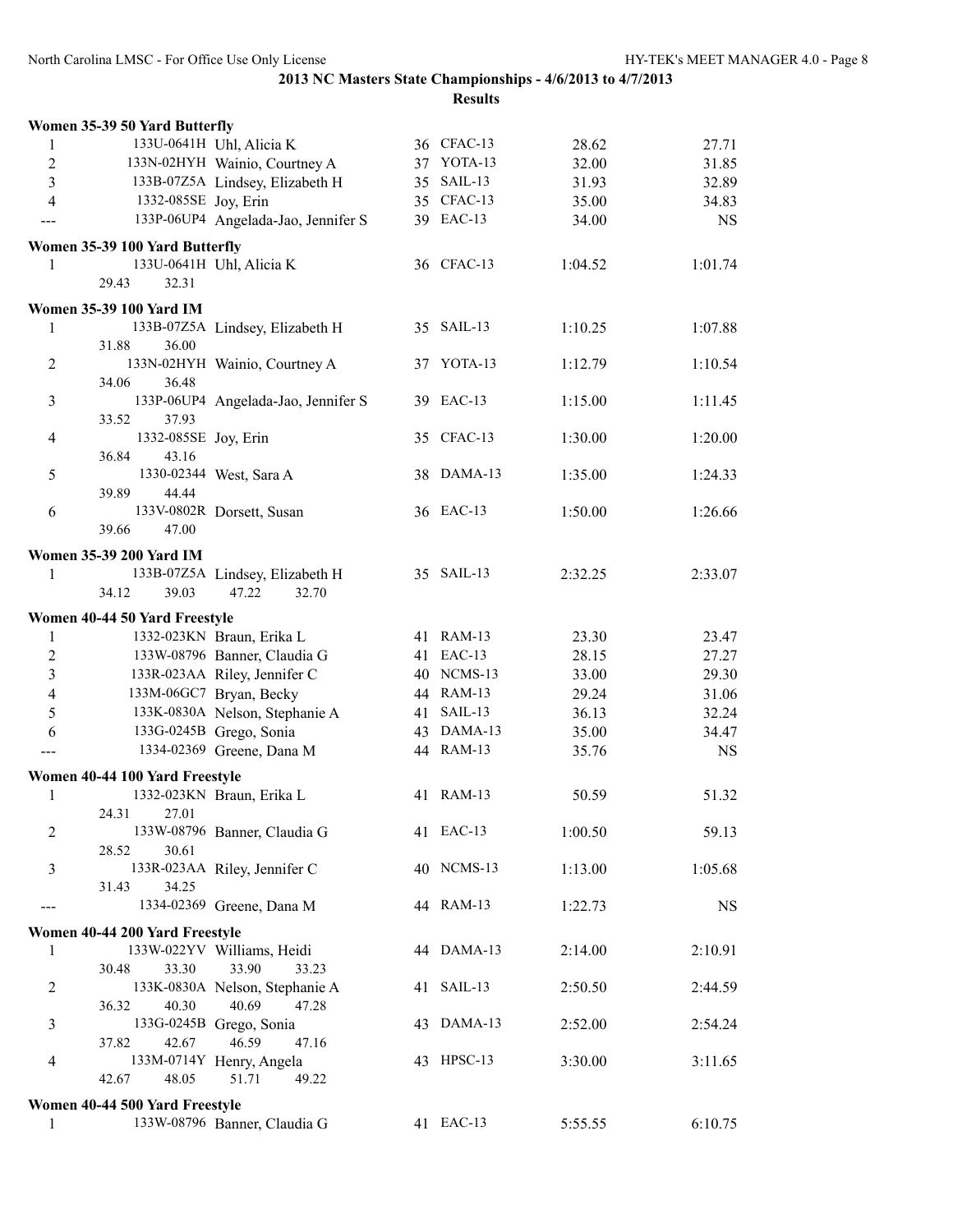|                         | <b>Results</b>                    |                                 |       |       |  |            |       |          |           |  |
|-------------------------|-----------------------------------|---------------------------------|-------|-------|--|------------|-------|----------|-----------|--|
|                         | (Women 40-44 500 Yard Freestyle)  |                                 |       |       |  |            |       |          |           |  |
| 2                       |                                   | 133M-0714Y Henry, Angela        |       |       |  | 43 HPSC-13 |       | 7:30.00  | 8:32.21   |  |
|                         | 48.83<br>44.84                    | 51.22                           | 51.16 | 52.61 |  | 53.11      | 52.74 | 52.89    |           |  |
|                         | 54.48<br>50.33                    |                                 |       |       |  |            |       |          |           |  |
|                         | Women 40-44 1000 Yard Freestyle   |                                 |       |       |  |            |       |          |           |  |
| 1                       | 133W-022YV Williams, Heidi        |                                 |       |       |  | 44 DAMA-13 |       | 12:00.00 | 11:49.23  |  |
|                         | 33.01<br>35.31                    | 36.54                           | 35.95 | 36.16 |  | 36.18      | 35.89 | 35.94    |           |  |
|                         | 35.76<br>35.90                    | 35.55                           | 35.60 | 35.71 |  | 35.35      | 35.23 | 35.52    |           |  |
|                         | 35.59<br>35.58                    | 35.11                           | 33.35 |       |  |            |       |          |           |  |
| $\overline{2}$          |                                   | 133M-0714Y Henry, Angela        |       |       |  | 43 HPSC-13 |       | 18:00.00 | 17:24.95  |  |
|                         | 49.50<br>47.55                    | 50.92                           | 51.53 | 52.57 |  | 52.04      | 52.53 | 52.16    |           |  |
|                         | 52.86<br>52.81                    | 52.85                           | 52.90 | 53.21 |  | 53.29      | 54.25 | 52.92    |           |  |
|                         | 53.59<br>53.02                    | 53.85                           | 50.60 |       |  |            |       |          |           |  |
|                         | Women 40-44 1650 Yard Freestyle   |                                 |       |       |  |            |       |          |           |  |
| 1                       | 133W-022YV Williams, Heidi        |                                 |       |       |  | 44 DAMA-13 |       | NT       | 19:30.25  |  |
|                         |                                   |                                 |       |       |  |            |       |          |           |  |
|                         | Women 40-44 50 Yard Backstroke    |                                 |       |       |  |            |       |          |           |  |
| 1                       |                                   | 1332-023KN Braun, Erika L       |       |       |  | 41 RAM-13  |       | 27.05    | 27.60     |  |
| $\sqrt{2}$              |                                   | 133W-08796 Banner, Claudia G    |       |       |  | 41 EAC-13  |       | 32.50    | 32.97     |  |
| $\overline{\mathbf{3}}$ |                                   | 133R-028GB Hulett, Jennifer A   |       |       |  | 44 RAM-13  |       | 33.88    | 33.34     |  |
| $\overline{4}$          |                                   | 133M-06GC7 Bryan, Becky         |       |       |  | 44 RAM-13  |       | 35.22    | 36.54     |  |
| 5                       |                                   | 1332-069H1 Atkinson, Caroline C |       |       |  | 42 NCMS-13 |       | 36.61    | 38.09     |  |
|                         | Women 40-44 100 Yard Backstroke   |                                 |       |       |  |            |       |          |           |  |
| 1                       |                                   | 133K-0830A Nelson, Stephanie A  |       |       |  | 41 SAIL-13 |       | 1:41.13  | 1:20.89   |  |
|                         | 40.21<br>40.68                    |                                 |       |       |  |            |       |          |           |  |
| $\overline{c}$          |                                   | 133G-0245B Grego, Sonia         |       |       |  | 43 DAMA-13 |       | 1:35.00  | 1:34.25   |  |
|                         | 45.16<br>49.09                    |                                 |       |       |  |            |       |          |           |  |
|                         | Women 40-44 200 Yard Backstroke   |                                 |       |       |  |            |       |          |           |  |
|                         |                                   | 1332-069H1 Atkinson, Caroline C |       |       |  | 42 NCMS-13 |       | 2:59.60  | <b>NS</b> |  |
|                         |                                   |                                 |       |       |  |            |       |          |           |  |
|                         | Women 40-44 50 Yard Breaststroke  |                                 |       |       |  |            |       |          |           |  |
| 1                       |                                   | 1332-023KN Braun, Erika L       |       |       |  | 41 RAM-13  |       | 30.19    | 30.62     |  |
| 2                       |                                   | 133W-08796 Banner, Claudia G    |       |       |  | 41 EAC-13  |       | 34.80    | 33.89     |  |
| 3                       |                                   | 133R-023AA Riley, Jennifer C    |       |       |  | 40 NCMS-13 |       | 45.00    | 37.77     |  |
|                         |                                   | 1334-02369 Greene, Dana M       |       |       |  | 44 RAM-13  |       | 49.28    | <b>NS</b> |  |
|                         | Women 40-44 100 Yard Breaststroke |                                 |       |       |  |            |       |          |           |  |
| 1                       |                                   | 133R-023AA Riley, Jennifer C    |       |       |  | 40 NCMS-13 |       | 1:32.00  | 1:23.50   |  |
|                         | 43.63<br>39.87                    |                                 |       |       |  |            |       |          |           |  |
|                         |                                   | 1334-02369 Greene, Dana M       |       |       |  | 44 RAM-13  |       | 1:40.68  | <b>NS</b> |  |
|                         | Women 40-44 50 Yard Butterfly     |                                 |       |       |  |            |       |          |           |  |
| 1                       |                                   | 1332-023KN Braun, Erika L       |       |       |  | 41 RAM-13  |       | 25.24    | 25.50     |  |
| $\boldsymbol{2}$        |                                   | 133W-08796 Banner, Claudia G    |       |       |  | 41 EAC-13  |       | 30.50    | 28.89     |  |
| $\overline{\mathbf{3}}$ |                                   | 133R-028GB Hulett, Jennifer A   |       |       |  | 44 RAM-13  |       | 33.00    | 32.60     |  |
| 4                       |                                   | 133R-023AA Riley, Jennifer C    |       |       |  | 40 NCMS-13 |       | 37.00    | 33.88     |  |
| 5                       |                                   | 1332-069H1 Atkinson, Caroline C |       |       |  | 42 NCMS-13 |       | 34.59    | 35.35     |  |
|                         |                                   | 1334-02369 Greene, Dana M       |       |       |  | 44 RAM-13  |       | 45.34    | NS        |  |
|                         |                                   |                                 |       |       |  |            |       |          |           |  |
|                         | Women 40-44 100 Yard Butterfly    |                                 |       |       |  |            |       |          |           |  |
| $\mathbf{1}$            |                                   | 133W-08796 Banner, Claudia G    |       |       |  | 41 EAC-13  |       | 1:05.50  | 1:04.84   |  |

30.90 33.94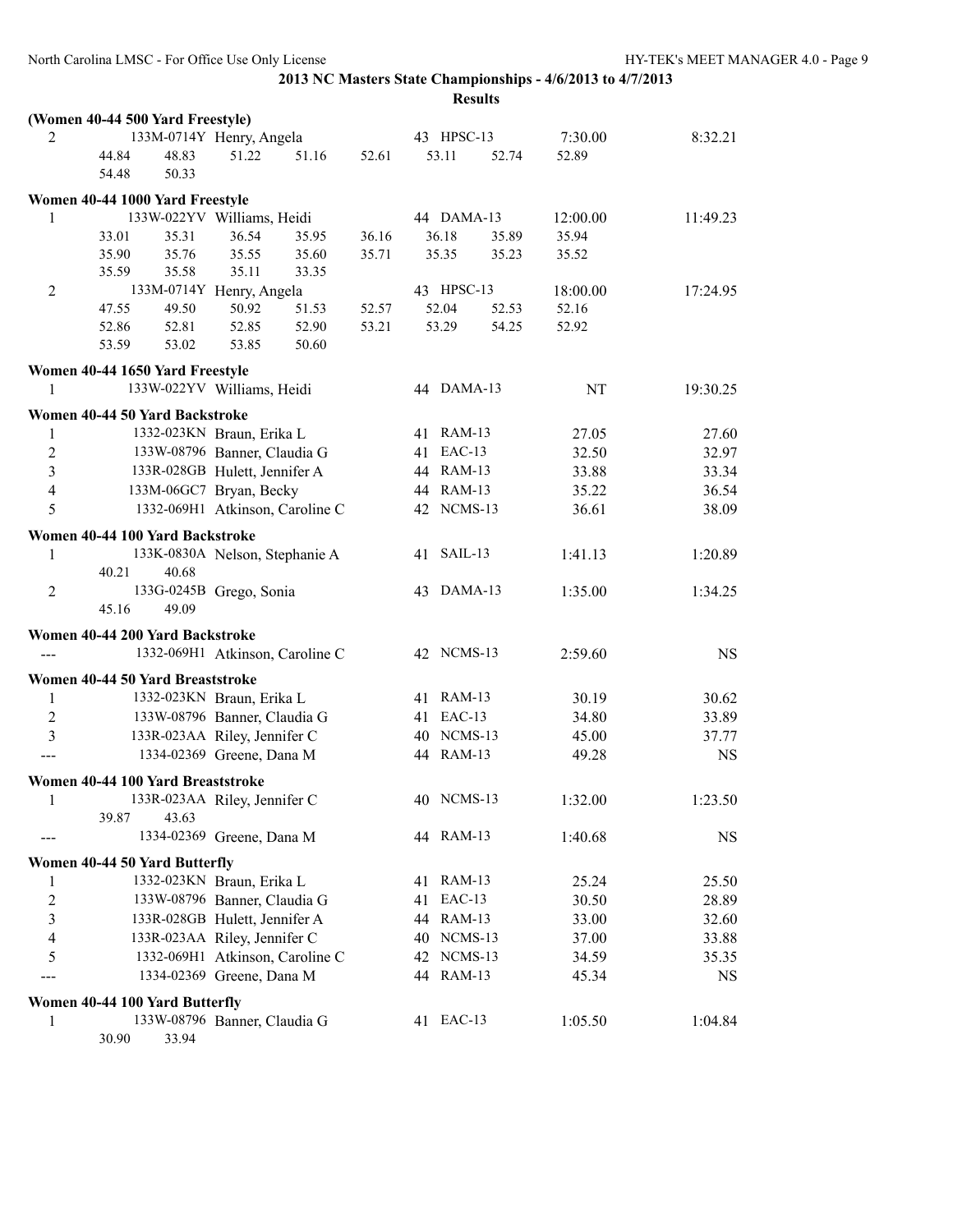|                | <b>Women 40-44 100 Yard IM</b>  |                                |       |       |            |       |           |       |          |
|----------------|---------------------------------|--------------------------------|-------|-------|------------|-------|-----------|-------|----------|
| 1              |                                 | 1332-023KN Braun, Erika L      |       |       | 41 RAM-13  |       | 57.95     |       | 59.30    |
|                | 32.70<br>26.60                  |                                |       |       |            |       |           |       |          |
| $\overline{2}$ |                                 | 133W-08796 Banner, Claudia G   |       |       | 41 EAC-13  |       | 1:07.16   |       | 1:06.10  |
|                | 31.37<br>34.73                  |                                |       |       |            |       |           |       |          |
| 3              |                                 | 133R-023AA Riley, Jennifer C   |       |       | 40 NCMS-13 |       | 1:23.00   |       | 1:14.18  |
|                | 34.46<br>39.72                  |                                |       |       |            |       |           |       |          |
| $\overline{4}$ |                                 | 133K-0830A Nelson, Stephanie A |       |       | 41 SAIL-13 |       | 1:38.13   |       | 1:22.35  |
| 5              |                                 | 133G-0245B Grego, Sonia        |       |       | 43 DAMA-13 |       | 1:32.00   |       | 1:31.05  |
|                | 41.82<br>49.23                  |                                |       |       |            |       |           |       |          |
|                | <b>Women 40-44 200 Yard IM</b>  |                                |       |       |            |       |           |       |          |
| $\mathbf{1}$   |                                 | 133W-08796 Banner, Claudia G   |       |       | 41 EAC-13  |       | <b>NT</b> |       | 2:29.49  |
|                | 32.08<br>39.48                  | 42.56                          | 35.37 |       |            |       |           |       |          |
|                |                                 |                                |       |       |            |       |           |       |          |
|                | <b>Women 40-44 400 Yard IM</b>  |                                |       |       |            |       |           |       |          |
| 1              | 133W-022YV Williams, Heidi      |                                |       |       | 44 DAMA-13 |       | 5:45.00   |       | 5:24.44  |
|                | 34.35<br>39.65                  | 43.37                          | 42.35 | 46.63 | 46.97      | 36.26 | 34.86     |       |          |
| $\overline{2}$ |                                 | 133Z-02392 DeMilia, Mary V     |       |       | 41 RAM-13  |       | 6:00.00   |       | 5:56.40  |
|                | 37.41<br>45.47                  | 46.37                          | 46.58 | 49.90 | 49.30      | 41.37 | 40.00     |       |          |
|                | Women 45-49 50 Yard Freestyle   |                                |       |       |            |       |           |       |          |
| $\mathbf{1}$   |                                 | 133Z-0010S Nowak, Elizabeth A  |       |       | 49 DUKE-13 |       | 27.50     |       | 27.55    |
| $\overline{2}$ | 133F-07CWR Wolff, Celia         |                                |       |       | 47 FBM-13  |       | 27.30     |       | 27.98    |
| $\overline{3}$ |                                 | 133P-07R02 Withers, Lorraine T |       |       | 49 EAC-13  |       | 34.00     |       | 33.18    |
| $\overline{4}$ |                                 | 553V-06KZS Casper, Juliet M    |       |       | 45 GSMS-55 |       | 39.30     |       | 38.48    |
| 5              | 133W-07Y1R Collins, JoLynn S    |                                |       |       | 49 DAMA-13 |       | 1:05.00   |       | 1:00.46  |
|                | Women 45-49 100 Yard Freestyle  |                                |       |       |            |       |           |       |          |
| 1              |                                 | 133V-076J1 Eagle, Lisa         |       |       | 48 GSCM-13 |       | 1:07.42   |       | 1:08.23  |
|                | 23.86<br>44.37                  |                                |       |       |            |       |           |       |          |
| $\overline{c}$ |                                 | 133P-07R02 Withers, Lorraine T |       |       | 49 EAC-13  |       | 1:18.00   |       | 1:18.71  |
| $\overline{3}$ |                                 | 553V-06KZS Casper, Juliet M    |       |       | 45 GSMS-55 |       | 1:42.46   |       | 1:30.63  |
|                | 48.60<br>42.03                  |                                |       |       |            |       |           |       |          |
|                |                                 |                                |       |       |            |       |           |       |          |
|                | Women 45-49 200 Yard Freestyle  |                                |       |       |            |       |           |       |          |
| $\mathbf{1}$   |                                 | 133P-07R02 Withers, Lorraine T |       |       | 49 EAC-13  |       | 2:54.00   |       | 2:58.87  |
|                | 36.63                           |                                | 48.58 |       |            |       |           |       |          |
|                | Women 45-49 500 Yard Freestyle  |                                |       |       |            |       |           |       |          |
| 1              |                                 | 133V-076J1 Eagle, Lisa         |       |       | 48 GSCM-13 |       | 6:27.59   |       | 6:39.29  |
|                | Women 45-49 1000 Yard Freestyle |                                |       |       |            |       |           |       |          |
| 1              |                                 | 133V-076J1 Eagle, Lisa         |       |       | 48 GSCM-13 |       | 12:59.99  |       | 13:26.00 |
|                | 36.27<br>39.01                  | 38.88                          | 39.15 | 39.63 | 39.78      | 40.45 | 41.75     |       |          |
|                | 40.88<br>40.79                  | 41.12                          | 40.81 | 40.82 | 41.38      | 41.91 | 41.53     |       |          |
|                | 41.20<br>41.99                  | 40.80                          | 37.85 |       |            |       |           |       |          |
| $\overline{2}$ | 133T-06GEM Dyke, Anne L         |                                |       |       | 48 RAM-13  |       | 14:34.30  |       | 14:17.22 |
|                | 37.60<br>42.28                  | 43.99                          | 44.60 | 45.10 | 43.84      | 42.74 | 43.74     |       |          |
|                | 43.25<br>44.57                  | 43.82                          | 43.00 | 43.27 | 43.00      | 42.77 | 43.25     |       |          |
|                | 43.08<br>42.74                  | 41.44                          | 39.14 |       |            |       |           |       |          |
|                | Women 45-49 1650 Yard Freestyle |                                |       |       |            |       |           |       |          |
| 1              |                                 | 133V-076J1 Eagle, Lisa         |       |       | 48 GSCM-13 |       | 24:00.00  |       | 22:27.90 |
|                | 35.24<br>37.28                  | 38.56                          | 39.65 | 40.17 | 40.27      | 40.43 | 40.88     |       |          |
|                | 40.80<br>41.05                  | 40.93                          | 41.07 | 41.09 | 42.03      | 41.32 | 41.67     |       |          |
|                | 41.44<br>41.41                  | 41.59                          | 41.32 | 41.55 | 41.89      | 41.85 | 41.91     |       |          |
|                | 41.47<br>41.95                  | 41.64                          | 41.15 | 41.50 | 41.55      | 41.68 | 41.26     | 40.30 |          |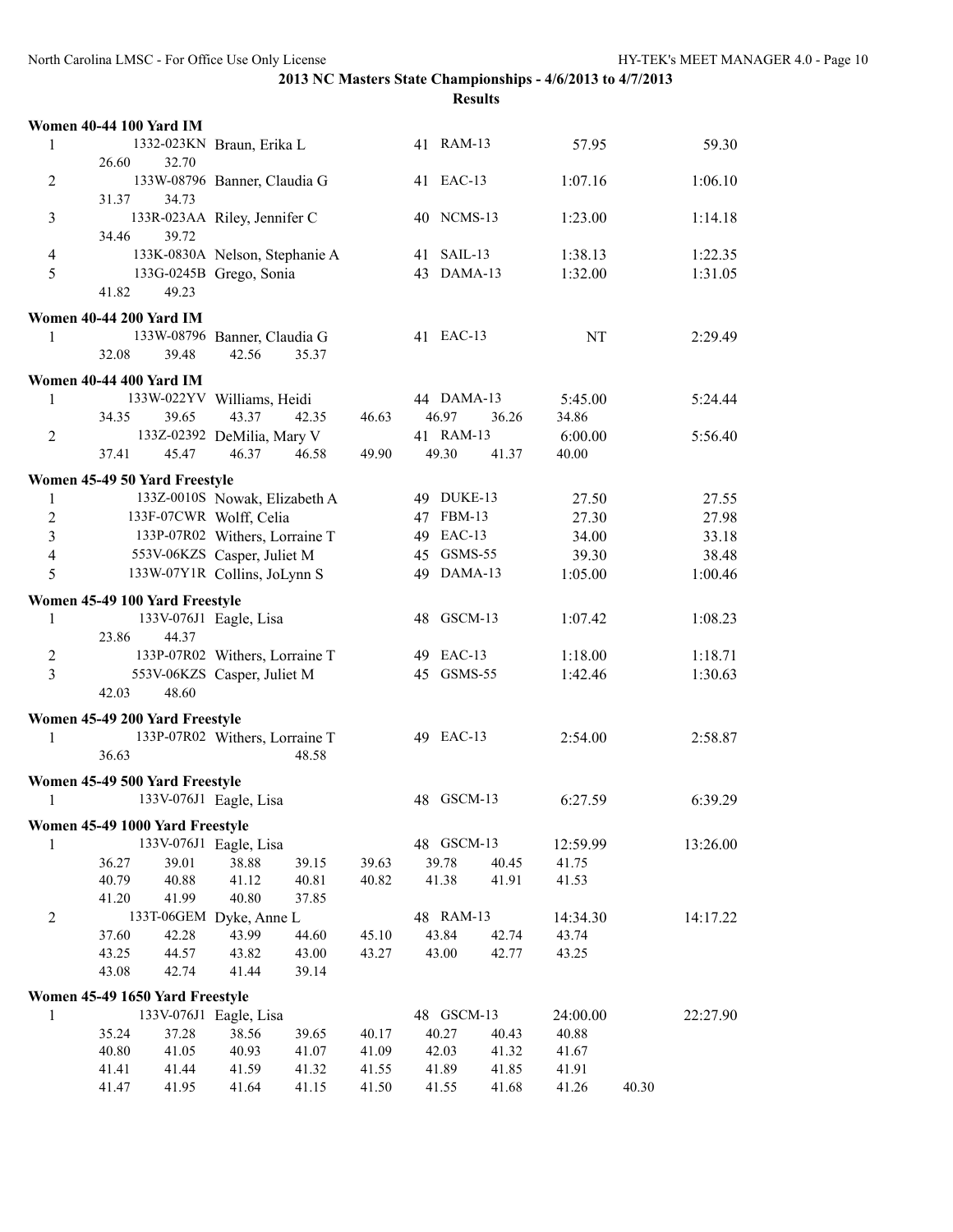|                  | Women 45-49 50 Yard Backstroke    |                                |            |         |         |
|------------------|-----------------------------------|--------------------------------|------------|---------|---------|
| 1                | 133F-07CWR Wolff, Celia           |                                | 47 FBM-13  | 32.60   | 32.49   |
| $\boldsymbol{2}$ |                                   | 133V-076J1 Eagle, Lisa         | 48 GSCM-13 | 36.79   | 36.94   |
| $\overline{3}$   |                                   | 133P-07R02 Withers, Lorraine T | 49 EAC-13  | 55.00   | 45.36   |
| $\overline{4}$   |                                   | 553V-06KZS Casper, Juliet M    | 45 GSMS-55 | 48.85   | 48.75   |
|                  | Women 45-49 100 Yard Backstroke   |                                |            |         |         |
| 1                |                                   | 133Z-0010S Nowak, Elizabeth A  | 49 DUKE-13 | 1:09.10 | 1:09.72 |
| $\sqrt{2}$       |                                   | 133V-076J1 Eagle, Lisa         | 48 GSCM-13 | 1:20.57 | 1:19.70 |
|                  | 40.60<br>39.10                    |                                |            |         |         |
| 3                |                                   | 553V-06KZS Casper, Juliet M    | 45 GSMS-55 | 1:50.30 | 1:45.53 |
|                  | 53.43<br>52.10                    |                                |            |         |         |
|                  | Women 45-49 200 Yard Backstroke   |                                |            |         |         |
| 1                |                                   | 133V-076J1 Eagle, Lisa         | 48 GSCM-13 | 2:55.51 | 2:53.65 |
|                  | 40.48<br>42.62                    | 45.43<br>45.12                 |            |         |         |
| 2                |                                   | 553V-06KZS Casper, Juliet M    | 45 GSMS-55 | 3:49.63 | 3:49.64 |
|                  | 55.72<br>57.75                    | 1:00.06<br>56.11               |            |         |         |
|                  | Women 45-49 50 Yard Breaststroke  |                                |            |         |         |
| 1                |                                   | 133Z-0010S Nowak, Elizabeth A  | 49 DUKE-13 | 34.39   | 34.27   |
|                  | Women 45-49 100 Yard Breaststroke |                                |            |         |         |
| 1                |                                   | 133V-076J1 Eagle, Lisa         | 48 GSCM-13 | 1:25.81 | 1:25.52 |
|                  | 45.06<br>40.46                    |                                |            |         |         |
| $\overline{2}$   |                                   | 553V-06KZS Casper, Juliet M    | 45 GSMS-55 | 1:56.72 | 1:57.73 |
|                  | 56.78<br>1:00.95                  |                                |            |         |         |
|                  | Women 45-49 200 Yard Breaststroke |                                |            |         |         |
| 1                |                                   | 133V-076J1 Eagle, Lisa         | 48 GSCM-13 | 3:03.76 | 3:08.51 |
|                  | 42.83<br>47.07                    | 49.48<br>49.13                 |            |         |         |
| 2                |                                   | 553V-06KZS Casper, Juliet M    | 45 GSMS-55 | 4:12.18 | 4:05.39 |
|                  | 1:03.94<br>56.70                  | 1:04.86<br>59.89               |            |         |         |
|                  | Women 45-49 50 Yard Butterfly     |                                |            |         |         |
| $\mathbf{1}$     | 133F-07CWR Wolff, Celia           |                                | 47 FBM-13  | 29.90   | 29.54   |
| $\sqrt{2}$       |                                   | 133T-06GEM Dyke, Anne L        | 48 RAM-13  | 50.00   | 36.03   |
| $\overline{3}$   |                                   | 133P-07R02 Withers, Lorraine T | 49 EAC-13  | 42.00   | 43.53   |
|                  | Women 45-49 100 Yard Butterfly    |                                |            |         |         |
| 1                | 133F-07CWR Wolff, Celia           |                                | 47 FBM-13  | 1:11.52 | 1:09.51 |
|                  | 32.39<br>37.12                    |                                |            |         |         |
|                  | <b>Women 45-49 100 Yard IM</b>    |                                |            |         |         |
| 1                |                                   | 133Z-0010S Nowak, Elizabeth A  | 49 DUKE-13 | 1:07.10 | 1:07.79 |
|                  | 36.74<br>31.05                    |                                |            |         |         |
| 2                |                                   | 133V-076J1 Eagle, Lisa         | 48 GSCM-13 | 1:17.38 | 1:17.94 |
|                  | 36.77<br>41.17                    |                                |            |         |         |
| 3                |                                   | 553V-06KZS Casper, Juliet M    | 45 GSMS-55 | 1:48.69 | 1:45.21 |
|                  | 50.15<br>55.06                    |                                |            |         |         |
|                  | <b>Women 45-49 200 Yard IM</b>    |                                |            |         |         |
| 1                |                                   | 553V-06KZS Casper, Juliet M    | 45 GSMS-55 | 3:57.39 | 3:56.10 |
|                  | 1:00.04<br>58.81                  | 1:05.32<br>51.93               |            |         |         |
|                  | Women 50-54 50 Yard Freestyle     |                                |            |         |         |
| 1                | 1330-023R7 Walsh, Sue             |                                | 51 NCAM-13 | 26.50   | 24.74   |
| $\boldsymbol{2}$ |                                   | 5536-05FZ2 Chappell, Melinda E | 52 GSMS-55 | 32.60   | 32.38   |
| $\mathfrak{Z}$   |                                   | 1332-076RB Acampora, Sue       | 52 EAC-13  | 35.61   | 37.14   |
| $\overline{4}$   |                                   | 133T-078TT Skinner, Libby      | 51 EAC-13  | 40.51   | 39.48   |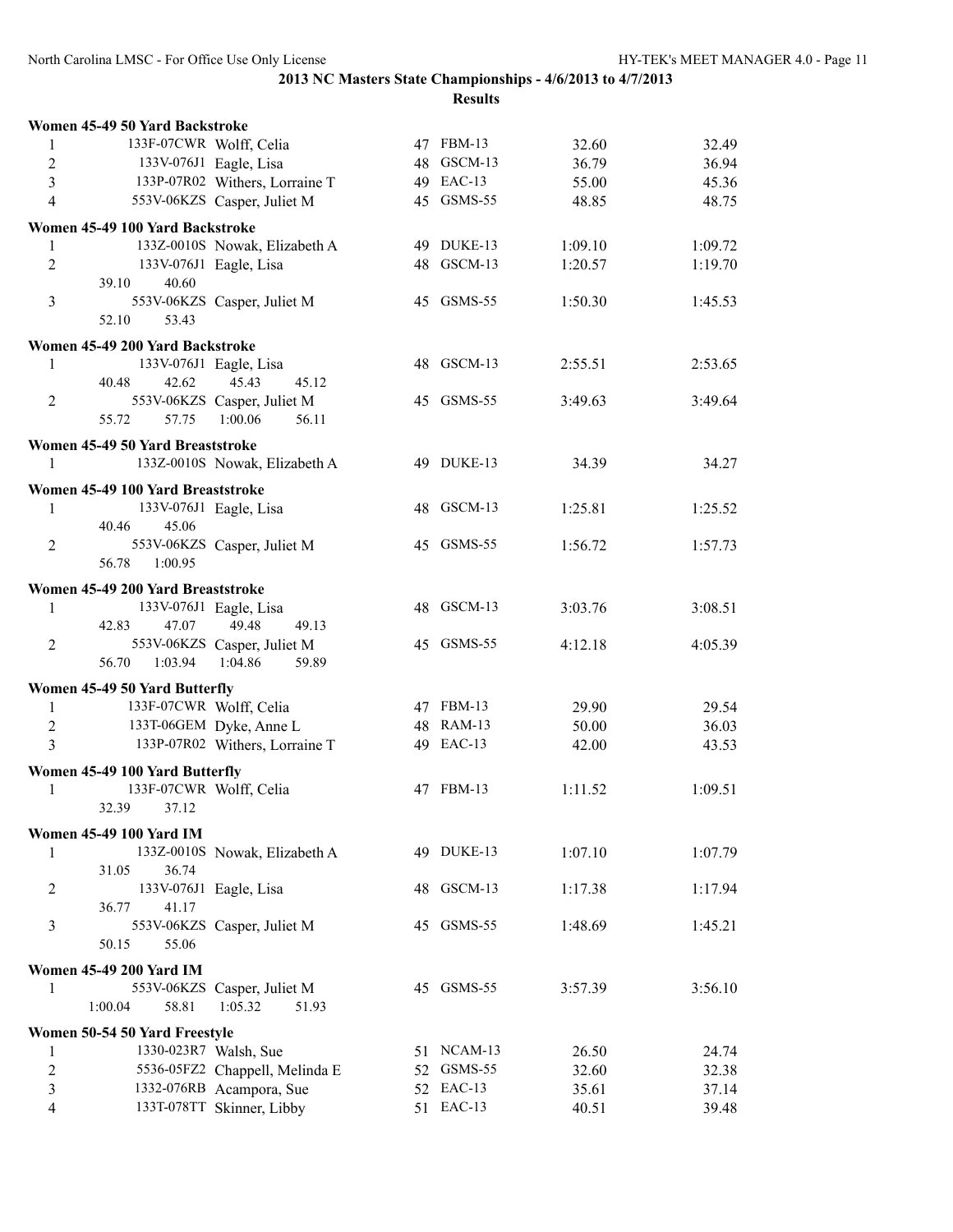|                | Women 50-54 100 Yard Freestyle    |                                              |       |                             |                  |           |
|----------------|-----------------------------------|----------------------------------------------|-------|-----------------------------|------------------|-----------|
| 1              |                                   | 5536-05FZ2 Chappell, Melinda E               |       | 52 GSMS-55                  | NT               | 1:11.74   |
|                | 40.20<br>31.54                    |                                              |       |                             |                  |           |
| 2              |                                   | 1231-02JKP Mackall, Suni L                   |       | 50 WMS-12                   | 1:16.24          | 1:14.35   |
| 3              | 36.28<br>38.07                    | 1332-076RB Acampora, Sue                     |       | 52 EAC-13                   | 1:21.21          | 1:32.23   |
|                | 41.84<br>50.39                    |                                              |       |                             |                  |           |
| $---$          |                                   | 133T-078TT Skinner, Libby                    |       | 51 EAC-13                   | 1:35.00          | <b>NS</b> |
|                | Women 50-54 200 Yard Freestyle    |                                              |       |                             |                  |           |
| 1              |                                   | 133T-078TT Skinner, Libby                    |       | 51 EAC-13                   | 3:22.60          | 3:18.58   |
|                | 42.21<br>49.63                    | 53.99<br>52.75                               |       |                             |                  |           |
| $\overline{2}$ |                                   | 1332-076RB Acampora, Sue                     |       | 52 EAC-13                   | 2:49.00          | 3:26.16   |
|                | 43.13<br>52.21                    | 56.12<br>54.70                               |       |                             |                  |           |
|                | Women 50-54 500 Yard Freestyle    |                                              |       |                             |                  |           |
| 1              |                                   | 1333-07MHR Fouts, Ali A                      |       | 50 RAM-13                   | 7:32.37          | 6:59.57   |
|                | 37.29<br>41.31                    | 42.32<br>42.83                               | 43.05 | 43.19<br>42.99              | 43.94            |           |
|                | 43.20<br>39.45                    |                                              |       |                             |                  |           |
| 2              | 44.68<br>41.37                    | 1231-02JKP Mackall, Suni L<br>46.21<br>45.81 | 45.82 | 50 WMS-12<br>45.71<br>45.65 | 7:28.97<br>45.11 | 7:25.89   |
|                | 44.30<br>41.23                    |                                              |       |                             |                  |           |
|                | Women 50-54 1000 Yard Freestyle   |                                              |       |                             |                  |           |
| 1              |                                   | 1333-07MHR Fouts, Ali A                      |       | 50 RAM-13                   | 14:09.27         | 14:09.34  |
|                | 36.73<br>41.19                    | 41.68<br>42.43                               | 42.87 | 42.52<br>42.89              | 43.30            |           |
|                | 43.02<br>43.22                    | 43.53<br>43.13                               | 43.64 | 43.60<br>43.29              | 43.34            |           |
|                | 42.84<br>43.17                    | 42.45<br>40.50                               |       |                             |                  |           |
|                | Women 50-54 50 Yard Backstroke    |                                              |       |                             |                  |           |
| 1              |                                   | 1330-023R7 Walsh, Sue                        |       | 51 NCAM-13                  | 31.10            | 29.41     |
|                | Women 50-54 200 Yard Backstroke   |                                              |       |                             |                  |           |
| 1              |                                   | 5536-05FZ2 Chappell, Melinda E               |       | 52 GSMS-55                  | NT               | 3:20.32   |
|                | 46.77<br>50.21                    | 52.45<br>50.89                               |       |                             |                  |           |
|                | Women 50-54 50 Yard Breaststroke  |                                              |       |                             |                  |           |
| 1              |                                   | 5536-05FZ2 Chappell, Melinda E               |       | 52 GSMS-55                  | 40.87            | 40.75     |
| $\overline{2}$ |                                   | 1332-076RB Acampora, Sue                     |       | 52 EAC-13                   | 44.10            | 46.45     |
|                | Women 50-54 100 Yard Breaststroke |                                              |       |                             |                  |           |
| 1              |                                   | 1332-076RB Acampora, Sue                     |       | 52 EAC-13                   | 1:36.36          | 1:57.34   |
|                | 54.91<br>1:02.43                  |                                              |       |                             |                  |           |
|                | Women 50-54 200 Yard Breaststroke |                                              |       |                             |                  |           |
| 1              |                                   | 1332-076RB Acampora, Sue                     |       | 52 EAC-13                   | 3:40.00          | 4:02.89   |
|                | 49.84<br>1:01.23                  | 1:07.00<br>1:04.82                           |       |                             |                  |           |
|                | Women 50-54 50 Yard Butterfly     |                                              |       |                             |                  |           |
| 1              |                                   | 1330-023R7 Walsh, Sue                        |       | 51 NCAM-13                  | 29.50            | 27.66     |
| $\overline{c}$ |                                   | 5536-05FZ2 Chappell, Melinda E               |       | 52 GSMS-55                  | 35.73            | 35.88     |
| $\overline{3}$ |                                   | 1332-076RB Acampora, Sue                     |       | 52 EAC-13                   | 50.00            | 50.29     |
|                | Women 50-54 200 Yard Butterfly    |                                              |       |                             |                  |           |
| 1              |                                   | 5536-05FZ2 Chappell, Melinda E               |       | 52 GSMS-55                  | 3:38.11          | 3:37.35   |
|                | <b>Women 50-54 100 Yard IM</b>    |                                              |       |                             |                  |           |
| 1              |                                   | 1333-07MHR Fouts, Ali A                      |       | 50 RAM-13                   | 1:44.50          | 1:19.31   |
|                | 41.77<br>37.54                    |                                              |       | 52 GSMS-55                  |                  |           |
| 2              | 39.58<br>45.39                    | 5536-05FZ2 Chappell, Melinda E               |       |                             | 1:23.77          | 1:24.97   |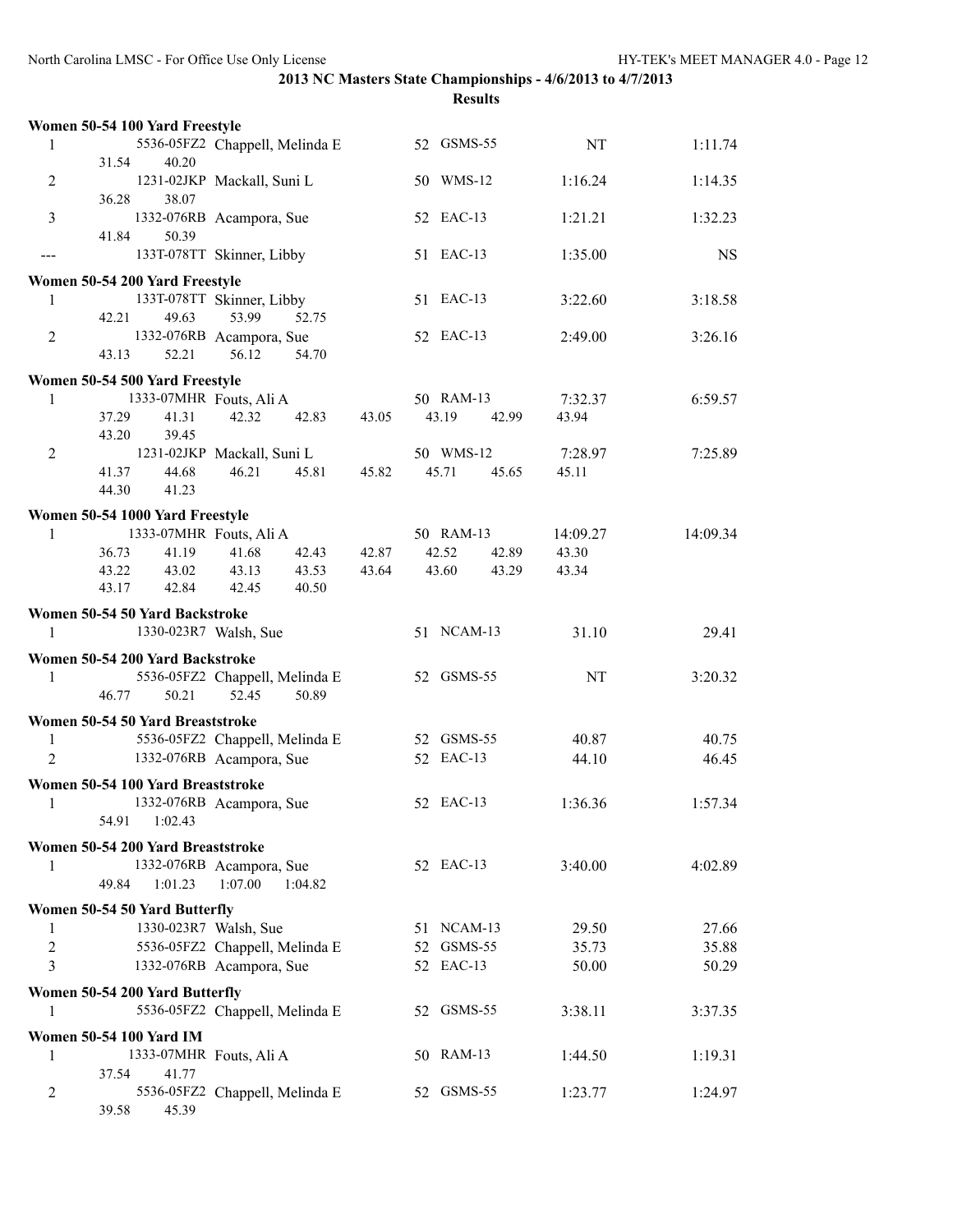|                | (Women 50-54 100 Yard IM)       |                                                    |            |       |         |           |
|----------------|---------------------------------|----------------------------------------------------|------------|-------|---------|-----------|
| 3              |                                 | 1332-076RB Acampora, Sue                           | 52 EAC-13  |       | 1:40.00 | 1:48.48   |
|                | 53.12<br>55.36                  |                                                    |            |       |         |           |
|                | <b>Women 50-54 200 Yard IM</b>  |                                                    |            |       |         |           |
| 1              | 1333-07MHR Fouts, Ali A         |                                                    | 50 RAM-13  |       | 2:54.50 | 2:58.12   |
|                | 45.81<br>38.18                  | 52.81<br>41.32                                     |            |       |         |           |
| $\overline{c}$ |                                 | 5536-05FZ2 Chappell, Melinda E                     | 52 GSMS-55 |       | 3:11.57 | 3:15.50   |
|                | 41.97<br>50.86                  | 58.39<br>44.28                                     |            |       |         |           |
|                | Women 55-59 50 Yard Freestyle   |                                                    |            |       |         |           |
| 1              |                                 | 133S-023CW Amick, Beverly O                        | 58 EAC-13  |       | 30.94   | 31.04     |
| $\overline{c}$ |                                 | 133H-0787D Addison, Polly F                        | 55 RAM-13  |       | 39.00   | 32.05     |
| $\overline{3}$ |                                 | 133Y-05YBX Ruebel, Deb                             | 56 EAC-13  |       | 37.24   | 35.65     |
| $\overline{4}$ |                                 | 1336-02405 Massengale, Susan                       | 59 RAM-13  |       | 40.00   | 39.67     |
|                |                                 | 1336-07KYT Poole, Cindy                            | 55 RAM-13  |       | 34.00   | <b>NS</b> |
|                | Women 55-59 100 Yard Freestyle  |                                                    |            |       |         |           |
| 1              |                                 | 133C-03HUU Crowder, Barbara W                      | 55 EAC-13  |       | 1:04.00 | 1:02.31   |
|                | 21.20<br>41.11                  |                                                    |            |       |         |           |
| $\overline{c}$ |                                 | 133S-023CW Amick, Beverly O                        | 58 EAC-13  |       | 1:07.44 | 1:07.18   |
|                | 43.33<br>23.85                  |                                                    |            |       |         |           |
| 3              |                                 | 553W-0635C Childers, Judy A                        | 59 GSMS-55 |       | NT      | 1:17.98   |
|                | 42.73<br>35.25                  |                                                    |            |       |         |           |
| $\overline{4}$ |                                 | 133Y-05YBX Ruebel, Deb                             | 56 EAC-13  |       | 1:24.55 | 1:18.36   |
|                | 40.90<br>37.46                  |                                                    |            |       |         |           |
| 5              | 39.77<br>45.97                  | 1336-02405 Massengale, Susan                       | 59 RAM-13  |       | 1:35.00 | 1:25.74   |
|                |                                 |                                                    |            |       |         |           |
|                | Women 55-59 200 Yard Freestyle  |                                                    |            |       |         |           |
| 1              |                                 | 133H-0787D Addison, Polly F                        | 55 RAM-13  |       | 2:45.51 | 2:39.17   |
|                | 36.33<br>40.42                  | 41.96<br>40.46                                     |            |       |         |           |
| 2              | 38.45<br>44.73                  | 133Y-05YBX Ruebel, Deb<br>48.37<br>48.50           | 56 EAC-13  |       | 3:08.55 | 3:00.05   |
|                |                                 | 133S-023CW Amick, Beverly O                        | 58 EAC-13  |       | 2:27.90 | <b>NS</b> |
|                |                                 |                                                    |            |       |         |           |
|                |                                 | Women 55-59 200 Yard Freestyle from Split Requests |            |       |         |           |
| 1              |                                 | 133C-03HUU Crowder, Barbara W                      | 55 EAC-13  |       | NT      | 2:16.32   |
|                | Women 55-59 500 Yard Freestyle  |                                                    |            |       |         |           |
| 1              |                                 | 553W-0635C Childers, Judy A                        | 59 GSMS-55 |       | NT      | 8:07.55   |
|                |                                 | 40.31 46.04 48.75 50.41 50.28 50.08                |            | 50.00 | 53.62   |           |
|                | 46.96<br>51.10                  |                                                    |            |       |         |           |
|                | Women 55-59 50 Yard Backstroke  |                                                    |            |       |         |           |
| 1              |                                 | 133S-023CW Amick, Beverly O                        | 58 EAC-13  |       | 36.19   | 36.38     |
| $\overline{2}$ |                                 | 553W-0635C Childers, Judy A                        | 59 GSMS-55 |       | 42.79   | 40.29     |
| 3              |                                 | 133Y-05YBX Ruebel, Deb                             | 56 EAC-13  |       | 46.45   | 44.62     |
| 4              |                                 | 1336-02405 Massengale, Susan                       | 59 RAM-13  |       | 55.00   | 50.54     |
|                |                                 | 1336-07KYT Poole, Cindy                            | 55 RAM-13  |       | 41.00   | <b>NS</b> |
|                | Women 55-59 100 Yard Backstroke |                                                    |            |       |         |           |
| 1              |                                 | 133S-023CW Amick, Beverly O                        | 58 EAC-13  |       | 1:17.13 | 1:18.96   |
|                | 39.09<br>39.87                  |                                                    |            |       |         |           |
|                | Women 55-59 200 Yard Backstroke |                                                    |            |       |         |           |
| 1              |                                 | 133S-023CW Amick, Beverly O                        | 58 EAC-13  |       | 2:48.00 | 2:53.11   |
|                | 41.23<br>43.33                  | 44.64<br>43.91                                     |            |       |         |           |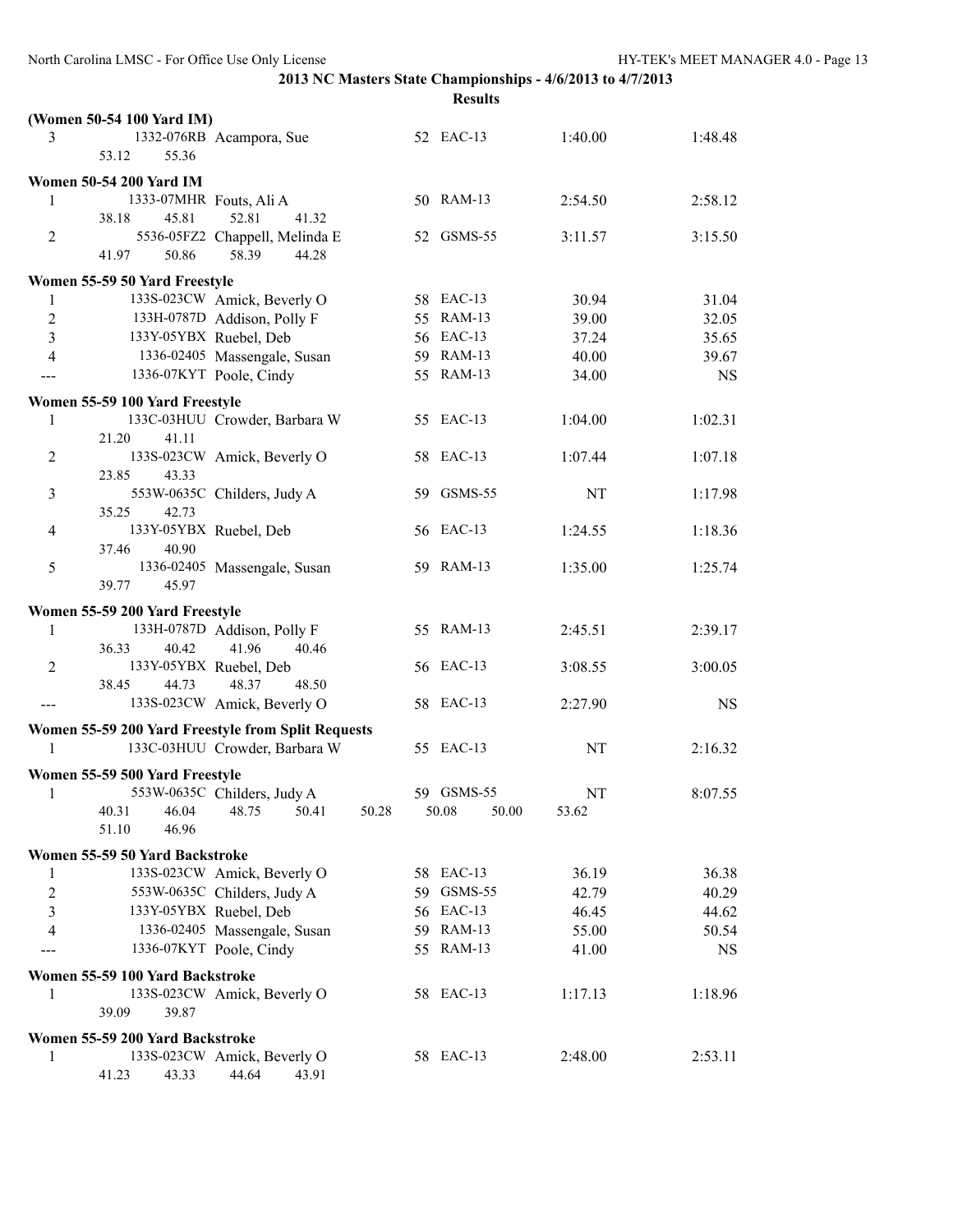|                | Women 55-59 50 Yard Breaststroke  |                               |       |                |         |           |
|----------------|-----------------------------------|-------------------------------|-------|----------------|---------|-----------|
| 1              |                                   | 553W-0635C Childers, Judy A   |       | 59 GSMS-55     | 42.47   | 43.29     |
| $\overline{2}$ |                                   | 133H-0787D Addison, Polly F   |       | 55 RAM-13      | 44.68   | 43.50     |
| 3              |                                   | 133Y-05YBX Ruebel, Deb        |       | 56 EAC-13      | 55.23   | 50.41     |
|                | Women 55-59 100 Yard Breaststroke |                               |       |                |         |           |
| 1              |                                   | 553W-0635C Childers, Judy A   |       | 59 GSMS-55     | 1:33.15 | 1:34.29   |
|                | 44.35<br>49.94                    |                               |       |                |         |           |
| $\overline{2}$ |                                   | 133H-0787D Addison, Polly F   |       | 55 RAM-13      | 1:38.69 | 1:41.50   |
|                | 47.10<br>54.40                    |                               |       |                |         |           |
|                | Women 55-59 200 Yard Breaststroke |                               |       |                |         |           |
| 1              |                                   | 553W-0635C Childers, Judy A   |       | 59 GSMS-55     | 3:26.93 | 3:33.06   |
|                | 54.24<br>47.41                    | 56.27<br>55.14                |       |                |         |           |
|                |                                   |                               |       |                |         |           |
|                | Women 55-59 50 Yard Butterfly     |                               |       |                |         |           |
| 1              |                                   | 133C-03HUU Crowder, Barbara W |       | 55 EAC-13      | 31.00   | 31.18     |
| $\overline{2}$ |                                   | 133S-023CW Amick, Beverly O   |       | 58 EAC-13      | 32.46   | 33.15     |
| $\overline{3}$ |                                   | 133H-0787D Addison, Polly F   |       | 55 RAM-13      | 36.89   | 38.04     |
| $\overline{4}$ |                                   | 133Y-05YBX Ruebel, Deb        |       | 56 EAC-13      | 45.24   | 43.07     |
| 5              |                                   | 1336-02405 Massengale, Susan  |       | 59 RAM-13      | 55.00   | 50.97     |
|                | Women 55-59 100 Yard Butterfly    |                               |       |                |         |           |
| 1              |                                   | 133S-023CW Amick, Beverly O   |       | 58 EAC-13      | 1:12.86 | 1:12.90   |
|                | 34.06<br>38.84                    |                               |       |                |         |           |
|                | Women 55-59 100 Yard IM           |                               |       |                |         |           |
| 1              |                                   | 133C-03HUU Crowder, Barbara W |       | 55 EAC-13      | 1:11.00 | 1:11.82   |
|                | 38.54<br>33.28                    |                               |       |                |         |           |
| $\overline{c}$ |                                   | 133H-0787D Addison, Polly F   |       | 55 RAM-13      | 1:26.37 | 1:25.60   |
|                | 45.25<br>40.35                    |                               |       |                |         |           |
| 3              |                                   | 553W-0635C Childers, Judy A   |       | 59 GSMS-55     | 1:28.77 | 1:30.85   |
|                | 44.26<br>46.59                    |                               |       |                |         |           |
| 4              |                                   | 133Y-05YBX Ruebel, Deb        |       | 56 EAC-13      | 1:43.23 | 1:38.15   |
|                | 44.30<br>53.85                    |                               |       |                |         |           |
| ---            |                                   | 133S-023CW Amick, Beverly O   |       | 58 EAC-13      | 1:17.14 | <b>NS</b> |
|                | <b>Women 55-59 200 Yard IM</b>    |                               |       |                |         |           |
| 1              |                                   | 133C-03HUU Crowder, Barbara W |       | 55 EAC-13      | 2:42.00 | 2:37.20   |
|                | 32.88<br>42.50                    | 45.55<br>36.27                |       |                |         |           |
| ---            |                                   | 133S-023CW Amick, Beverly O   |       | 58 EAC-13      | 2:27.89 | <b>NS</b> |
|                | Women 65-69 50 Yard Freestyle     |                               |       |                |         |           |
| 1              | 123R-037R4 Lyttle, Ann            |                               |       | 65 VMST-12     | 33.00   | 31.61     |
| $\sqrt{2}$     |                                   | 123U-087M4 Frenck, Carol J    |       | 65 UNAT        | 38.10   | 38.43     |
| 3              |                                   | 133E-05GXG Hovey, Mary Anna   |       | 69 DAMA-13     | 39.64   | 40.27     |
|                |                                   |                               |       |                |         |           |
|                | Women 65-69 100 Yard Freestyle    |                               |       |                |         |           |
| 1              |                                   | 123R-037R4 Lyttle, Ann        |       | 65 VMST-12     | 1:15.00 | 1:10.08   |
|                | 33.39<br>36.69                    |                               |       |                |         |           |
|                |                                   | 123U-087M4 Frenck, Carol J    |       | 65 UNAT        | 1:24.28 | <b>NS</b> |
|                | Women 65-69 200 Yard Freestyle    |                               |       |                |         |           |
| 1              |                                   | 123R-037R4 Lyttle, Ann        |       | 65 VMST-12     | 2:42.00 | 2:35.82   |
|                | 35.85<br>39.92                    | 40.89<br>39.16                |       |                |         |           |
|                | Women 65-69 500 Yard Freestyle    |                               |       |                |         |           |
| 1              |                                   | 123R-037R4 Lyttle, Ann        |       | 65 VMST-12     | 7:05.00 | 7:03.70   |
|                | 42.69<br>37.18                    | 43.27<br>43.61                | 43.93 | 44.11<br>43.48 | 43.03   |           |
|                | 42.34<br>40.06                    |                               |       |                |         |           |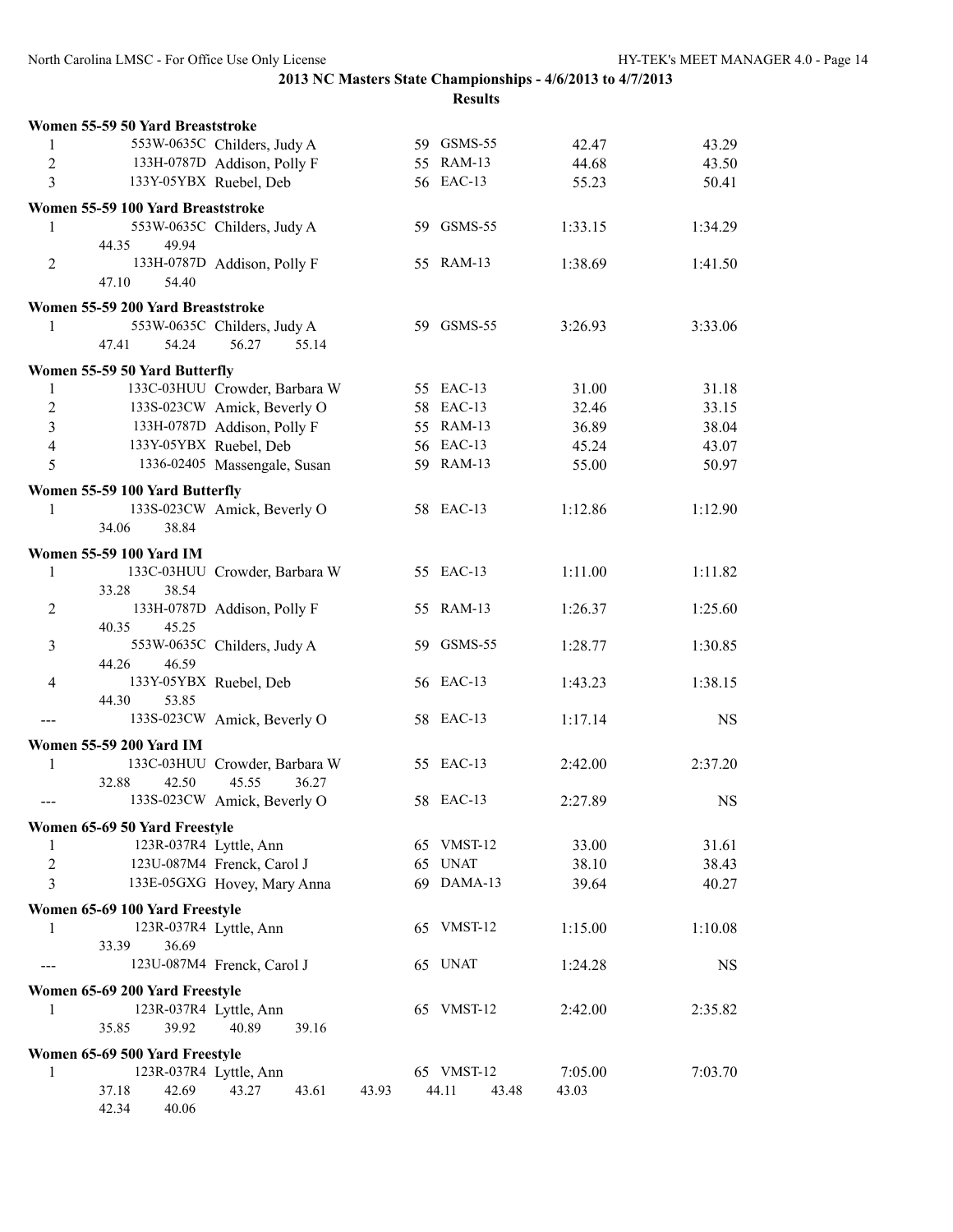|                                          | Women 65-69 50 Yard Backstroke  |    |               |         |           |
|------------------------------------------|---------------------------------|----|---------------|---------|-----------|
| 1                                        | 123U-087M4 Frenck, Carol J      |    | 65 UNAT       | 46.75   | 46.96     |
| $\overline{2}$                           | 133E-05GXG Hovey, Mary Anna     |    | 69 DAMA-13    | 47.58   | 50.55     |
|                                          | Women 65-69 100 Yard Backstroke |    |               |         |           |
| 1                                        | 123U-087M4 Frenck, Carol J      |    | 65 UNAT       | 1:49.24 | 1:41.63   |
|                                          | 51.96<br>49.67                  |    |               |         |           |
| 2                                        | 133E-05GXG Hovey, Mary Anna     |    | 69 DAMA-13    | 1:48.90 | 1:50.51   |
|                                          | 54.19<br>56.32                  |    |               |         |           |
|                                          | Women 65-69 50 Yard Butterfly   |    |               |         |           |
| 1                                        | 133E-05GXG Hovey, Mary Anna     |    | 69 DAMA-13    | 57.46   | 59.72     |
|                                          | <b>Women 65-69 100 Yard IM</b>  |    |               |         |           |
| 1                                        | 133E-05GXG Hovey, Mary Anna     |    | 69 DAMA-13    | 1:50.37 | 1:49.97   |
|                                          | 53.81<br>56.16                  |    |               |         |           |
|                                          | Women 70-74 50 Yard Freestyle   |    |               |         |           |
| 1                                        | 1339-022YS Blackwell, Ceil W    |    | 72 RAM-13     | 41.00   | 42.13     |
|                                          |                                 |    |               |         |           |
|                                          | Women 70-74 50 Yard Backstroke  |    | 72 RAM-13     | 48.00   | 48.27     |
| 1                                        | 1339-022YS Blackwell, Ceil W    |    | 71 VMST-12    |         |           |
|                                          | 1237-02HSG Durrant, Betsy       |    |               | 46.00   | <b>NS</b> |
|                                          | Women 70-74 100 Yard Backstroke |    |               |         |           |
| 1                                        | 1339-022YS Blackwell, Ceil W    |    | 72 RAM-13     | 1:49.00 | 1:47.70   |
| $---$                                    | 1237-02HSG Durrant, Betsy       |    | 71 VMST-12    | 1:37.24 | <b>NS</b> |
|                                          | Women 70-74 200 Yard Backstroke |    |               |         |           |
|                                          | 1237-02HSG Durrant, Betsy       |    | 71 VMST-12    | 3:40.68 | NS.       |
|                                          | <b>Women 70-74 100 Yard IM</b>  |    |               |         |           |
| 1                                        | 1339-022YS Blackwell, Ceil W    |    | 72 RAM-13     | 1:48.00 | 1:48.00   |
|                                          | 52.88<br>55.12                  |    |               |         |           |
|                                          | Women 85-89 50 Yard Freestyle   |    |               |         |           |
| $\hspace{0.05cm} \ldots \hspace{0.05cm}$ | 1335-021Z5 Derr, Carolyn M      |    | 85 CSM-13     | 1:10.00 | <b>NS</b> |
|                                          |                                 |    |               |         |           |
|                                          | Women 85-89 100 Yard Freestyle  |    |               |         |           |
|                                          | 1335-021Z5 Derr, Carolyn M      |    | 85 CSM-13     | 2:30.00 | <b>NS</b> |
|                                          | Women 85-89 50 Yard Backstroke  |    |               |         |           |
|                                          | 1335-021Z5 Derr, Carolyn M      |    | 85 CSM-13     | 1:20.00 | <b>NS</b> |
|                                          | Women 85-89 100 Yard Backstroke |    |               |         |           |
|                                          | 1335-021Z5 Derr, Carolyn M      |    | 85 CSM-13     | 2:55.00 | <b>NS</b> |
|                                          | Men 18-24 50 Yard Freestyle     |    |               |         |           |
| 1                                        | 133R-087CZ Sherrier, Matthew C  | 23 | <b>UNAT</b>   | 22.90   | 22.11     |
| $\overline{\mathbf{c}}$                  | 133S-087GJ Thayer, David        | 23 | <b>RAM-13</b> | 23.00   | 23.18     |
| 3                                        | 133N-086WH Dyer, Dustin M       | 19 | <b>FBM-13</b> | 23.70   | 23.77     |
| 4                                        | 133E-086XE Colbert, Pete        | 23 | <b>FBM-13</b> | 23.40   | 23.93     |
| 5                                        | 133F-07H4A Ellis, Haywood C     | 22 | $CSM-13$      | 24.00   | 24.37     |
| 6                                        | 1333-07Z2F Henry, Bryan R       | 20 | <b>RAM-13</b> | 23.83   | 24.58     |
| 7                                        | 133K-07NUG de la Cruz, Juan J   |    | 24 CFAC-13    | 32.69   | 35.60     |
| 8                                        | 133V-083AC Hancock, Stephen L   | 22 | $TMS-13$      | 44.00   | 36.84     |
|                                          | Men 18-24 100 Yard Freestyle    |    |               |         |           |
| 1                                        | 133R-087CZ Sherrier, Matthew C  |    | 23 UNAT       | 50.10   | 48.12     |
|                                          |                                 |    |               |         |           |

23.15 24.97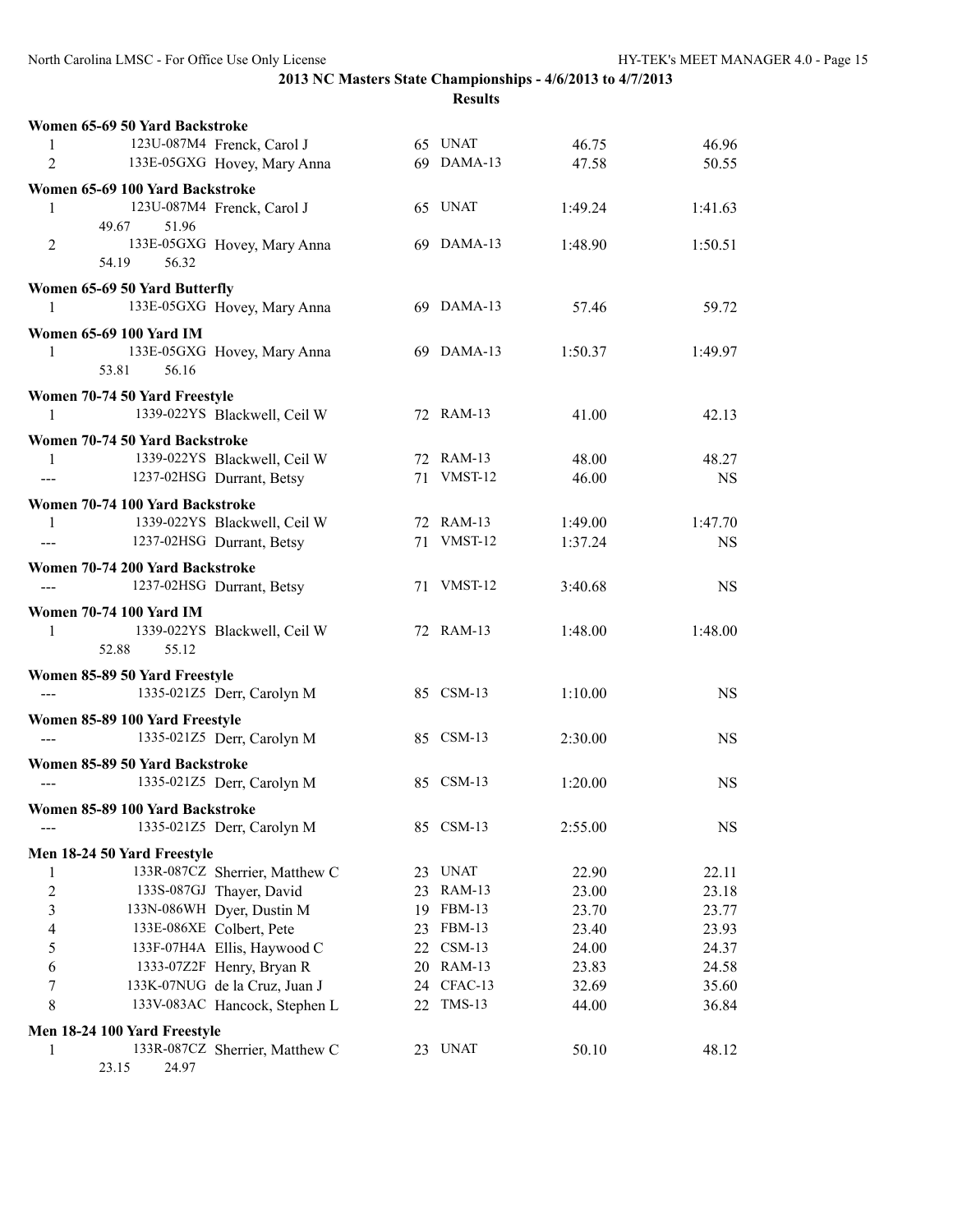|                 | <b>Results</b>                 |                                                               |       |                |          |                    |  |  |  |
|-----------------|--------------------------------|---------------------------------------------------------------|-------|----------------|----------|--------------------|--|--|--|
|                 | (Men 18-24 100 Yard Freestyle) |                                                               |       |                |          |                    |  |  |  |
| 2               |                                | 133S-087GJ Thayer, David                                      |       | 23 RAM-13      | 53.00    | 49.73              |  |  |  |
|                 | 23.97<br>25.76                 |                                                               |       |                |          |                    |  |  |  |
| 3               |                                | 133T-07HCK Thomas, Chandler P                                 |       | 23 MAC-13      | 49.99    | 50.58              |  |  |  |
|                 | 24.14<br>26.44                 |                                                               |       |                |          |                    |  |  |  |
| 4               |                                | 133N-086WH Dyer, Dustin M                                     |       | 19 FBM-13      | 50.21    | 51.71              |  |  |  |
|                 | 24.81<br>26.90                 |                                                               |       | 22 CSM-13      |          |                    |  |  |  |
| 5               | 25.34<br>27.59                 | 133F-07H4A Ellis, Haywood C                                   |       |                | 52.00    | 52.93              |  |  |  |
| 6               |                                | 1333-07Z2F Henry, Bryan R                                     |       | 20 RAM-13      | 54.00    | 54.93              |  |  |  |
|                 | 29.06<br>25.87                 |                                                               |       |                |          |                    |  |  |  |
| 7               |                                | 133K-07NUG de la Cruz, Juan J                                 |       | 24 CFAC-13     | 1:17.39  | 1:15.71            |  |  |  |
|                 | 39.75<br>35.96                 |                                                               |       |                |          |                    |  |  |  |
|                 |                                |                                                               |       |                |          |                    |  |  |  |
|                 | Men 18-24 200 Yard Freestyle   |                                                               |       | 23 MAC-13      |          |                    |  |  |  |
| 1<br>$\sqrt{2}$ |                                | 133T-07HCK Thomas, Chandler P<br>133U-088HF Spake, Benjamin G |       | 23 CFAC-13     | 1:47.55  | 1:50.45<br>1:50.65 |  |  |  |
|                 | 27.97<br>25.17                 | 28.79<br>28.72                                                |       |                | 2:00.00  |                    |  |  |  |
| 3               |                                | 133S-087GJ Thayer, David                                      |       | 23 RAM-13      | 1:54.00  | 1:52.15            |  |  |  |
|                 | 28.43<br>26.17                 | 28.70<br>28.85                                                |       |                |          |                    |  |  |  |
| 4               |                                | 133K-07NUG de la Cruz, Juan J                                 |       | 24 CFAC-13     | 3:23.00  | 3:08.18            |  |  |  |
|                 | 39.85<br>46.66                 | 52.43<br>49.24                                                |       |                |          |                    |  |  |  |
| 5               |                                | 133V-083AC Hancock, Stephen L                                 |       | 22 TMS-13      | 4:20.00  | 3:37.76            |  |  |  |
|                 | 44.75<br>53.67                 | 1:00.67<br>58.67                                              |       |                |          |                    |  |  |  |
|                 | Men 18-24 500 Yard Freestyle   |                                                               |       |                |          |                    |  |  |  |
| 1               |                                | 133U-088HF Spake, Benjamin G                                  |       | 23 CFAC-13     | NT       | 5:03.75            |  |  |  |
|                 | 27.59<br>30.83                 | 31.26<br>31.17                                                | 31.58 | 30.46<br>30.82 | 30.76    |                    |  |  |  |
|                 | 29.19<br>30.09                 |                                                               |       |                |          |                    |  |  |  |
| $\overline{2}$  |                                | 133E-086XE Colbert, Pete                                      |       | 23 FBM-13      | 5:25.00  | 5:44.49            |  |  |  |
|                 | 27.75<br>31.17                 | 33.13<br>35.47                                                | 36.58 | 35.38<br>36.17 | 36.48    |                    |  |  |  |
|                 | 36.42<br>35.94                 |                                                               |       |                |          |                    |  |  |  |
|                 | Men 18-24 1000 Yard Freestyle  |                                                               |       |                |          |                    |  |  |  |
| 1               |                                | 133E-086XE Colbert, Pete                                      |       | 23 FBM-13      | 12:00.00 | 11:37.01           |  |  |  |
|                 | 31.80<br>33.36                 | 34.17<br>34.57                                                | 34.17 | 34.90<br>35.08 | 34.14    |                    |  |  |  |
|                 | 35.96<br>34.86                 | 35.95<br>36.31                                                | 35.98 | 36.03<br>35.20 | 35.01    |                    |  |  |  |
|                 | 35.11<br>35.17                 | 35.07<br>34.17                                                |       |                |          |                    |  |  |  |
|                 | Men 18-24 50 Yard Backstroke   |                                                               |       |                |          |                    |  |  |  |
| 1               |                                | 133S-087GJ Thayer, David                                      |       | 23 RAM-13      | 27.00    | 25.82              |  |  |  |
| $\overline{c}$  |                                | 133N-086WH Dyer, Dustin M                                     |       | 19 FBM-13      | 26.98    | 27.57              |  |  |  |
| 3               |                                | 133E-086XE Colbert, Pete                                      |       | 23 FBM-13      | 27.00    | 28.87              |  |  |  |
| 4               |                                | 133F-07H4A Ellis, Haywood C                                   |       | 22 CSM-13      | 33.00    | 31.40              |  |  |  |
|                 | Men 18-24 100 Yard Backstroke  |                                                               |       |                |          |                    |  |  |  |
| 1               |                                | 133S-087GJ Thayer, David                                      |       | 23 RAM-13      | 55.00    | 55.61              |  |  |  |
|                 | 26.82<br>28.79                 |                                                               |       |                |          |                    |  |  |  |
| $\overline{c}$  |                                | 133R-087CZ Sherrier, Matthew C                                |       | 23 UNAT        | 59.10    | 55.79              |  |  |  |
|                 | 28.27<br>27.52                 |                                                               |       |                |          |                    |  |  |  |
| 3               |                                | 133U-088HF Spake, Benjamin G                                  |       | 23 CFAC-13     | 1:03.00  | 57.46              |  |  |  |
|                 | 28.46<br>29.00                 |                                                               |       |                |          |                    |  |  |  |
| 4               |                                | 133T-07HCK Thomas, Chandler P                                 |       | 23 MAC-13      | 55.99    | 58.70              |  |  |  |
|                 | 30.13<br>28.57                 |                                                               |       |                |          |                    |  |  |  |
| 5               |                                | 1333-07Z2F Henry, Bryan R                                     |       | 20 RAM-13      | 1:00.52  | 1:01.41            |  |  |  |
|                 | 29.89<br>31.52                 |                                                               |       |                |          |                    |  |  |  |
| 6               |                                | 133F-07H4A Ellis, Haywood C                                   |       | 22 CSM-13      | 1:05.00  | 1:07.95            |  |  |  |
|                 | 32.88<br>35.07                 |                                                               |       |                |          |                    |  |  |  |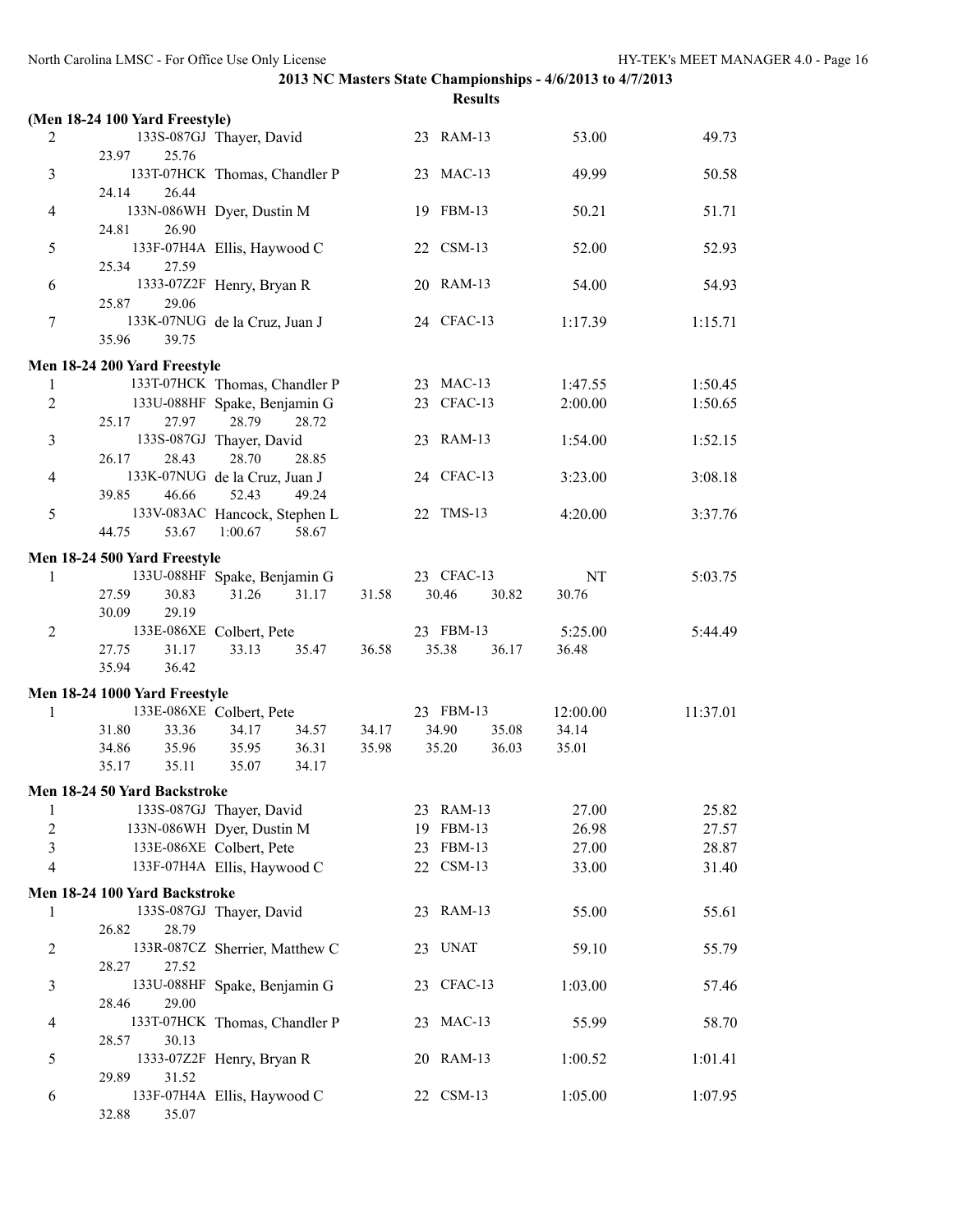| Men 18-24 200 Yard Backstroke                   |            |         |           |
|-------------------------------------------------|------------|---------|-----------|
| 133U-088HF Spake, Benjamin G<br>1               | 23 CFAC-13 | 2:20.00 | 2:46.57   |
| Men 18-24 50 Yard Breaststroke                  |            |         |           |
| 133T-07HCK Thomas, Chandler P<br>1              | 23 MAC-13  | 27.99   | 28.27     |
| 133S-087GJ Thayer, David<br>$\overline{2}$      | 23 RAM-13  | 33.00   | 28.85     |
| 3<br>133N-086WH Dyer, Dustin M                  | 19 FBM-13  | 31.21   | 31.75     |
|                                                 |            |         |           |
| Men 18-24 100 Yard Breaststroke                 |            |         |           |
| 133T-07HCK Thomas, Chandler P<br>1              | 23 MAC-13  | 59.99   | 1:00.94   |
| 28.36<br>32.58<br>133S-087GJ Thayer, David      | 23 RAM-13  |         |           |
| 2<br>31.67<br>34.13                             |            | 1:10.00 | 1:05.80   |
| 133N-086WH Dyer, Dustin M<br>3                  | 19 FBM-13  | 1:06.57 | 1:09.99   |
| 32.81<br>37.18                                  |            |         |           |
| 133F-07H4A Ellis, Haywood C<br>4                | 22 CSM-13  | 1:08.50 | 1:11.63   |
| 38.13<br>33.50                                  |            |         |           |
| 1333-07Z2F Henry, Bryan R<br>5                  | 20 RAM-13  | 1:12.00 | 1:12.73   |
| 34.67<br>38.06                                  |            |         |           |
| Men 18-24 200 Yard Breaststroke                 |            |         |           |
| 133N-086WH Dyer, Dustin M<br>1                  | 19 FBM-13  | 2:24.82 | 2:30.21   |
| 39.63<br>33.52<br>37.69<br>39.37                |            |         |           |
| Men 18-24 50 Yard Butterfly                     |            |         |           |
| 133U-088HF Spake, Benjamin G<br>1               | 23 CFAC-13 | 27.00   | 24.82     |
| 2<br>133S-087GJ Thayer, David                   | 23 RAM-13  | 27.00   | 25.29     |
| 3<br>133T-07HCK Thomas, Chandler P              | 23 MAC-13  | 24.99   | 25.45     |
| 133N-086WH Dyer, Dustin M<br>4                  | 19 FBM-13  | 26.44   | 25.82     |
| 133F-07H4A Ellis, Haywood C<br>5                | 22 CSM-13  | 28.00   | 27.07     |
| 133E-086XE Colbert, Pete                        | 23 FBM-13  | 25.17   | <b>NS</b> |
| Men 18-24 100 Yard Butterfly                    |            |         |           |
| 133R-087CZ Sherrier, Matthew C<br>1             | 23 UNAT    | 58.00   | 52.28     |
| 25.04<br>27.24                                  |            |         |           |
| 133U-088HF Spake, Benjamin G<br>$\overline{2}$  | 23 CFAC-13 | 56.00   | 53.68     |
| 28.49<br>25.19                                  |            |         |           |
| 133E-086XE Colbert, Pete<br>3                   | 23 FBM-13  | 55.11   | 56.62     |
| 25.58<br>31.04                                  |            |         |           |
| 133N-086WH Dyer, Dustin M<br>4                  | 19 FBM-13  | 56.35   | 58.04     |
| 26.36<br>31.68                                  |            |         |           |
| 133F-07H4A Ellis, Haywood C<br>5                | 22 CSM-13  | 59.75   | 1:00.14   |
| 27.94<br>32.20                                  |            |         |           |
| Men 18-24 200 Yard Butterfly                    |            |         |           |
| 133U-088HF Spake, Benjamin G<br>1               | 23 CFAC-13 | 2:20.00 | 2:04.28   |
| 32.53<br>27.55<br>31.58<br>32.62                |            |         |           |
| 133E-086XE Colbert, Pete<br>2                   | 23 FBM-13  | 2:06.00 | 2:10.81   |
| 28.66<br>33.00<br>33.83<br>35.32                |            |         |           |
| Men 18-24 100 Yard IM                           |            |         |           |
| 133T-07HCK Thomas, Chandler P<br>1              | 23 MAC-13  | 55.99   | 56.37     |
| 26.35<br>30.02                                  |            |         |           |
| 133U-088HF Spake, Benjamin G<br>2               | 23 CFAC-13 | 1:04.00 | 56.72     |
| 30.75<br>25.97                                  | 23 RAM-13  |         |           |
| 133S-087GJ Thayer, David<br>3<br>30.73<br>26.53 |            | 59.00   | 57.26     |
| 133N-086WH Dyer, Dustin M<br>4                  | 19 FBM-13  | 1:00.15 | 1:00.09   |
| 32.97<br>27.12                                  |            |         |           |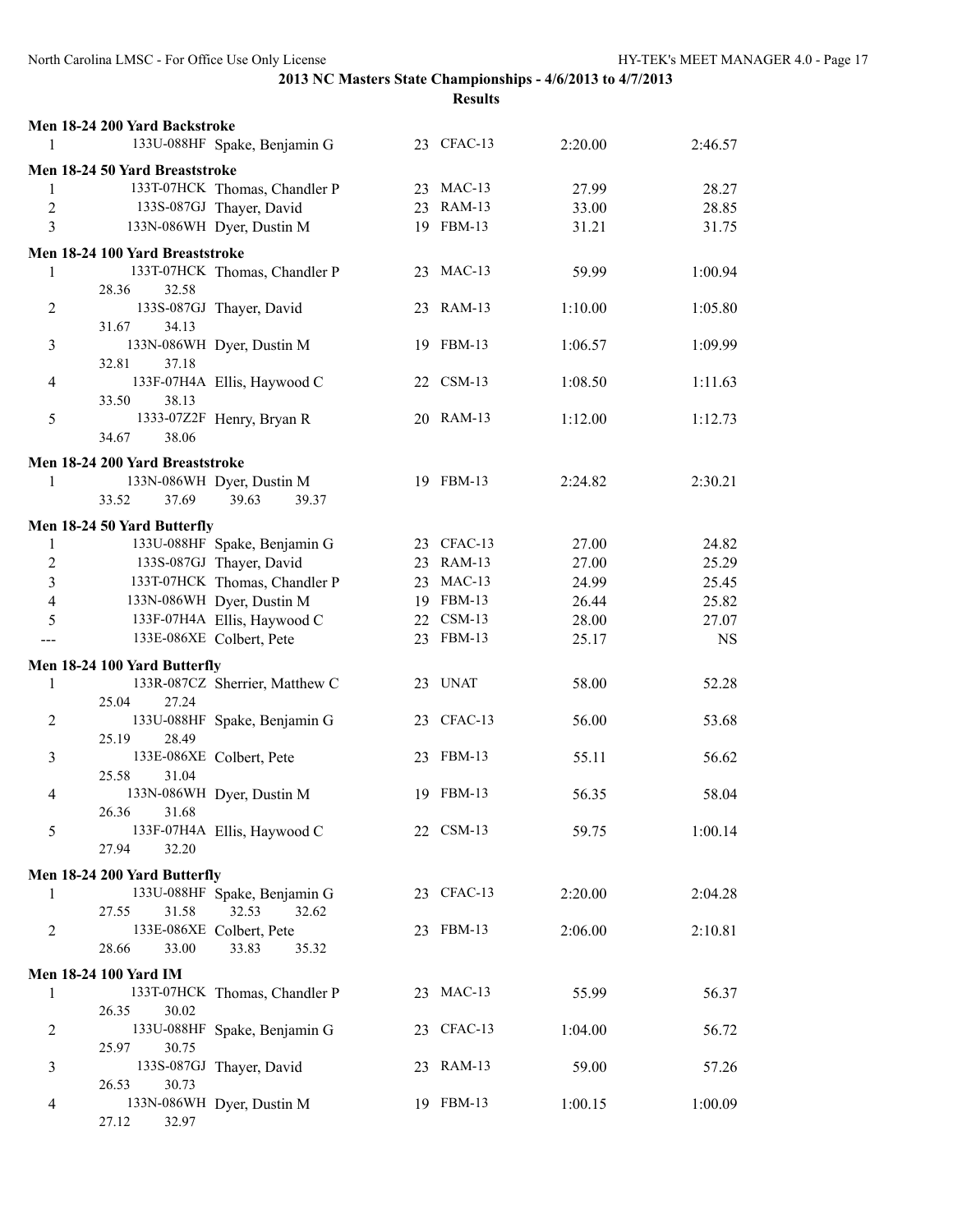|                |                                         | <b>Results</b>                              |                |  |            |       |          |           |  |
|----------------|-----------------------------------------|---------------------------------------------|----------------|--|------------|-------|----------|-----------|--|
|                | (Men 18-24 100 Yard IM)                 |                                             |                |  |            |       |          |           |  |
| 5              | 27.16<br>34.64                          | 133E-086XE Colbert, Pete                    |                |  | 23 FBM-13  |       | 59.85    | 1:01.80   |  |
| 6              | 28.58<br>34.08                          | 1333-07Z2F Henry, Bryan R                   |                |  | 20 RAM-13  |       | 1:13.30  | 1:02.66   |  |
| 7              | 29.71<br>33.86                          | 133F-07H4A Ellis, Haywood C                 |                |  | 22 CSM-13  |       | 1:03.00  | 1:03.57   |  |
|                |                                         |                                             |                |  |            |       |          |           |  |
|                | <b>Men 18-24 200 Yard IM</b>            |                                             |                |  |            |       |          |           |  |
| 1              | 28.05<br>33.07                          | 1333-07Z2F Henry, Bryan R<br>40.82<br>31.48 |                |  | 20 RAM-13  |       | 2:25.00  | 2:13.42   |  |
|                | Men 25-29 50 Yard Freestyle             |                                             |                |  |            |       |          |           |  |
| $\mathbf{1}$   | 133X-08795 Cook, JJ S                   |                                             |                |  | 26 CFAC-13 |       | 23.00    | 22.42     |  |
| $\overline{2}$ |                                         | 123Z-02B2M Landis, James W                  |                |  | 28 SHKS-12 |       | 24.38    | 24.41     |  |
| 3              |                                         | 133N-082TH Taylor, Trey                     |                |  | 26 GG-13   |       | 24.84    | 24.94     |  |
| ---            |                                         | 133T-080U0 Samulski, Richard                |                |  | 25 NCAM-13 |       | 24.50    | <b>NS</b> |  |
|                | Men 25-29 100 Yard Freestyle            |                                             |                |  |            |       |          |           |  |
| 1              | 133X-08795 Cook, JJ S<br>23.72<br>26.36 |                                             |                |  | 26 CFAC-13 |       | 53.00    | 50.08     |  |
| $\overline{2}$ | 28.37<br>24.51                          | 123Z-02B2M Landis, James W                  |                |  | 28 SHKS-12 |       | 53.24    | 52.88     |  |
| $*3$           | 25.07<br>31.54                          | 133T-080U0 Samulski, Richard                |                |  | 25 NCAM-13 |       | 56.54    | 56.61     |  |
| $*3$           | 26.84<br>29.77                          | 133N-082TH Taylor, Trey                     |                |  | 26 GG-13   |       | 56.56    | 56.61     |  |
| 5              | 29.32<br>31.99                          | 1333-06HC4 Spencer, Paul M                  |                |  | 26 RAM-13  |       | 1:00.99  | 1:01.31   |  |
|                | Men 25-29 200 Yard Freestyle            |                                             |                |  |            |       |          |           |  |
|                |                                         | 133R-07HVK Krebs, David K                   |                |  | 28 DAMA-13 |       | 2:16.59  | <b>NS</b> |  |
|                |                                         |                                             |                |  |            |       |          |           |  |
|                | Men 25-29 1000 Yard Freestyle           |                                             |                |  |            |       |          |           |  |
| 1              |                                         | 133G-07043 Adams, Michael                   |                |  | 28 DAMA-13 |       | 18:00.00 | 15:55.68  |  |
|                | 42.16<br>46.01<br>48.02                 | 48.44<br>48.92<br>48.96                     | 49.25<br>48.87 |  | 49.62      | 50.10 | 49.44    |           |  |
|                | 48.60<br>47.77<br>46.69                 | 49.62<br>45.88<br>45.04                     |                |  | 47.52      | 47.92 | 46.85    |           |  |
|                | Men 25-29 50 Yard Backstroke            |                                             |                |  |            |       |          |           |  |
| $\mathbf{I}$   | 133X-08795 Cook, JJ S                   |                                             |                |  | 26 CFAC-13 |       | 28.50    | 27.68     |  |
| 2              |                                         | 133N-082TH Taylor, Trey                     |                |  | 26 GG-13   |       | 29.28    | 28.58     |  |
| 3              |                                         | 123Z-02B2M Landis, James W                  |                |  | 28 SHKS-12 |       | 30.00    | 28.69     |  |
|                |                                         | 133R-07HVK Krebs, David K                   |                |  | 28 DAMA-13 |       | 31.57    | NS        |  |
|                | Men 25-29 100 Yard Backstroke           |                                             |                |  |            |       |          |           |  |
| 1              |                                         | 133N-082TH Taylor, Trey                     |                |  | 26 GG-13   |       | 1:03.70  | 1:01.41   |  |
|                | 29.88<br>31.53                          |                                             |                |  |            |       |          |           |  |
| 2              | 32.40<br>30.47                          | 123Z-02B2M Landis, James W                  |                |  | 28 SHKS-12 |       | 1:10.00  | 1:02.87   |  |
|                | 42.46<br>45.73                          | 133G-07043 Adams, Michael                   |                |  | 28 DAMA-13 |       | 2:00.00  | DQ        |  |
|                |                                         | 133R-07HVK Krebs, David K                   |                |  | 28 DAMA-13 |       | 1:08.45  | NS        |  |
|                | Men 25-29 100 Yard Breaststroke         |                                             |                |  |            |       |          |           |  |
| 1              | 34.13<br>38.36                          | 123Z-02B2M Landis, James W                  |                |  | 28 SHKS-12 |       | 1:20.00  | 1:12.49   |  |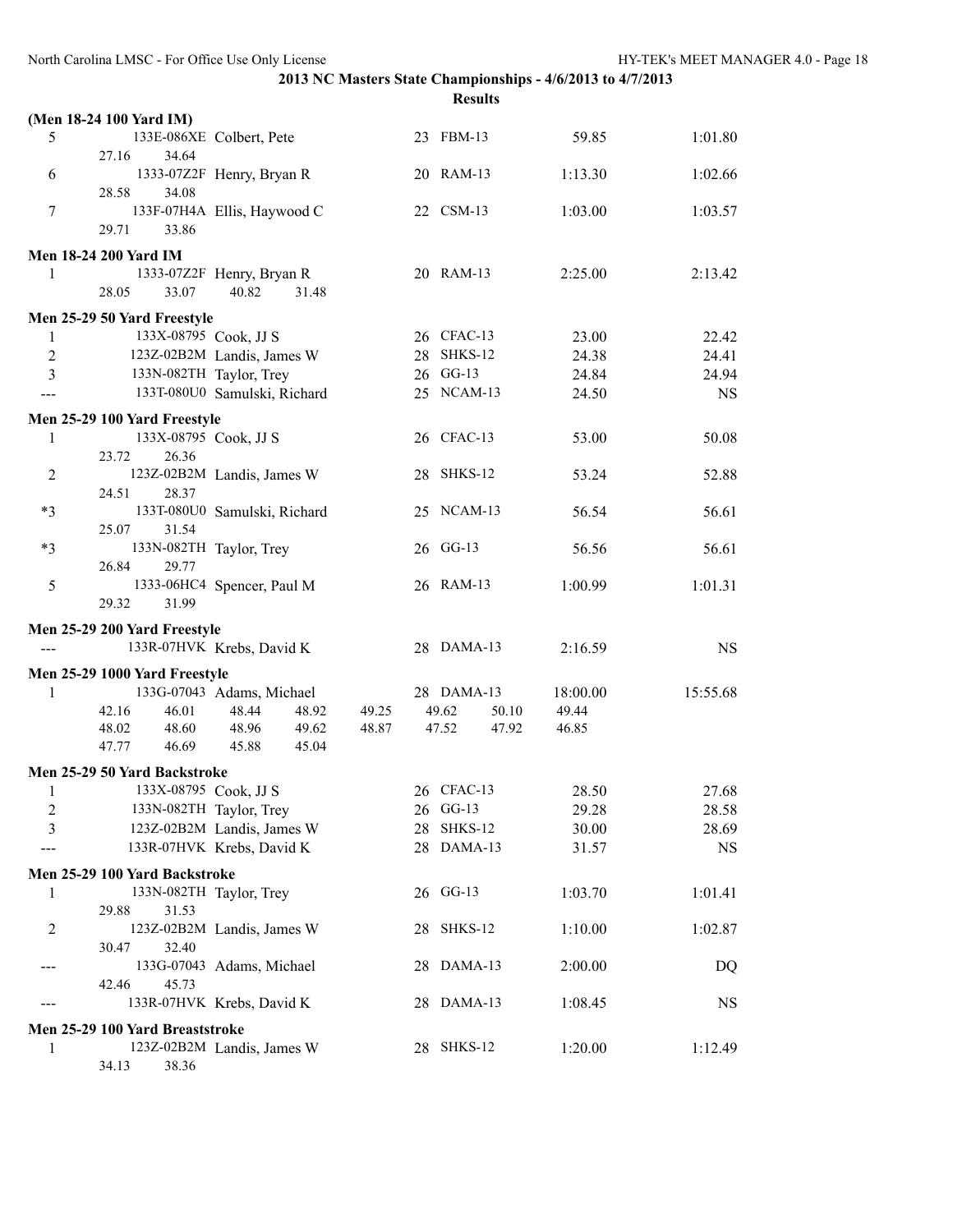|                | Men 25-29 50 Yard Butterfly  |                               |       |                  |         |           |
|----------------|------------------------------|-------------------------------|-------|------------------|---------|-----------|
| 1              |                              | 123Z-02B2M Landis, James W    |       | 28 SHKS-12       | 26.25   | 25.15     |
| $\overline{c}$ | 133N-082TH Taylor, Trey      |                               |       | 26 GG-13         | NT      | 28.15     |
| 3              |                              | 1333-06HC4 Spencer, Paul M    |       | 26 RAM-13        | 29.10   | 28.34     |
| ---            | 133X-08795 Cook, JJ S        |                               |       | 26 CFAC-13       | 27.50   | <b>NS</b> |
|                |                              | 133R-07HVK Krebs, David K     |       | 28 DAMA-13       | 31.70   | <b>NS</b> |
|                |                              |                               |       |                  |         |           |
|                | Men 25-29 100 Yard Butterfly |                               |       |                  |         |           |
| 1              |                              | 123Z-02B2M Landis, James W    |       | 28 SHKS-12       | 58.30   | 56.66     |
|                | 26.11<br>30.55               |                               |       |                  |         |           |
| $\overline{2}$ |                              | 133G-07043 Adams, Michael     |       | 28 DAMA-13       | 1:50.00 | 1:31.09   |
|                | 40.96<br>50.13               |                               |       |                  |         |           |
| ---            | 133W-07ZCG Smith, Sean D     |                               |       | 28 UNAT          | 1:01.91 | <b>NS</b> |
|                | Men 25-29 100 Yard IM        |                               |       |                  |         |           |
| 1              |                              | 123Z-02B2M Landis, James W    |       | 28 SHKS-12       | 1:07.00 | 1:01.97   |
|                | 34.22<br>27.75               |                               |       |                  |         |           |
| $\overline{c}$ | 133N-082TH Taylor, Trey      |                               |       | 26 GG-13         | 1:04.62 | 1:04.89   |
|                | 35.95<br>28.94               |                               |       |                  |         |           |
| 3              |                              | 1333-06HC4 Spencer, Paul M    |       | 26 RAM-13        | 1:09.60 | 1:07.57   |
|                | 36.53<br>31.04               |                               |       |                  |         |           |
| ---            | 133W-07ZCG Smith, Sean D     |                               |       | 28 UNAT          | 1:04.78 | NS.       |
|                |                              | 133T-080U0 Samulski, Richard  |       | 25 NCAM-13       | 1:06.98 | <b>NS</b> |
|                |                              |                               |       |                  |         |           |
|                | <b>Men 25-29 400 Yard IM</b> |                               |       |                  |         |           |
| 1              |                              | 133G-07043 Adams, Michael     |       | 28 DAMA-13       | 8:00.00 | 7:07.14   |
|                | 47.99<br>56.76               | 57.74<br>54.62                | 58.92 | 1:00.07<br>45.26 | 45.78   |           |
|                | 133W-07ZCG Smith, Sean D     |                               |       | 28 UNAT          | 5:31.21 | <b>NS</b> |
|                | Men 30-34 50 Yard Freestyle  |                               |       |                  |         |           |
| 1              |                              | 133C-07GJ6 Allen, Benjamin    |       | 32 DAMA-13       | 24.62   | 23.79     |
| $\overline{2}$ |                              | 133H-01YBP Dallamura, Scott J |       | 34 WORX-13       | 24.54   | 23.96     |
| 3              |                              | 143H-05ZKZ Silver, Isaac M    |       | 34 FACT-14       | 24.11   | 24.13     |
| $\overline{4}$ |                              | 1335-06UBX Eberle, Micah J    |       | 31 EAC-13        | 24.00   | 24.22     |
|                | 133A-07N6M Mills, Ryan S     |                               |       | 31 CSM-13        | 25.00   | <b>NS</b> |
|                |                              |                               |       |                  |         |           |
|                | Men 30-34 100 Yard Freestyle |                               |       |                  |         |           |
| 1              |                              | 133C-07GJ6 Allen, Benjamin    |       | 32 DAMA-13       | 52.62   | 51.47     |
|                | 24.99<br>26.48               |                               |       |                  |         |           |
| $\overline{2}$ |                              | 133H-01YBP Dallamura, Scott J |       | 34 WORX-13       | 52.62   | 53.16     |
|                | 25.03<br>28.13               |                               |       |                  |         |           |
| 3              |                              | 133E-06J7B Hawkins, Nathaniel |       | 34 EAC-13        | 55.00   | 57.13     |
|                | 27.67<br>29.46               |                               |       |                  |         |           |
|                |                              | 143H-05ZKZ Silver, Isaac M    |       | 34 FACT-14       | 54.90   | <b>NS</b> |
|                | Men 30-34 200 Yard Freestyle |                               |       |                  |         |           |
| 1              |                              | 133H-01YBP Dallamura, Scott J |       | 34 WORX-13       | 1:57.61 | 2:01.42   |
|                | 30.69<br>27.57               | 31.47<br>31.69                |       |                  |         |           |
| 2              |                              | 133E-06J7B Hawkins, Nathaniel |       | 34 EAC-13        | 2:02.50 | 2:04.84   |
|                | 31.10<br>28.55               | 32.54<br>32.65                |       |                  |         |           |
|                |                              |                               |       |                  |         |           |
|                | Men 30-34 500 Yard Freestyle |                               |       |                  |         |           |
| 1              |                              | 133E-06J7B Hawkins, Nathaniel |       | 34 EAC-13        | 5:30.00 | 5:33.27   |
|                | 29.65<br>31.95               | 34.18<br>33.23                | 34.63 | 34.37<br>34.41   | 34.07   |           |
|                | 33.61<br>33.17               |                               |       |                  |         |           |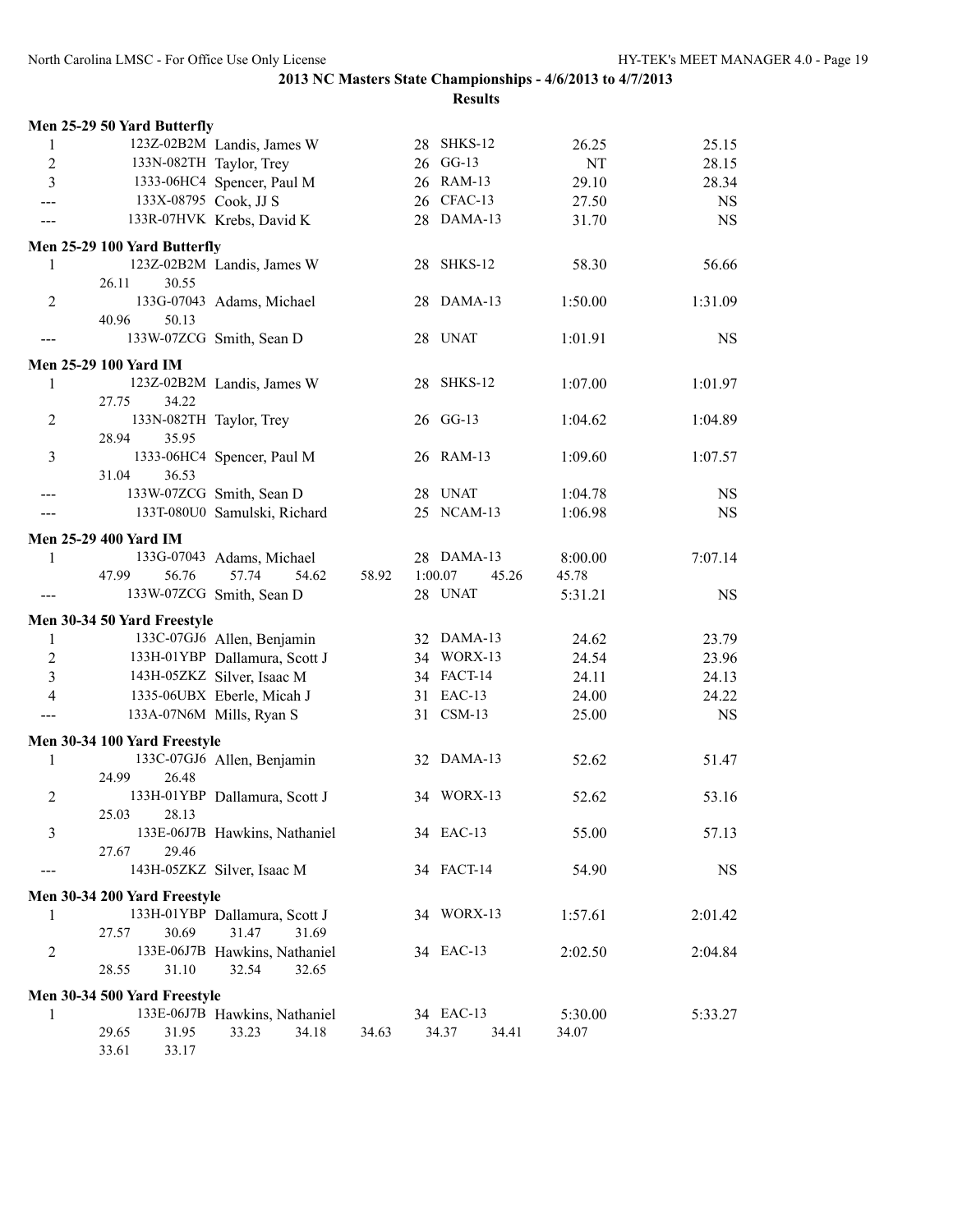|                         | Men 30-34 1000 Yard Freestyle   |                               |       |       |       |            |       |          |       |           |
|-------------------------|---------------------------------|-------------------------------|-------|-------|-------|------------|-------|----------|-------|-----------|
| 1                       |                                 | 133E-06J7B Hawkins, Nathaniel |       |       |       | 34 EAC-13  |       | 11:30.00 |       | 11:50.12  |
|                         | 33.67<br>31.61                  | 34.39                         | 35.09 | 35.81 | 36.46 |            | 36.11 | 36.29    |       |           |
|                         | 36.44<br>35.53                  | 36.84                         | 36.31 | 36.59 | 35.86 |            | 35.66 | 36.05    |       |           |
|                         | 36.73<br>35.79                  | 35.26                         | 33.63 |       |       |            |       |          |       |           |
|                         | Men 30-34 1650 Yard Freestyle   |                               |       |       |       |            |       |          |       |           |
| 1                       |                                 | 133E-06J7B Hawkins, Nathaniel |       |       |       | 34 EAC-13  |       | 19:20.00 |       | 19:22.29  |
|                         | 31.50<br>33.54                  | 34.96                         | 35.03 | 35.09 | 35.13 |            | 35.28 | 35.09    |       |           |
|                         | 34.95<br>34.89                  | 34.83                         | 34.99 | 35.56 | 35.04 |            | 35.56 | 35.56    |       |           |
|                         | 35.40<br>35.70                  | 35.67                         | 35.80 | 35.10 |       | 35.54      | 35.43 | 35.21    |       |           |
|                         | 35.91<br>35.58                  | 36.82                         | 36.05 | 36.32 | 35.28 |            | 36.09 | 35.01    | 34.38 |           |
|                         | Men 30-34 100 Yard Backstroke   |                               |       |       |       |            |       |          |       |           |
| 1                       |                                 | 1335-06UBX Eberle, Micah J    |       |       |       | 31 EAC-13  |       | 1:10.00  |       | 1:02.18   |
|                         | 31.32<br>30.86                  |                               |       |       |       |            |       |          |       |           |
|                         | Men 30-34 50 Yard Breaststroke  |                               |       |       |       |            |       |          |       |           |
| $\mathbf{1}$            |                                 | 143H-05ZKZ Silver, Isaac M    |       |       |       | 34 FACT-14 |       | 30.10    |       | 30.31     |
| $\overline{2}$          |                                 | 1335-06UBX Eberle, Micah J    |       |       |       | 31 EAC-13  |       | 34.00    |       | 30.78     |
| $\overline{3}$          |                                 | 133C-07GJ6 Allen, Benjamin    |       |       |       | 32 DAMA-13 |       | 30.86    |       | 31.04     |
|                         |                                 |                               |       |       |       |            |       |          |       |           |
|                         | Men 30-34 100 Yard Breaststroke |                               |       |       |       |            |       |          |       |           |
| 1                       |                                 | 133C-07GJ6 Allen, Benjamin    |       |       |       | 32 DAMA-13 |       | 1:06.95  |       | 1:08.24   |
|                         | 32.96<br>35.28                  |                               |       |       |       |            |       |          |       |           |
|                         |                                 | 143H-05ZKZ Silver, Isaac M    |       |       |       | 34 FACT-14 |       | 1:06.64  |       | <b>NS</b> |
|                         | Men 30-34 200 Yard Breaststroke |                               |       |       |       |            |       |          |       |           |
| 1                       |                                 | 1335-06UBX Eberle, Micah J    |       |       |       | 31 EAC-13  |       | 2:50.00  |       | 2:48.83   |
|                         | 43.02<br>37.54                  | 44.05                         | 44.22 |       |       |            |       |          |       |           |
|                         | Men 30-34 50 Yard Butterfly     |                               |       |       |       |            |       |          |       |           |
| 1                       |                                 | 133H-01YBP Dallamura, Scott J |       |       |       | 34 WORX-13 |       | 25.61    |       | 25.45     |
|                         | Men 30-34 100 Yard Butterfly    |                               |       |       |       |            |       |          |       |           |
| 1                       |                                 | 133H-01YBP Dallamura, Scott J |       |       |       | 34 WORX-13 |       | 58.71    |       | 58.50     |
|                         | 27.28<br>31.22                  |                               |       |       |       |            |       |          |       |           |
|                         |                                 |                               |       |       |       |            |       |          |       |           |
|                         | Men 30-34 100 Yard IM           |                               |       |       |       |            |       |          |       |           |
| 1                       |                                 | 133C-07GJ6 Allen, Benjamin    |       |       |       | 32 DAMA-13 |       | 1:01.21  |       | 1:01.44   |
|                         | 29.65<br>31.79                  |                               |       |       |       |            |       |          |       |           |
|                         |                                 | 143H-05ZKZ Silver, Isaac M    |       |       |       | 34 FACT-14 |       | 1:05.00  |       | <b>NS</b> |
|                         | Men 35-39 50 Yard Freestyle     |                               |       |       |       |            |       |          |       |           |
| 1                       |                                 | 4532-02S1K Chia, Nei-Kuan     |       |       |       | 35 UNAT    |       | 22.89    |       | 22.47     |
| $\overline{\mathbf{c}}$ |                                 | 1331-07KJ8 Lutz, Andrew G     |       |       |       | 37 NCMS-13 |       | 23.93    |       | 23.65     |
| 3                       |                                 | 133U-063TA Sadosky, Daniel M  |       |       |       | 38 RAM-13  |       | 24.16    |       | 24.38     |
| 4                       |                                 | 1335-082R1 Barlowe, Ryan J    |       |       | 37    | GSCM-13    |       | 24.47    |       | 24.74     |
| 5                       |                                 | 1330-083PB Llinas, Alex C     |       |       |       | 35 CFAC-13 |       | 28.50    |       | 25.36     |
| 6                       |                                 | 1339-07PYT Cockrum, John      |       |       |       | 39 CFAC-13 |       | 29.29    |       | 27.17     |
|                         |                                 | 133U-07WMY Hillman, Jason     |       |       |       | 39 CSM-13  |       | 30.00    |       | <b>NS</b> |
|                         | Men 35-39 100 Yard Freestyle    |                               |       |       |       |            |       |          |       |           |
| 1                       |                                 | 133U-063TA Sadosky, Daniel M  |       |       |       | 38 RAM-13  |       | 53.83    |       | 52.59     |
|                         | 24.67<br>27.92                  |                               |       |       |       |            |       |          |       |           |
| 2                       |                                 | 133M-02336 Aber, Dan          |       |       |       | 39 RAM-13  |       | 1:02.00  |       | 59.94     |
|                         | 28.99<br>30.95                  |                               |       |       |       |            |       |          |       |           |
| 3                       |                                 | 133X-06MJH Willis, Matt       |       |       |       | 37 CFAC-13 |       | 59.55    |       | 59.97     |
|                         | 30.92<br>29.05                  |                               |       |       |       |            |       |          |       |           |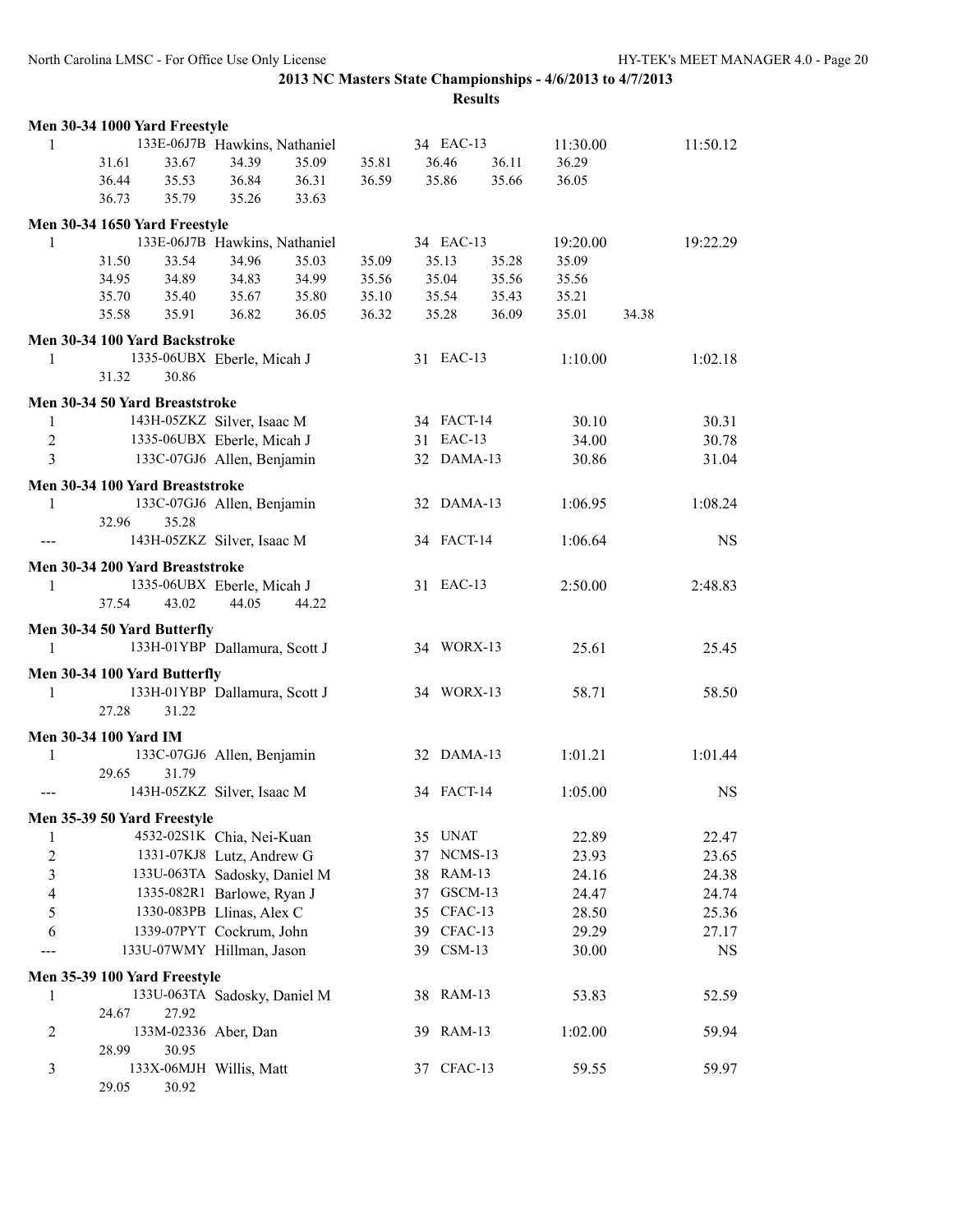|                | Men 35-39 200 Yard Freestyle    |       |                              |       |       |            |       |          |       |           |
|----------------|---------------------------------|-------|------------------------------|-------|-------|------------|-------|----------|-------|-----------|
| 1              |                                 |       | 133X-06MJH Willis, Matt      |       |       | 37 CFAC-13 |       | 2:07.91  |       | 2:14.46   |
|                | 31.53                           | 34.56 | 33.99                        | 34.38 |       |            |       |          |       |           |
| $\overline{2}$ |                                 |       | 1339-07PYT Cockrum, John     |       |       | 39 CFAC-13 |       | 2:35.10  |       | 2:24.52   |
|                | 31.86                           | 35.84 | 38.89                        | 37.93 |       |            |       |          |       |           |
|                | Men 35-39 500 Yard Freestyle    |       |                              |       |       |            |       |          |       |           |
| 1              |                                 |       | 133X-06MJH Willis, Matt      |       |       | 37 CFAC-13 |       | 5:58.10  |       | 6:13.01   |
|                | 31.86                           | 36.55 | 37.86                        | 38.34 | 37.85 | 38.79      | 38.55 | 38.64    |       |           |
|                | 38.22                           | 36.35 |                              |       |       |            |       |          |       |           |
|                |                                 |       |                              |       |       |            |       |          |       |           |
|                | Men 35-39 1000 Yard Freestyle   |       |                              |       |       |            |       |          |       |           |
| 1              |                                 |       | 133Y-023HB Porco, Pipo M     |       |       | 35 DUKE-13 |       | 13:13.13 |       | 12:34.64  |
|                |                                 |       | 38.29                        | 38.42 | 38.92 | 38.04      | 38.30 | 38.37    |       |           |
|                | 38.20                           | 38.14 | 37.31                        | 35.88 |       |            |       |          |       |           |
| $\overline{2}$ |                                 |       | 1339-07PYT Cockrum, John     |       |       | 39 CFAC-13 |       | 15:30.30 |       | 14:21.87  |
|                | 37.42                           | 39.98 | 41.93                        | 42.66 | 44.00 | 43.85      | 43.96 | 43.92    |       |           |
|                | 45.36                           | 45.03 | 44.71                        | 44.15 | 44.30 | 44.18      | 44.21 | 43.93    |       |           |
|                | 43.54                           | 43.14 | 41.98                        | 39.62 |       |            |       |          |       |           |
|                | Men 35-39 1650 Yard Freestyle   |       |                              |       |       |            |       |          |       |           |
| 1              |                                 |       | 133X-06MJH Willis, Matt      |       |       | 37 CFAC-13 |       | 20:41.30 |       | 21:54.37  |
|                | 33.67                           | 37.04 | 37.48                        | 38.26 | 38.99 | 39.19      | 39.65 | 40.15    |       |           |
|                | 42.63                           | 40.71 | 40.98                        | 40.64 | 39.86 | 40.23      | 39.78 | 40.05    |       |           |
|                | 40.49                           | 39.64 | 40.14                        | 42.59 | 40.06 | 40.77      | 40.77 | 40.33    |       |           |
|                | 41.57                           | 41.07 | 40.09                        | 39.40 | 39.88 | 39.98      | 39.04 | 40.84    | 38.40 |           |
|                | Men 35-39 50 Yard Backstroke    |       |                              |       |       |            |       |          |       |           |
| 1              |                                 |       | 4532-02S1K Chia, Nei-Kuan    |       |       | 35 UNAT    |       | 26.50    |       | 25.50     |
| $\overline{2}$ |                                 |       | 133E-080JS Johnson, Scott    |       |       | 38 UNAT    |       | 28.60    |       | 28.40     |
| ---            |                                 |       | 133Y-023HB Porco, Pipo M     |       |       | 35 DUKE-13 |       | 41.41    |       | <b>NS</b> |
|                |                                 |       | 1335-082R1 Barlowe, Ryan J   |       |       | 37 GSCM-13 |       | 33.00    |       | <b>NS</b> |
|                |                                 |       |                              |       |       |            |       |          |       |           |
|                | Men 35-39 100 Yard Backstroke   |       |                              |       |       |            |       |          |       |           |
| 1              |                                 |       | 4532-02S1K Chia, Nei-Kuan    |       |       | 35 UNAT    |       | 58.00    |       | 54.97     |
|                | 26.68                           | 28.29 |                              |       |       |            |       |          |       |           |
| $\overline{2}$ |                                 |       | 133X-06MJH Willis, Matt      |       |       | 37 CFAC-13 |       | 1:13.82  |       | 1:15.11   |
|                | 36.75                           | 38.36 |                              |       |       |            |       |          |       |           |
|                | Men 35-39 200 Yard Backstroke   |       |                              |       |       |            |       |          |       |           |
| 1              |                                 |       | 4532-02S1K Chia, Nei-Kuan    |       |       | 35 UNAT    |       | 2:05.00  |       | 2:01.61   |
| $\overline{c}$ |                                 |       | 133X-06MJH Willis, Matt      |       |       | 37 CFAC-13 |       | 2:39.15  |       | 2:38.66   |
|                | 38.67                           | 40.48 | 39.90                        | 39.61 |       |            |       |          |       |           |
| 3              |                                 |       | 133Y-023HB Porco, Pipo M     |       |       | 35 DUKE-13 |       | 3:15.15  |       | 2:48.45   |
|                | 39.54                           | 41.47 | 43.28                        | 44.16 |       |            |       |          |       |           |
|                | Men 35-39 50 Yard Breaststroke  |       |                              |       |       |            |       |          |       |           |
| 1              |                                 |       | 1330-083PB Llinas, Alex C    |       |       | 35 CFAC-13 |       | 33.50    |       | 31.56     |
| 2              |                                 |       | 133U-063TA Sadosky, Daniel M |       |       | 38 RAM-13  |       | 31.74    |       | 32.02     |
| 3              |                                 |       | 133M-02336 Aber, Dan         |       |       | 39 RAM-13  |       | 32.53    |       | 32.77     |
|                |                                 |       | 133U-07WMY Hillman, Jason    |       |       | 39 CSM-13  |       | 40.00    |       | NS        |
|                |                                 |       |                              |       |       |            |       |          |       |           |
|                | Men 35-39 100 Yard Breaststroke |       |                              |       |       |            |       |          |       |           |
| 1              |                                 |       | 133U-063TA Sadosky, Daniel M |       |       | 38 RAM-13  |       | 1:10.00  |       | 1:10.33   |
|                | 33.13                           | 37.20 |                              |       |       |            |       |          |       |           |
| 2              |                                 |       | 133M-02336 Aber, Dan         |       |       | 39 RAM-13  |       | 1:08.38  |       | 1:11.68   |
|                | 34.38                           | 37.30 |                              |       |       |            |       |          |       |           |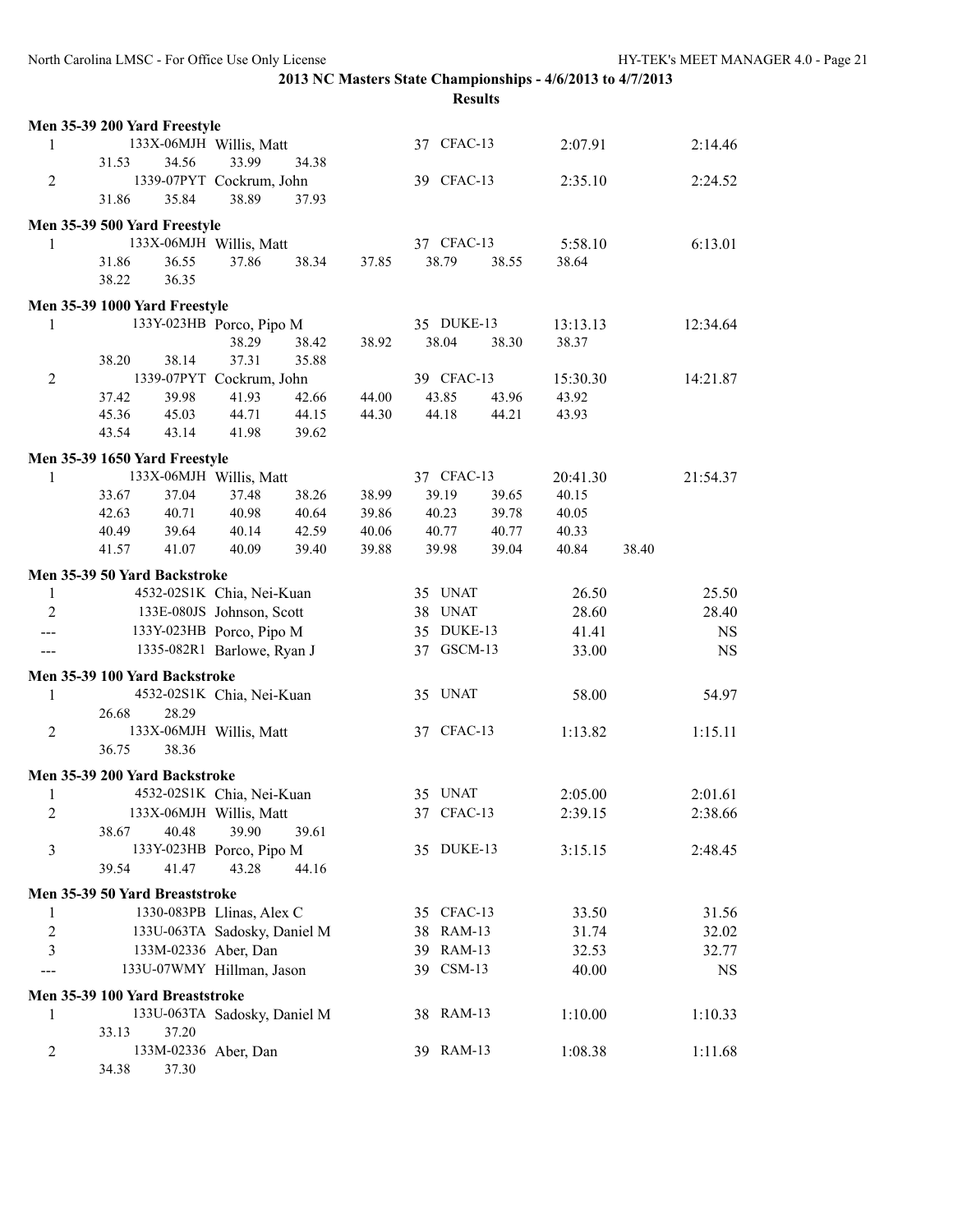|                         | Men 35-39 200 Yard Breaststroke           |                                |    |            |         |           |
|-------------------------|-------------------------------------------|--------------------------------|----|------------|---------|-----------|
| 1                       | 133M-02336 Aber, Dan                      |                                |    | 39 RAM-13  | 2:30.85 | 2:37.29   |
|                         | 36.03<br>40.12                            | 41.19<br>39.95                 |    |            |         |           |
| $\overline{2}$          |                                           | 1330-083PB Llinas, Alex C      |    | 35 CFAC-13 | NT      | 2:41.84   |
|                         | 36.74<br>41.42                            | 42.79<br>40.89                 |    |            |         |           |
| ---                     |                                           | 133Y-023HB Porco, Pipo M       |    | 35 DUKE-13 | 3:00.00 | <b>NS</b> |
|                         | Men 35-39 50 Yard Butterfly               |                                |    |            |         |           |
| 1                       |                                           | 4532-02S1K Chia, Nei-Kuan      |    | 35 UNAT    | 24.48   | 24.44     |
| 2                       |                                           | 1335-082R1 Barlowe, Ryan J     |    | 37 GSCM-13 | 28.00   | 25.51     |
| 3                       |                                           | 133E-080JS Johnson, Scott      |    | 38 UNAT    | 26.40   | 25.64     |
| 4                       |                                           | 1331-07KJ8 Lutz, Andrew G      |    | 37 NCMS-13 | 28.00   | 26.27     |
| 5                       |                                           | 133Y-023HB Porco, Pipo M       |    | 35 DUKE-13 | 35.35   | 30.65     |
|                         |                                           |                                |    |            |         |           |
|                         | Men 35-39 100 Yard Butterfly              |                                |    |            |         |           |
| 1                       |                                           | 4532-02S1K Chia, Nei-Kuan      |    | 35 UNAT    | 55.50   | 53.51     |
|                         | 24.77<br>28.74                            |                                |    |            |         |           |
| 2                       |                                           | 1335-082R1 Barlowe, Ryan J     |    | 37 GSCM-13 | 58.70   | 57.24     |
|                         | 26.06<br>31.18                            |                                |    |            |         |           |
|                         | Men 35-39 100 Yard IM                     |                                |    |            |         |           |
| 1                       |                                           | 133E-080JS Johnson, Scott      |    | 38 UNAT    | 59.50   | 59.68     |
|                         | 27.76<br>31.92                            |                                |    |            |         |           |
| 2                       |                                           | 1335-082R1 Barlowe, Ryan J     |    | 37 GSCM-13 | 1:05.00 | 1:01.53   |
|                         | 28.90<br>32.63                            |                                |    |            |         |           |
| 3                       |                                           | 133U-063TA Sadosky, Daniel M   |    | 38 RAM-13  | 1:02.63 | 1:02.42   |
|                         | 29.15<br>33.27                            |                                |    |            |         |           |
| $\overline{4}$          |                                           |                                |    | 39 CFAC-13 | 1:18.18 | 1:09.76   |
|                         | 37.01<br>32.75                            | 1339-07PYT Cockrum, John       |    |            |         |           |
|                         | 133M-02336 Aber, Dan                      |                                |    | 39 RAM-13  |         | 1:09.91   |
| 5                       | 36.21<br>33.70                            |                                |    |            | 1:06.20 |           |
|                         |                                           |                                |    | 37 CFAC-13 |         |           |
| 6                       | 133X-06MJH Willis, Matt<br>35.65<br>40.34 |                                |    |            | 1:14.70 | 1:15.99   |
|                         |                                           |                                |    |            |         |           |
|                         | Men 35-39 200 Yard IM                     |                                |    |            |         |           |
| 1                       | 133M-02336 Aber, Dan                      |                                |    | 39 RAM-13  | 2:29.93 | 2:30.14   |
|                         | 34.89<br>41.88                            | 38.85<br>34.52                 |    |            |         |           |
| 2                       | 133X-06MJH Willis, Matt                   |                                |    | 37 CFAC-13 | 2:44.10 | 2:40.91   |
|                         | 33.64<br>41.95                            | 36.93<br>48.39                 |    |            |         |           |
|                         | Men 40-44 50 Yard Freestyle               |                                |    |            |         |           |
| $\mathbf{1}$            |                                           | 133J-0796V Bullard, Joel       |    | 40 GSCM-13 | 24.77   | 24.71     |
| $\overline{c}$          |                                           | 133S-04X90 Gaal, Marty         | 41 | OSBC-13    | 25.50   | 25.20     |
| $\overline{\mathbf{3}}$ |                                           | 133J-0863D Paige, Russell A    |    | 43 UNAT    | 26.00   | 26.04     |
|                         |                                           | 133Z-0881A Wilson, Thomas G    |    | 40 EAC-13  |         |           |
| 4                       |                                           |                                |    | $GG-13$    | 30.00   | 26.43     |
| 5                       |                                           | 1333-0714D Adcock, Ward E      | 41 |            | 25.75   | 26.64     |
| 6                       |                                           | 1335-068ZJ McGrath, Jim G      |    | 44 GG-13   | 25.89   | 27.23     |
| 7                       |                                           | 133K-07AHK Moore, Steven E     |    | 41 WORX-13 | 28.50   | 29.55     |
|                         | Men 40-44 100 Yard Freestyle              |                                |    |            |         |           |
| 1                       |                                           | 1331-023H2 Crankshaw, Erik     |    | 40 DUKE-13 | 55.50   | 52.25     |
|                         | 25.03<br>27.22                            |                                |    |            |         |           |
| 2                       |                                           | 133J-0796V Bullard, Joel       |    | 40 GSCM-13 | 55.97   | 55.44     |
|                         | 26.07<br>29.37                            |                                |    |            |         |           |
| 3                       |                                           | 133A-02STC Shotts, Steven J    |    | 42 SAIL-13 | 1:01.00 | 58.44     |
|                         | 28.68<br>29.76                            |                                |    |            |         |           |
| 4                       |                                           | 133D-074VB Patterson, Robert B |    | 42 GSCM-13 | 1:01.80 | 1:01.02   |
|                         | 28.75<br>32.27                            |                                |    |            |         |           |
| ---                     |                                           | 133W-081J4 Boze, J Glynn       |    | 44 EAC-13  | 58.00   | <b>NS</b> |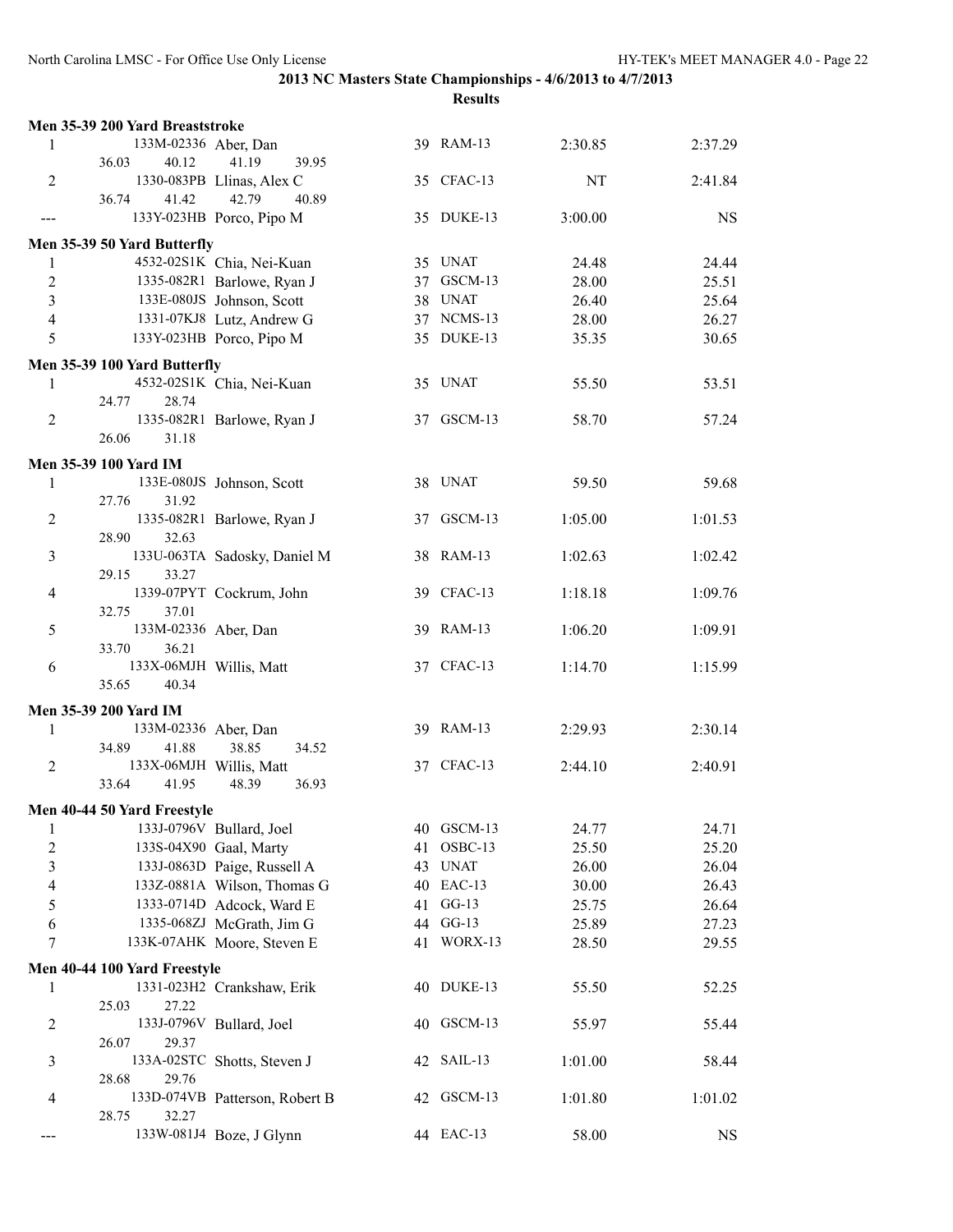|                          | Men 40-44 200 Yard Freestyle     |                                     |                |       |                     |       |                   |       |             |
|--------------------------|----------------------------------|-------------------------------------|----------------|-------|---------------------|-------|-------------------|-------|-------------|
| 1                        |                                  | 1331-023H2 Crankshaw, Erik          |                |       | 40 DUKE-13          |       | 2:00.62           |       | 1:53.13     |
|                          | 26.56<br>28.56                   | 28.85                               | 29.16          |       |                     |       |                   |       |             |
| $\overline{2}$           |                                  | 133A-02STC Shotts, Steven J         |                |       | 42 SAIL-13          |       | 2:10.00           |       | 2:08.98     |
|                          | 30.88<br>32.26                   | 33.07                               | 32.77          |       |                     |       |                   |       |             |
| ---                      |                                  | 133W-081J4 Boze, J Glynn            |                |       | 44 EAC-13           |       | NT                |       | <b>NS</b>   |
|                          |                                  | 133S-04X90 Gaal, Marty              |                |       | 41 OSBC-13          |       | 2:00.00           |       | $_{\rm NS}$ |
|                          |                                  |                                     |                |       |                     |       |                   |       |             |
|                          | Men 40-44 500 Yard Freestyle     |                                     |                |       |                     |       |                   |       |             |
| 1                        | 28.15<br>30.84                   | 1331-023H2 Crankshaw, Erik<br>31.26 |                |       | 40 DUKE-13<br>31.70 | 31.03 | 5:27.67           |       | 5:07.22     |
|                          | 30.72<br>29.76                   |                                     | 31.31          | 31.99 |                     |       | 30.46             |       |             |
| $\overline{2}$           |                                  | 133A-02STC Shotts, Steven J         |                |       | 42 SAIL-13          |       | 5:59.00           |       | 5:45.61     |
|                          | 31.06<br>34.69                   | 34.90                               | 35.00          | 35.32 | 35.88               | 35.24 | 35.28             |       |             |
|                          | 35.03<br>33.21                   |                                     |                |       |                     |       |                   |       |             |
|                          |                                  |                                     |                |       |                     |       |                   |       |             |
|                          | Men 40-44 1000 Yard Freestyle    |                                     |                |       |                     |       |                   |       |             |
| 1                        |                                  | 133C-06CTG Major, David A           |                |       | 42 GG-13            |       | 11:50.00          |       | 12:06.02    |
|                          | 30.42<br>33.34                   | 34.73                               | 35.89          | 36.05 | 36.28               | 36.43 | 36.51             |       |             |
|                          | 37.01<br>36.79<br>38.05<br>37.98 | 37.09<br>36.61                      | 37.12<br>33.93 | 37.66 | 38.33               | 37.91 | 37.89             |       |             |
| $\boldsymbol{2}$         |                                  | 133A-02STC Shotts, Steven J         |                |       | 42 SAIL-13          |       | 12:00.00          |       | 12:07.71    |
|                          | 33.25<br>36.28                   | 36.85                               | 36.06          | 36.08 | 36.04               | 36.55 | 36.49             |       |             |
|                          | 36.79<br>36.38                   | 36.56                               | 37.05          | 36.76 | 36.71               | 36.84 | 36.44             |       |             |
|                          | 36.95<br>36.80                   | 36.94                               | 35.89          |       |                     |       |                   |       |             |
|                          |                                  |                                     |                |       |                     |       |                   |       |             |
|                          | Men 40-44 1650 Yard Freestyle    | 133A-02STC Shotts, Steven J         |                |       | 42 SAIL-13          |       |                   |       | 19:59.33    |
| $\mathbf{1}$             | 35.65<br>33.62                   | 35.66                               | 35.96          | 35.75 | 35.78               | 35.92 | 21:04.44<br>36.00 |       |             |
|                          | 36.22<br>36.45                   | 36.43                               | 36.59          | 36.50 | 36.90               | 36.93 | 37.01             |       |             |
|                          | 36.50<br>36.37                   | 36.38                               | 37.24          | 36.51 | 36.16               | 36.48 | 36.21             |       |             |
|                          | 36.80<br>36.43                   | 36.18                               | 36.77          | 37.11 | 37.04               | 36.46 | 38.54             | 34.78 |             |
| $\overline{2}$           |                                  | 133K-084DR Parke, Perry             |                |       | 44 FBM-13           |       | 24:00.00          |       | 23:46.78    |
|                          | 36.75<br>39.55                   | 41.04                               | 41.44          | 41.89 | 42.32               | 43.21 | 43.20             |       |             |
|                          | 43.67<br>44.11                   | 44.13                               | 43.96          | 44.07 | 44.11               | 43.98 | 44.48             |       |             |
|                          | 43.81<br>43.88                   | 43.64                               | 43.86          | 44.14 | 43.83               | 44.27 | 43.96             |       |             |
|                          | 43.75<br>44.45                   | 43.96                               | 43.57          | 44.13 | 44.06               | 43.55 | 43.59             | 42.42 |             |
|                          | Men 40-44 50 Yard Backstroke     |                                     |                |       |                     |       |                   |       |             |
| 1                        |                                  | 133J-0796V Bullard, Joel            |                |       | 40 GSCM-13          |       | 30.24             |       | 30.60       |
| 2                        |                                  | 133D-074VB Patterson, Robert B      |                |       | 42 GSCM-13          |       | 33.83             |       | 33.47       |
|                          | Men 40-44 100 Yard Backstroke    |                                     |                |       |                     |       |                   |       |             |
| 1                        |                                  | 133W-081J4 Boze, J Glynn            |                |       | 44 EAC-13           |       | 1:08.30           |       | 1:05.78     |
|                          | 33.94<br>31.84                   |                                     |                |       |                     |       |                   |       |             |
| $\overline{c}$           |                                  | 133D-074VB Patterson, Robert B      |                |       | 42 GSCM-13          |       | 1:12.46           |       | 1:12.04     |
|                          | 37.15<br>34.89                   |                                     |                |       |                     |       |                   |       |             |
| 3                        |                                  | 133Z-0881A Wilson, Thomas G         |                |       | 40 EAC-13           |       | 1:12.34           |       | 1:12.05     |
|                          | 36.14<br>35.91                   |                                     |                |       |                     |       |                   |       |             |
| $\overline{\mathcal{A}}$ |                                  | 133K-084DR Parke, Perry             |                |       | 44 FBM-13           |       | 1:15.00           |       | 1:17.57     |
|                          | 39.60<br>37.97                   |                                     |                |       |                     |       |                   |       |             |
|                          | Men 40-44 200 Yard Backstroke    |                                     |                |       |                     |       |                   |       |             |
| 1                        |                                  | 133A-02STC Shotts, Steven J         |                |       | 42 SAIL-13          |       | 3:12.00           |       | 2:46.81     |
|                          | 41.48<br>42.60                   | 41.70                               | 41.03          |       |                     |       |                   |       |             |
|                          |                                  | 133K-084DR Parke, Perry             |                |       | 44 FBM-13           |       | 2:45.00           |       | $_{\rm NS}$ |
|                          | Men 40-44 50 Yard Breaststroke   |                                     |                |       |                     |       |                   |       |             |
| 1                        |                                  | 1333-0714D Adcock, Ward E           |                |       | 41 GG-13            |       | 35.00             |       | 32.11       |
| $\overline{2}$           |                                  | 1335-068ZJ McGrath, Jim G           |                |       | 44 GG-13            |       | 30.97             |       | 32.85       |
|                          |                                  |                                     |                |       |                     |       |                   |       |             |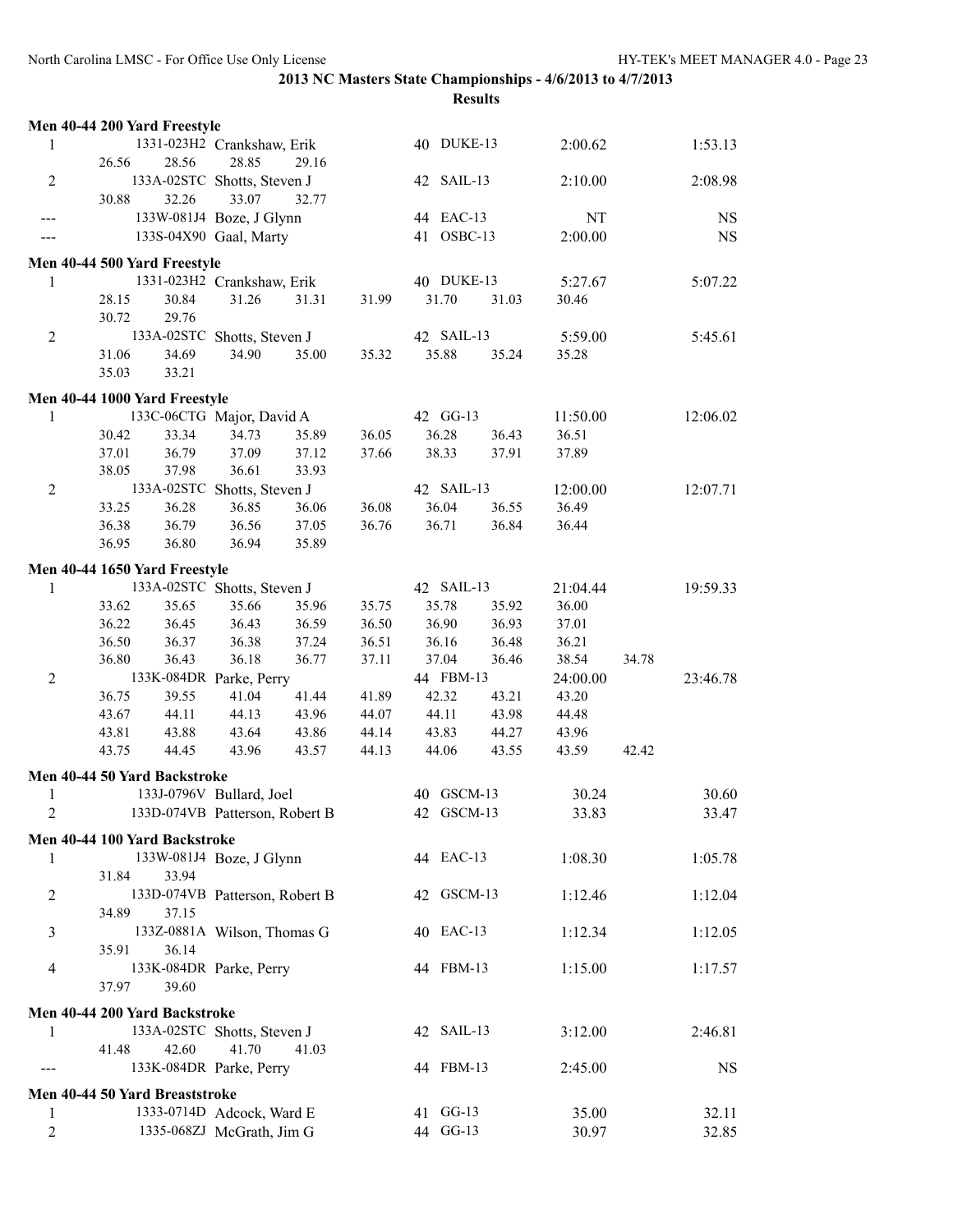|                | (Men 40-44 50 Yard Breaststroke) |                                |            |         |           |
|----------------|----------------------------------|--------------------------------|------------|---------|-----------|
| 3              |                                  | 133Z-0881A Wilson, Thomas G    | 40 EAC-13  | 35.00   | 33.50     |
|                | Men 40-44 100 Yard Breaststroke  |                                |            |         |           |
|                |                                  | 133K-084DR Parke, Perry        | 44 FBM-13  | 1:18.00 | <b>NS</b> |
|                | Men 40-44 200 Yard Breaststroke  |                                |            |         |           |
| 1              |                                  | 133A-02STC Shotts, Steven J    | 42 SAIL-13 | 3:23.00 | 2:59.03   |
|                | 42.35<br>45.52                   | 46.27<br>44.89                 |            |         |           |
|                |                                  | 133K-084DR Parke, Perry        | 44 FBM-13  | 3:00.00 | <b>NS</b> |
|                | Men 40-44 50 Yard Butterfly      |                                |            |         |           |
| 1              |                                  | 133J-0796V Bullard, Joel       | 40 GSCM-13 | 27.87   | 27.79     |
| $\overline{2}$ |                                  | 133H-023G6 Mahmoud, Tamer H    | 44 DUKE-13 | 28.00   | 28.21     |
| $\overline{3}$ |                                  | 133U-086AV Gray, Richard L     | 44 UNAT    | 35.00   | 29.77     |
| $\overline{4}$ |                                  | 133D-074VB Patterson, Robert B | 42 GSCM-13 | 33.00   | 31.54     |
| 5              |                                  | 133K-07AHK Moore, Steven E     | 41 WORX-13 | 34.00   | 33.23     |
|                | Men 40-44 100 Yard Butterfly     |                                |            |         |           |
| 1              |                                  | 133S-04X90 Gaal, Marty         | 41 OSBC-13 | 1:00.00 | 58.93     |
|                | 27.44<br>31.49                   |                                |            |         |           |
| $\overline{c}$ |                                  | 133H-023G6 Mahmoud, Tamer H    | 44 DUKE-13 | 1:06.00 | 1:03.30   |
|                | 29.72<br>33.58                   |                                |            |         |           |
| 3              |                                  | 133J-0796V Bullard, Joel       | 40 GSCM-13 | 1:07.16 | 1:04.53   |
|                | 28.95<br>35.58                   |                                |            |         |           |
| 4              |                                  | 133U-086AV Gray, Richard L     | 44 UNAT    | 1:15.00 | 1:05.92   |
|                | 30.67<br>35.25                   |                                |            |         |           |
| 5              |                                  | 133K-084DR Parke, Perry        | 44 FBM-13  | 1:12.00 | 1:16.00   |
|                | 35.58<br>40.42                   |                                |            |         |           |
|                | Men 40-44 200 Yard Butterfly     |                                |            |         |           |
| 1              |                                  | 133A-02STC Shotts, Steven J    | 42 SAIL-13 | 2:55.00 | 2:52.76   |
|                | 39.16<br>44.15                   | 44.62<br>44.83                 |            |         |           |
|                | <b>Men 40-44 100 Yard IM</b>     |                                |            |         |           |
| 1              |                                  | 1331-023H2 Crankshaw, Erik     | 40 DUKE-13 | 1:02.34 | 59.04     |
|                | 27.11<br>31.93                   |                                |            |         |           |
| 2              |                                  | 133J-0796V Bullard, Joel       | 40 GSCM-13 | 1:09.79 | 1:04.70   |
| 3              | 34.86<br>29.84                   | 133W-081J4 Boze, J Glynn       | 44 EAC-13  | 1:04.79 | 1:04.86   |
|                | 30.38<br>34.48                   |                                |            |         |           |
| 4              |                                  | 133H-023G6 Mahmoud, Tamer H    | 44 DUKE-13 | 1:08.00 | 1:06.83   |
|                | 36.04<br>30.79                   |                                |            |         |           |
| 5              |                                  | 1335-068ZJ McGrath, Jim G      | 44 GG-13   | 1:03.11 | 1:07.07   |
|                | 35.08<br>31.99                   |                                |            |         |           |
| 6              |                                  | 1333-0714D Adcock, Ward E      | 41 GG-13   | 1:06.99 | 1:08.47   |
|                | 36.52<br>31.95                   |                                |            |         |           |
| 7              |                                  | 133U-086AV Gray, Richard L     | 44 UNAT    | 1:20.00 | 1:09.17   |
|                | 32.10<br>37.07                   |                                |            |         |           |
| 8              | 37.50                            | 133D-074VB Patterson, Robert B | 42 GSCM-13 | 1:09.50 | 1:10.16   |
| 9              | 32.66                            | 133Z-0881A Wilson, Thomas G    | 40 EAC-13  | 1:13.55 | 1:10.81   |
|                | 35.81<br>35.00                   |                                |            |         |           |
| 10             |                                  | 133K-084DR Parke, Perry        | 44 FBM-13  | 1:15.33 | 1:11.79   |
|                | 37.83<br>33.96                   |                                |            |         |           |
| 11             |                                  | 133K-07AHK Moore, Steven E     | 41 WORX-13 | 1:20.00 | 1:22.62   |
|                | 43.85<br>38.77                   |                                |            |         |           |
| ---            |                                  | 133S-04X90 Gaal, Marty         | 41 OSBC-13 | 1:03.00 | <b>NS</b> |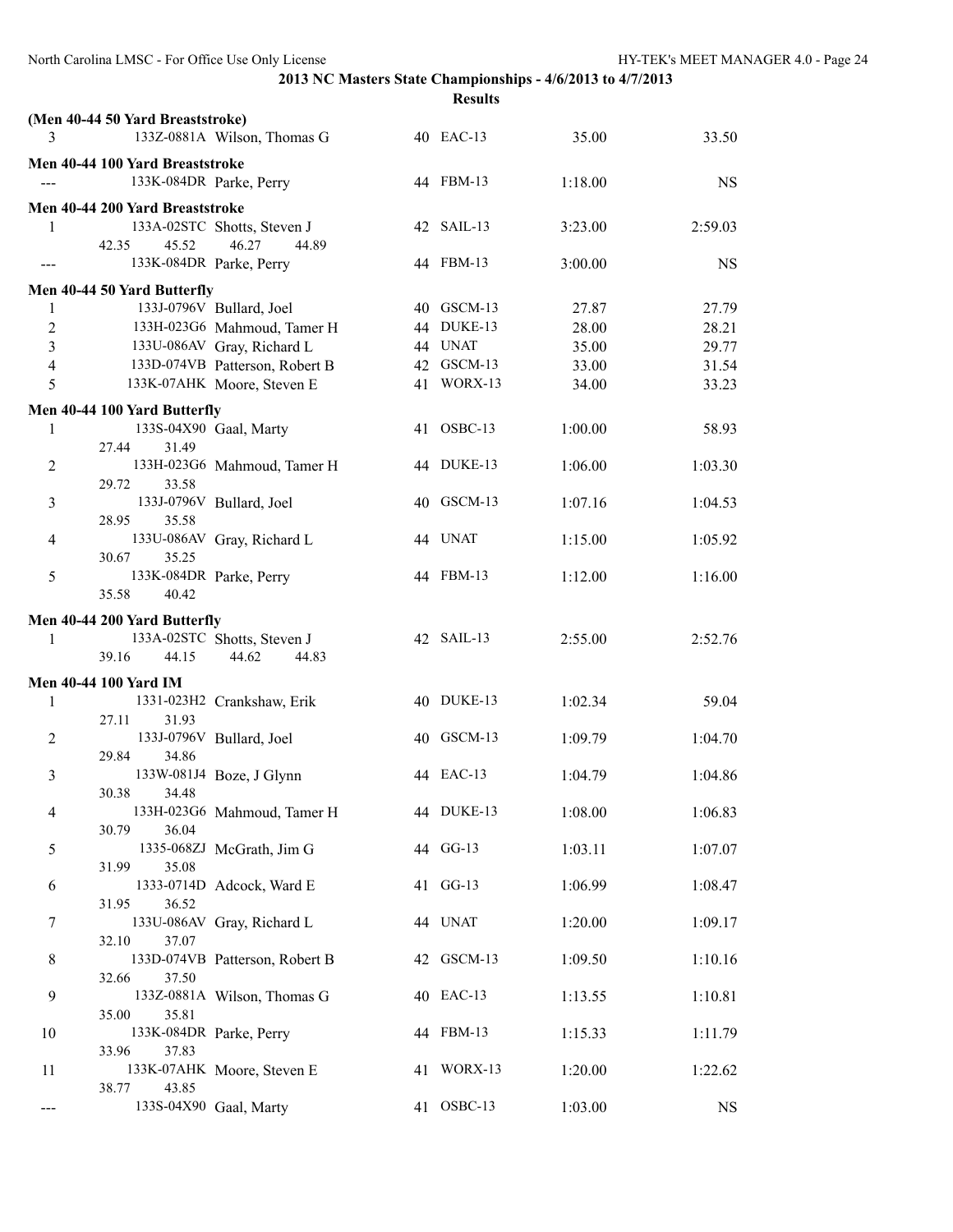|                  | <b>Men 40-44 200 Yard IM</b>                               |                                                 |                         |         |           |
|------------------|------------------------------------------------------------|-------------------------------------------------|-------------------------|---------|-----------|
| 1                | 1331-023H2 Crankshaw, Erik                                 |                                                 | 40 DUKE-13              | 2:15.51 | 2:06.32   |
|                  | 26.79<br>31.89                                             | 37.45<br>30.19                                  |                         |         |           |
| $\overline{2}$   | 133U-086AV Gray, Richard L                                 |                                                 | 44 UNAT                 | 2:45.00 | 2:30.17   |
|                  | 31.31<br>37.56                                             | 47.07<br>34.23                                  |                         |         |           |
| $\overline{3}$   | 133A-02STC Shotts, Steven J<br>36.07<br>43.16              | 46.39<br>33.74                                  | 42 SAIL-13              | 2:38.00 | 2:39.36   |
|                  | 133K-084DR Parke, Perry                                    |                                                 | 44 FBM-13               | 2:40.00 | <b>NS</b> |
|                  | 133W-081J4 Boze, J Glynn                                   |                                                 | 44 EAC-13               | 2:16.00 | <b>NS</b> |
|                  |                                                            |                                                 |                         |         |           |
| 1                | <b>Men 40-44 400 Yard IM</b><br>1331-023H2 Crankshaw, Erik |                                                 | 40 DUKE-13              | 4:51.58 | 4:33.17   |
|                  | 28.77<br>32.84                                             | 35.01<br>34.68<br>39.76                         | 39.29<br>32.29          | 30.53   |           |
| 2                | 1333-0714D Adcock, Ward E                                  |                                                 | 41 GG-13                | 5:32.73 | 5:24.47   |
|                  | 35.55<br>42.89                                             | 1:24.25<br>47.03<br>45.35                       |                         | 31.66   |           |
| $\overline{3}$   | 133A-02STC Shotts, Steven J                                |                                                 | 42 SAIL-13              | 5:30.00 | 5:25.36   |
|                  | 36.36<br>42.92                                             | 44.60<br>45.51<br>43.44                         | 46.34<br>34.52          | 31.67   |           |
|                  | Men 45-49 50 Yard Freestyle                                |                                                 |                         |         |           |
| 1                | 1332-022XF Stewart, Henry D                                |                                                 | 49 RAM-13               | 23.30   | 23.27     |
| $\sqrt{2}$       | 133R-008G9 Barnhill, Kelly                                 |                                                 | 45 GSCM-13              | 23.80   | 23.83     |
| $\overline{3}$   | 133P-002R7 Anderson, Earl E                                |                                                 | 48 CFAC-13              | 25.50   | 24.25     |
| $\overline{4}$   | 1334-07W79 Woody, Kevin                                    |                                                 | 49 OSBC-13              | 24.90   | 25.13     |
| 5                |                                                            | 133M-008GC Niemeyer, Charles (Chuck) J          | 45 GG-13                | 25.40   | 25.35     |
| 6                | 133A-06MT7 Ford, Douglas A                                 |                                                 | 49 EAC-13               | 26.63   | 25.43     |
| $\boldsymbol{7}$ | 1336-05STD Beck, Thomas                                    |                                                 | 48 RAM-13               | 26.55   | 25.96     |
| $\,8\,$          | 093J-01V4M Toy, Raymond                                    |                                                 | 46 CMYM-9               | 26.98   | 27.04     |
| 9                | 133A-0811J O'Neale, Trey                                   |                                                 | 45 SAIL-13<br>49 RAM-13 | 29.47   | 28.39     |
|                  | 1339-0241V Gilmore, John F                                 |                                                 |                         | 29.50   | <b>NS</b> |
|                  | Men 45-49 100 Yard Freestyle                               |                                                 |                         |         |           |
| 1                | 1332-022XF Stewart, Henry D                                |                                                 | 49 RAM-13               | 51.50   | 51.67     |
|                  | 24.95<br>26.72                                             |                                                 |                         |         |           |
| $\overline{c}$   | 133P-002R7 Anderson, Earl E<br>25.96<br>27.45              |                                                 | 48 CFAC-13              | 56.50   | 53.41     |
| $\mathfrak{Z}$   | 133R-008G9 Barnhill, Kelly                                 |                                                 | 45 GSCM-13              | 54.36   | 53.42     |
|                  | 24.66<br>28.76                                             |                                                 |                         |         |           |
| $\overline{4}$   | 1334-07W79 Woody, Kevin                                    |                                                 |                         |         |           |
|                  |                                                            |                                                 | 49 OSBC-13              | 55.50   | 54.74     |
| 5                | 26.58<br>28.16                                             |                                                 |                         |         |           |
|                  |                                                            | 133M-008GC Niemeyer, Charles (Chuck) J 45 GG-13 |                         | 57.19   | 56.41     |
|                  | 28.29<br>28.12                                             |                                                 |                         |         |           |
| 6                | 1336-05STD Beck, Thomas                                    |                                                 | 48 RAM-13               | 58.80   | 57.93     |
|                  | 27.93<br>30.00                                             |                                                 |                         |         |           |
| $\tau$           | 093J-01V4M Toy, Raymond                                    |                                                 | 46 CMYM-9               | 1:02.89 | 1:00.76   |
|                  | 31.26<br>29.50                                             |                                                 |                         |         |           |
| $\,8\,$          | 133A-0811J O'Neale, Trey<br>29.62                          |                                                 | 45 SAIL-13              | 1:05.93 | 1:02.20   |
| 9                | 32.58                                                      |                                                 | 49 EAC-13               |         |           |
|                  | 133S-06SGY Conger, William M<br>29.16<br>33.34             |                                                 |                         | 1:05.00 | 1:02.50   |
| 10               | 1337-084GC Guthold, Martin                                 |                                                 | 46 EAC-13               | 1:04.00 | 1:05.29   |
|                  | 33.77<br>31.52                                             |                                                 |                         |         |           |
|                  | 1339-0241V Gilmore, John F                                 |                                                 | 49 RAM-13               | 1:05.12 | <b>NS</b> |
|                  | 133X-07R2Y Martin, Chris D                                 |                                                 | 46 CFAC-13              | 53.00   | NS        |
|                  | Men 45-49 200 Yard Freestyle                               |                                                 |                         |         |           |
| 1                | 133X-07R2Y Martin, Chris D                                 |                                                 | 46 CFAC-13              | 1:55.00 | 1:54.64   |
| $\overline{2}$   | 133A-06MT7 Ford, Douglas A<br>30.16<br>33.52               | 32.50<br>31.51                                  | 49 EAC-13               | 2:18.00 | 2:07.69   |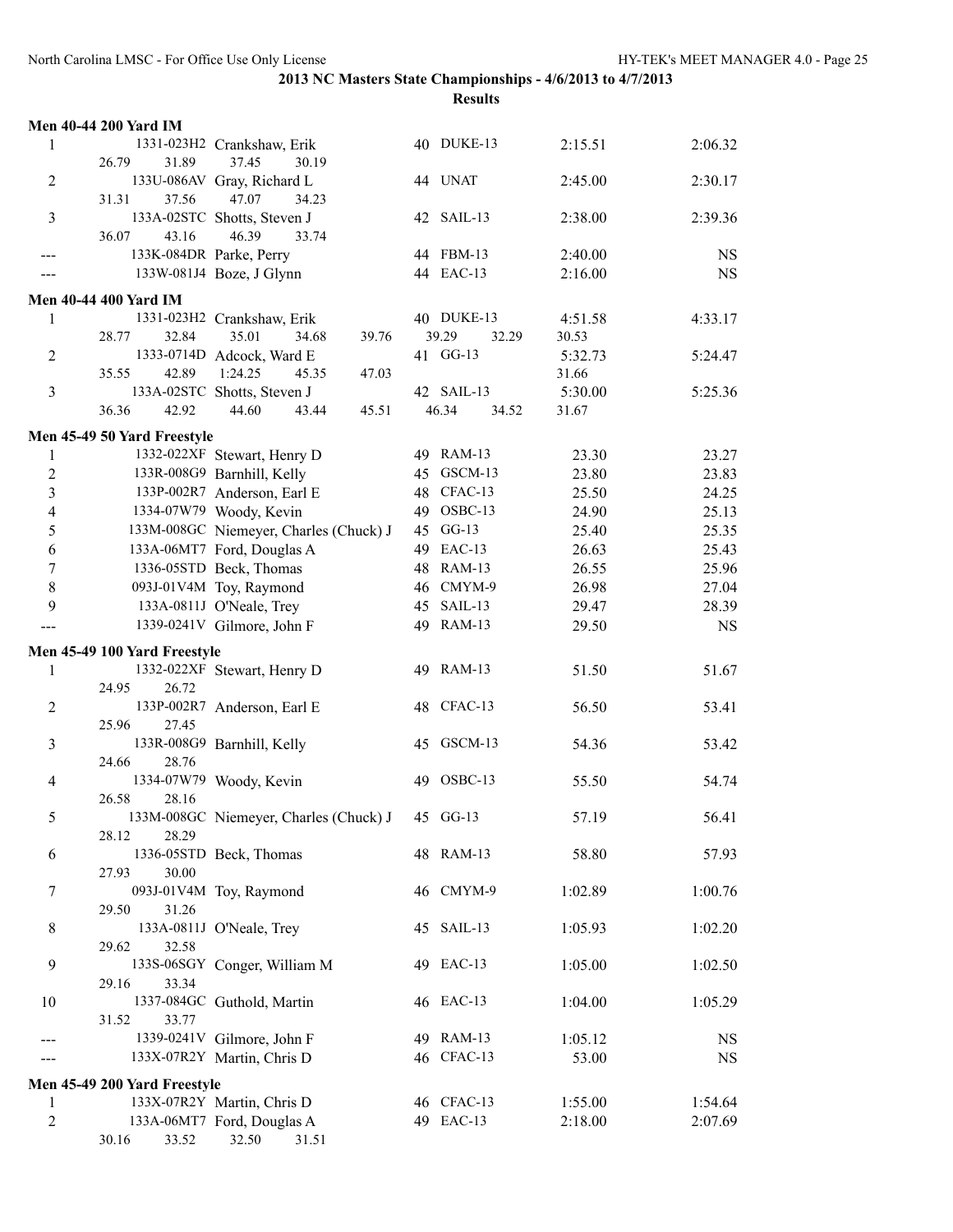|                         |                                                   |       |                                        |                      |                |                                       | <b>Results</b>      |                   |       |           |
|-------------------------|---------------------------------------------------|-------|----------------------------------------|----------------------|----------------|---------------------------------------|---------------------|-------------------|-------|-----------|
|                         | (Men 45-49 200 Yard Freestyle)                    |       |                                        |                      |                |                                       |                     |                   |       |           |
| 3                       |                                                   |       | 1334-07W79 Woody, Kevin                |                      |                | 49 OSBC-13                            |                     | 2:10.50           |       | 2:08.61   |
|                         | 30.29                                             | 33.27 | 33.86                                  | 31.19                |                |                                       |                     |                   |       |           |
| $\overline{4}$          |                                                   |       | 1336-05STD Beck, Thomas                |                      |                | 48 RAM-13                             |                     | NT                |       | 2:09.63   |
|                         | 30.39                                             | 32.03 | 33.48                                  | 33.73                |                |                                       |                     |                   |       |           |
|                         | Men 45-49 500 Yard Freestyle                      |       |                                        |                      |                |                                       |                     |                   |       |           |
| 1                       | 133P-002R7 Anderson, Earl E                       |       |                                        |                      |                | 48 CFAC-13                            |                     | 5:58.75           |       | 5:46.24   |
|                         | 30.17                                             | 34.52 | 35.96                                  | 35.79                | 35.41          | 35.67                                 | 35.90               | 35.46             |       |           |
|                         | 34.69                                             | 32.67 |                                        |                      |                |                                       |                     |                   |       |           |
| $\overline{2}$          |                                                   |       | 1336-05STD Beck, Thomas                |                      |                | 48 RAM-13                             |                     | 6:20.00           |       | 6:00.57   |
|                         | 30.27                                             | 34.17 | 35.78                                  | 35.59                | 36.73          |                                       | 36.56 37.78         | 38.71             |       |           |
|                         | 38.10                                             | 36.88 |                                        |                      |                |                                       |                     |                   |       |           |
| 3                       | 133S-06SGY Conger, William M                      |       |                                        |                      |                | 49 EAC-13                             |                     | 5:50.00           |       | 6:18.82   |
|                         | 32.16                                             | 36.51 | 38.40                                  | 39.02                | 38.90          | 38.83                                 | 38.67               | 38.54             |       |           |
|                         | 39.07                                             | 38.72 |                                        |                      |                |                                       |                     |                   |       |           |
| $\overline{4}$          |                                                   |       | 1337-084GC Guthold, Martin             |                      |                | 46 EAC-13                             |                     | 6:53.00           |       | 7:05.18   |
|                         | 34.49                                             | 40.00 | 42.67                                  | 43.42                |                | 44.70 44.82 44.97                     |                     | 44.57             |       |           |
|                         | 43.91                                             | 41.63 |                                        |                      |                |                                       |                     |                   |       |           |
|                         |                                                   |       |                                        |                      |                |                                       |                     |                   |       |           |
|                         | Men 45-49 1000 Yard Freestyle                     |       |                                        |                      |                |                                       |                     |                   |       |           |
| 1                       | 133P-002R7 Anderson, Earl E<br>32.90              | 36.55 | 36.23                                  |                      | 36.41          | 36.75                                 | 48 CFAC-13<br>37.09 | 13:07.51<br>37.14 |       | 12:09.23  |
|                         |                                                   | 37.29 | 38.08                                  | 36.43<br>37.88       | 36.61          | 36.27                                 | 36.46               |                   |       |           |
|                         | 37.31<br>37.11                                    | 36.36 | 35.48                                  | 33.85                |                |                                       |                     | 37.03             |       |           |
| $\overline{2}$          | 133A-06MT7 Ford, Douglas A                        |       |                                        |                      |                | 49 EAC-13                             |                     | 12:27.10          |       | 12:10.83  |
|                         | 32.38                                             |       |                                        |                      |                | 36.63                                 | 36.58               | 36.78             |       |           |
|                         | 36.85                                             |       | 37.53                                  | 36.75                | 36.77<br>37.44 | 37.08                                 | 36.90               | 37.07             |       |           |
|                         | 36.61<br>36.55<br>36.92<br>37.21                  |       | 36.62                                  | 36.84 36.95<br>34.37 |                |                                       |                     |                   |       |           |
|                         |                                                   |       |                                        |                      |                |                                       |                     |                   |       |           |
|                         | Men 45-49 1650 Yard Freestyle                     |       |                                        |                      |                |                                       |                     |                   |       |           |
| $\mathbf{1}$            |                                                   |       | 133X-07R2Y Martin, Chris D             |                      |                | 46 CFAC-13                            |                     | 19:30.00          |       | 18:23.06  |
|                         | 30.18                                             | 32.82 | 33.94                                  | 34.39                | 34.51          | 34.35                                 | 34.08               | 34.03             |       |           |
|                         | 34.03                                             | 34.00 |                                        | 33.63 33.75          | 33.96          | 33.76                                 | 33.64               | 33.43             |       |           |
|                         | 33.54 33.56                                       |       |                                        | 33.51 33.45          | 33.25<br>33.24 | 33.26                                 | 33.49               | 33.43             | 31.15 |           |
|                         | 33.46                                             | 33.67 | 33.41                                  | 33.60                |                | 32.96                                 | 33.00               | 32.58             |       |           |
|                         | Men 45-49 50 Yard Backstroke                      |       |                                        |                      |                |                                       |                     |                   |       |           |
| 1                       |                                                   |       |                                        |                      |                | 1332-022XF Stewart, Henry D 49 RAM-13 |                     | 28.49             |       | 27.55     |
|                         | 2 133M-008GC Niemeyer, Charles (Chuck) J 45 GG-13 |       |                                        |                      |                |                                       |                     | 29.63             |       | 29.31     |
| $\overline{\mathbf{3}}$ |                                                   |       | 093J-01V4M Toy, Raymond                |                      |                | 46 CMYM-9                             |                     | 33.32             |       | 33.02     |
| 4                       |                                                   |       | 133S-06SGY Conger, William M           |                      |                | 49 EAC-13                             |                     | 30.00             |       | 33.05     |
| 5                       |                                                   |       | 1334-07W79 Woody, Kevin                |                      |                | 49 OSBC-13                            |                     | 36.30             |       | 33.48     |
|                         |                                                   |       | 1339-0241V Gilmore, John F             |                      |                | 49 RAM-13                             |                     | 34.19             |       | NS        |
|                         |                                                   |       | 133X-07R2Y Martin, Chris D             |                      |                | 46 CFAC-13                            |                     | 29.00             |       | <b>NS</b> |
|                         | Men 45-49 100 Yard Backstroke                     |       |                                        |                      |                |                                       |                     |                   |       |           |
| 1                       |                                                   |       | 133X-07R2Y Martin, Chris D             |                      |                | 46 CFAC-13                            |                     | 1:01.00           |       | 1:01.41   |
|                         | 29.69                                             | 31.72 |                                        |                      |                |                                       |                     |                   |       |           |
| 2                       |                                                   |       | 133M-008GC Niemeyer, Charles (Chuck) J |                      |                | 45 GG-13                              |                     | 1:04.00           |       | 1:04.74   |
|                         | 32.32                                             | 32.42 |                                        |                      |                |                                       |                     |                   |       |           |
| 3                       |                                                   |       | 093J-01V4M Toy, Raymond                |                      |                | 46 CMYM-9                             |                     | 1:17.59           |       | 1:18.92   |
|                         | 37.91                                             | 41.01 |                                        |                      |                |                                       |                     |                   |       |           |
|                         | Men 45-49 200 Yard Backstroke                     |       |                                        |                      |                |                                       |                     |                   |       |           |
|                         |                                                   |       | 133Z-02429 Putney, Donald C            |                      |                | 49 TMS-13                             |                     | 2:43.98           |       | <b>NS</b> |
| ---                     |                                                   |       | 133X-07R2Y Martin, Chris D             |                      |                | 46 CFAC-13                            |                     | 2:15.00           |       | <b>NS</b> |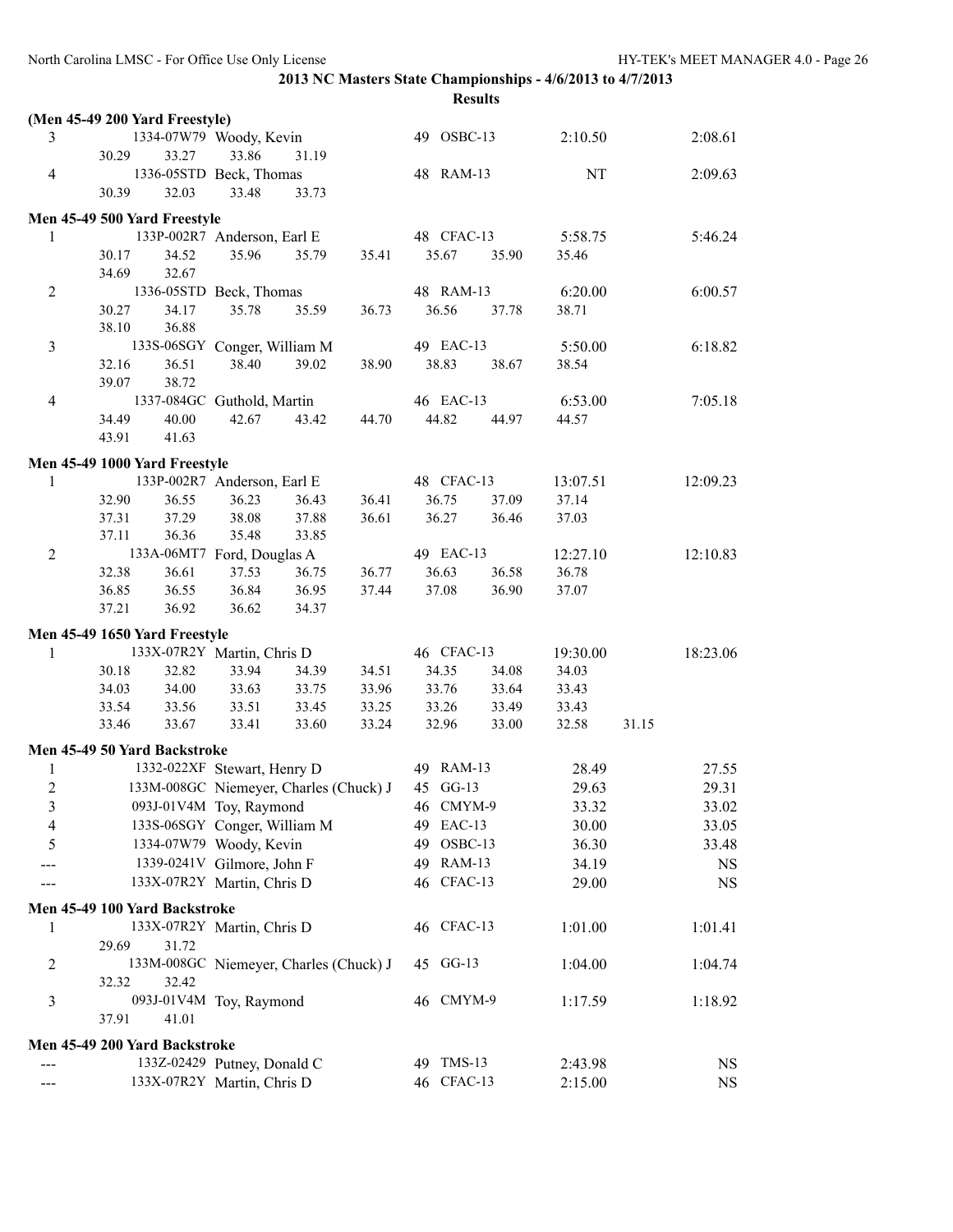|                | Men 45-49 50 Yard Breaststroke                                  |                        |                |                |
|----------------|-----------------------------------------------------------------|------------------------|----------------|----------------|
| 1              | 133R-008G9 Barnhill, Kelly                                      | 45 GSCM-13             | 30.27          | 29.57          |
| 2              | 133P-002R7 Anderson, Earl E                                     | 48 CFAC-13             | 32.80          | 32.08          |
| 3              | 133A-0811J O'Neale, Trey                                        | 45 SAIL-13             | 37.97          | 35.97          |
| ---            | 1339-0241V Gilmore, John F                                      | 49 RAM-13              | 36.50          | <b>NS</b>      |
|                | Men 45-49 100 Yard Breaststroke                                 |                        |                |                |
| 1              | 133R-008G9 Barnhill, Kelly                                      | 45 GSCM-13             | 1:08.64        | 1:08.12        |
|                | 32.09<br>36.03                                                  |                        |                |                |
| 2              | 133P-002R7 Anderson, Earl E                                     | 48 CFAC-13             | 1:13.30        | 1:11.47        |
|                | 33.85<br>37.62                                                  |                        |                |                |
| 3              | 133Z-07KSP Bitzenhofer, Mike A                                  | 48 RAM-13              | 1:10.00        | 1:11.55        |
|                | 34.13<br>37.42                                                  |                        |                |                |
| $\overline{4}$ | 133A-0811J O'Neale, Trey                                        | 45 SAIL-13             | 1:21.74        | 1:18.22        |
|                | 36.12<br>42.10                                                  |                        |                |                |
| ---            | 1339-0241V Gilmore, John F                                      | 49 RAM-13              | 1:28.50        | <b>NS</b>      |
|                | Men 45-49 200 Yard Breaststroke                                 |                        |                |                |
| 1              | 133P-002R7 Anderson, Earl E                                     | 48 CFAC-13             | 2:46.89        | 2:42.33        |
|                | 36.42<br>41.29<br>42.85<br>41.77                                |                        |                |                |
| 2              | 133A-0811J O'Neale, Trey                                        | 45 SAIL-13             | 3:07.89        | 2:55.15        |
| 3              | 44.15<br>46.89<br>45.63<br>38.48                                | 49 TMS-13              |                |                |
|                | 133Z-02429 Putney, Donald C<br>41.09<br>45.15<br>45.98<br>43.00 |                        | 2:50.27        | 2:55.22        |
| ---            | 1339-0241V Gilmore, John F                                      | 49 RAM-13              | 3:12.20        | <b>NS</b>      |
|                |                                                                 |                        |                |                |
|                | Men 45-49 50 Yard Butterfly                                     |                        |                |                |
| 1              | 133Z-07KSP Bitzenhofer, Mike A                                  | 48 RAM-13              | 25.80          | 25.31          |
| $\overline{2}$ | 1332-022XF Stewart, Henry D                                     | 49 RAM-13              | 25.30          | 25.42          |
| 3              | 133M-008GC Niemeyer, Charles (Chuck) J                          | 45 GG-13               | 26.53          | 26.13          |
| 4              | 133G-06E11 Cairns, Bruce A                                      | 49 NCAM-13             | 28.94          | 27.76          |
| 5              | 1336-05STD Beck, Thomas<br>133Z-02429 Putney, Donald C          | 48 RAM-13<br>49 TMS-13 | 29.30          | 28.63<br>28.76 |
| 6<br>7         | 093J-01V4M Toy, Raymond                                         | 46 CMYM-9              | 30.34<br>29.92 | 29.29          |
|                | 1337-084GC Guthold, Martin                                      | 46 EAC-13              | 29.00          | DQ             |
|                | One hand touch                                                  |                        |                |                |
|                |                                                                 |                        |                |                |
|                | Men 45-49 100 Yard Butterfly                                    |                        |                |                |
| 1              | 1332-022XF Stewart, Henry D<br>25.86 30.16                      | 49 RAM-13              | 55.99          | 56.02          |
| $\overline{c}$ | 133Z-07KSP Bitzenhofer, Mike A                                  | 48 RAM-13              | 59.00          | 57.24          |
|                | 29.89<br>27.35                                                  |                        |                |                |
| 3              | 133X-07R2Y Martin, Chris D                                      | 46 CFAC-13             | 1:00.00        | 59.80          |
|                | 27.89<br>31.91                                                  |                        |                |                |
| 4              | 133A-06MT7 Ford, Douglas A                                      | 49 EAC-13              | 1:12.00        | 1:04.27        |
|                | 30.29<br>33.98                                                  |                        |                |                |
| 5              | 093J-01V4M Toy, Raymond                                         | 46 CMYM-9              | 1:24.26        | 1:15.19        |
|                | 39.84<br>35.35                                                  |                        |                |                |
| 6              | 133Z-02429 Putney, Donald C                                     | 49 TMS-13              | 1:20.45        | 1:16.14        |
|                | 37.61<br>38.53                                                  |                        |                |                |
|                | Men 45-49 200 Yard Butterfly                                    |                        |                |                |
| 1              | 133G-06E11 Cairns, Bruce A                                      | 49 NCAM-13             | 2:46.89        | 2:29.23        |
|                | 39.54<br>33.19<br>37.45<br>39.05                                |                        |                |                |
| 2              | 133P-002R7 Anderson, Earl E                                     | 48 CFAC-13             | 3:06.22        | 2:45.07        |
|                | 44.02<br>35.40<br>41.62<br>44.03                                |                        |                |                |
| 3              | 133Z-02429 Putney, Donald C                                     | 49 TMS-13              | 3:05.19        | 2:57.18        |
|                | 38.58<br>45.79<br>47.95<br>44.86                                |                        |                |                |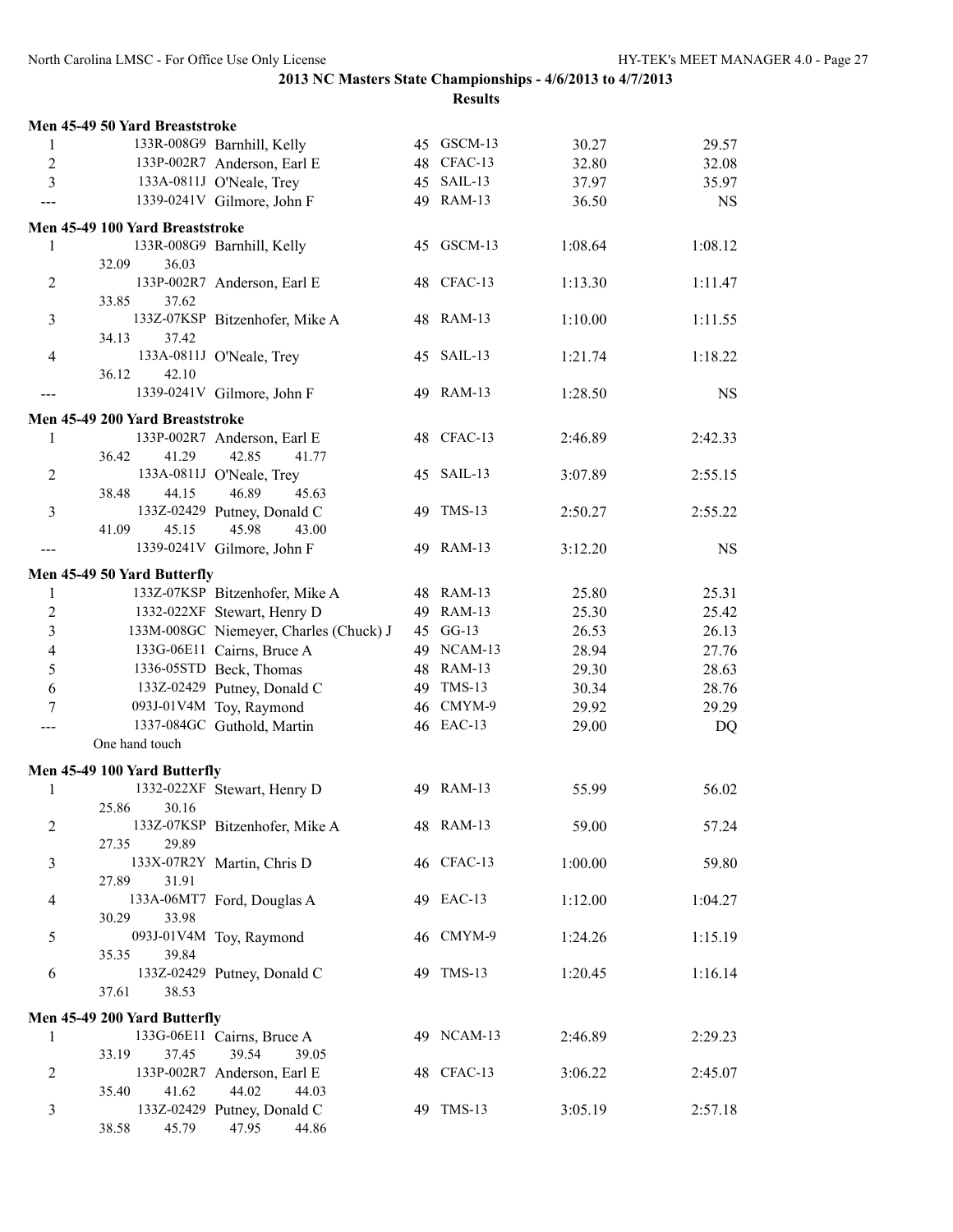|                  | <b>Men 45-49 100 Yard IM</b> |                                                                                |       |    |                |         |           |
|------------------|------------------------------|--------------------------------------------------------------------------------|-------|----|----------------|---------|-----------|
| 1                |                              | 133R-008G9 Barnhill, Kelly                                                     |       |    | 45 GSCM-13     | 1:01.81 | 1:00.24   |
|                  | 32.22<br>28.02               |                                                                                |       |    |                |         |           |
| $\overline{2}$   |                              | 1332-022XF Stewart, Henry D                                                    |       |    | 49 RAM-13      | 1:02.50 | 1:00.56   |
|                  | 28.34<br>32.22               |                                                                                |       |    |                |         |           |
| $\mathfrak{Z}$   |                              | 133X-07R2Y Martin, Chris D                                                     |       |    | 46 CFAC-13     | 1:00.00 | 1:00.95   |
|                  | 32.85<br>28.10               |                                                                                |       |    |                |         |           |
| 4                |                              | 133P-002R7 Anderson, Earl E                                                    |       |    | 48 CFAC-13     | 1:04.76 | 1:04.09   |
| 5                |                              | 1336-05STD Beck, Thomas                                                        |       |    | 48 RAM-13      | 1:08.40 | 1:07.29   |
|                  | 35.91<br>31.38               |                                                                                |       |    |                |         |           |
| 6                |                              | 133A-06MT7 Ford, Douglas A                                                     |       |    | 49 EAC-13      | 1:12.00 | 1:07.86   |
|                  | 35.33<br>32.53               |                                                                                |       |    |                |         |           |
| 7                |                              | 133Z-02429 Putney, Donald C                                                    |       |    | 49 TMS-13      | 1:10.76 | 1:09.93   |
|                  | 33.81<br>36.12               |                                                                                |       |    |                |         |           |
| 8                |                              | 093J-01V4M Toy, Raymond                                                        |       |    | 46 CMYM-9      | 1:13.36 | 1:13.40   |
|                  | 39.70<br>33.70               |                                                                                |       |    |                |         |           |
| 9                | 38.85                        | 133A-0811J O'Neale, Trey                                                       |       |    | 45 SAIL-13     | 1:18.76 | 1:16.05   |
|                  | 37.20                        |                                                                                |       |    | 48 RAM-13      |         |           |
| ---              |                              | 133Z-07KSP Bitzenhofer, Mike A<br>Shoulders past vertical toward breast - back |       |    |                | 1:10.00 | DQ        |
|                  | 30.35<br>32.57               |                                                                                |       |    |                |         |           |
|                  |                              |                                                                                |       |    |                |         |           |
|                  | <b>Men 45-49 200 Yard IM</b> |                                                                                |       |    |                |         |           |
| 1                |                              | 133P-002R7 Anderson, Earl E                                                    |       |    | 48 CFAC-13     | 2:31.56 | 2:22.99   |
| $\overline{2}$   | 38.25<br>30.00               | 42.44<br>32.30<br>133Z-02429 Putney, Donald C                                  |       |    | 49 TMS-13      |         |           |
|                  | 43.91<br>34.23               | 44.03<br>37.99                                                                 |       |    |                | 2:42.93 | 2:40.16   |
|                  |                              | 133X-07R2Y Martin, Chris D                                                     |       |    | 46 CFAC-13     | 2:12.00 | <b>NS</b> |
|                  |                              |                                                                                |       |    |                |         |           |
|                  | <b>Men 45-49 400 Yard IM</b> |                                                                                |       |    |                |         |           |
| 1                |                              | 133Z-02429 Putney, Donald C                                                    |       |    | 49 TMS-13      | 6:03.35 | 5:51.25   |
|                  | 36.38<br>42.00               | 1:34.79<br>48.41                                                               | 47.13 |    | 43.18<br>39.52 |         |           |
|                  | Men 50-54 50 Yard Freestyle  |                                                                                |       |    |                |         |           |
| 1                |                              | 553K-000R1 Switzer, Keith M                                                    |       |    | 50 CASC-55     | 23.58   | 23.18     |
| $\boldsymbol{2}$ | 123B-0811M Heyder, Al        |                                                                                |       |    | 52 UNAT        | 30.00   | 26.18     |
| 3                | 133J-023GP Parker, Lee       |                                                                                |       |    | 51 RAM-13      | 26.00   | 26.33     |
| $\overline{4}$   |                              | 133X-0077B McFarland, Jim A                                                    |       |    | 53 CFAC-13     | 26.20   | 26.38     |
| 5                |                              | 133N-07428 Mehlhop, Paul D                                                     |       |    | 52 GSCM-13     | 28.11   | 27.74     |
| $\sqrt{6}$       |                              | 133B-086MJ Kelly, Karl D                                                       |       |    | 51 UNAT        | 27.91   | 27.92     |
| $\sqrt{ }$       |                              | 1339-023BN Spangler, Tom C                                                     |       |    | 54 EAC-13      | 27.59   | 28.02     |
| 8                |                              | 133E-02FNR Wheeler, Craig S                                                    |       |    | 53 FBM-13      | 29.10   | 28.68     |
| 9                | 133C-080SW Braam, Tim        |                                                                                |       |    | 50 YOTA-13     | 29.68   | 29.13     |
| 10               |                              | 133Z-02308 Holshouser, Jay J                                                   |       | 51 | <b>RAM-13</b>  | 30.75   | 31.76     |
|                  |                              | 133X-088VN Boone, Garland M                                                    |       |    | 53 EAC-13      | 45.00   | NS        |
|                  |                              | 1333-07C6N Hopkins, Mark                                                       |       |    | 50 MAC-13      | 25.10   | <b>NS</b> |
|                  | Men 50-54 100 Yard Freestyle |                                                                                |       |    |                |         |           |
| 1                |                              | 553K-000R1 Switzer, Keith M                                                    |       |    | 50 CASC-55     | 50.80   | 50.10     |
|                  | 26.11<br>23.99               |                                                                                |       |    |                |         |           |
| $\overline{c}$   |                              | 133K-07PZM Procton, Bruce                                                      |       |    | 51 PACE-13     | 55.20   | 53.95     |
|                  | 28.05<br>25.90               |                                                                                |       |    |                |         |           |
| 3                |                              | 133X-0077B McFarland, Jim A                                                    |       |    | 53 CFAC-13     | 57.00   | 57.42     |
|                  | 29.48<br>27.94               |                                                                                |       |    |                |         |           |
| 4                | 31.07<br>28.90               | 133N-07428 Mehlhop, Paul D                                                     |       |    | 52 GSCM-13     | 1:04.84 | 59.97     |
| 5                | 133C-080SW Braam, Tim        |                                                                                |       |    | 50 YOTA-13     | 59.75   | 1:03.44   |
|                  | 30.34<br>33.10               |                                                                                |       |    |                |         |           |
|                  |                              |                                                                                |       |    |                |         |           |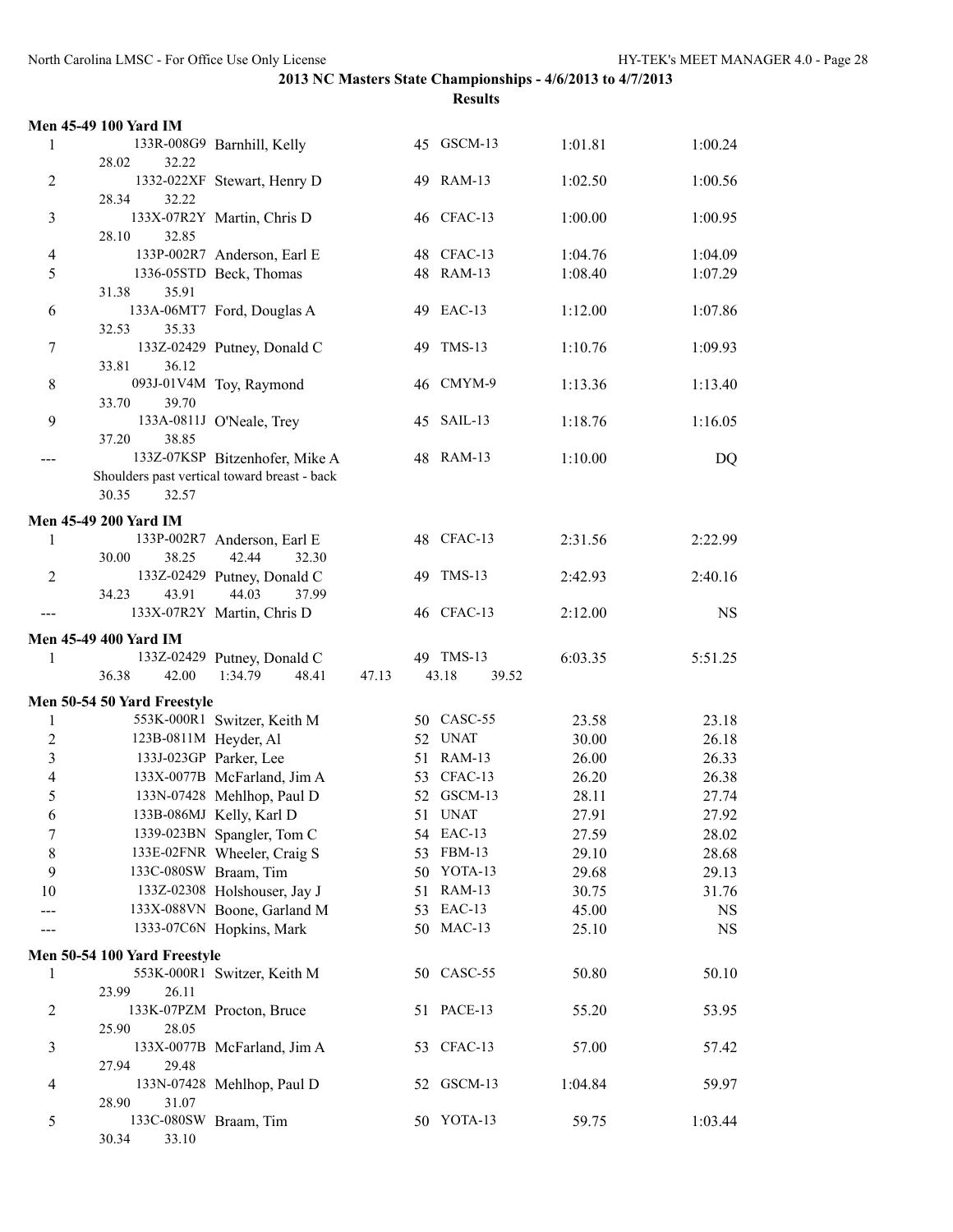|                |                                |                              |       |            | <b>Results</b> |          |           |
|----------------|--------------------------------|------------------------------|-------|------------|----------------|----------|-----------|
|                | (Men 50-54 100 Yard Freestyle) |                              |       |            |                |          |           |
| 6              |                                | 1338-07HJJ Buchanan, Bill    |       | 53 CFAC-13 |                | 1:02.16  | 1:03.61   |
|                | 29.61<br>34.00                 |                              |       |            |                |          |           |
| 7              |                                | 133X-088VN Boone, Garland M  |       | 53 EAC-13  |                | 1:45.00  | 1:24.95   |
|                | 39.83<br>45.12                 |                              |       |            |                |          |           |
|                | 123B-0811M Heyder, Al          |                              |       | 52 UNAT    |                | 1:10.00  | NS        |
|                |                                | 133B-086MJ Kelly, Karl D     |       | 51 UNAT    |                | 1:02.90  | <b>NS</b> |
|                |                                | 133E-02FNR Wheeler, Craig S  |       | 53 FBM-13  |                | 1:01.10  | <b>NS</b> |
|                |                                | 1333-07C6N Hopkins, Mark     |       | 50 MAC-13  |                | 57.50    | <b>NS</b> |
|                |                                | 133J-023GP Parker, Lee       |       | 51 RAM-13  |                | 57.00    | <b>NS</b> |
|                | Men 50-54 200 Yard Freestyle   |                              |       |            |                |          |           |
| 1              |                                | 553K-000R1 Switzer, Keith M  |       | 50 CASC-55 |                | 1:47.31  | 1:48.37   |
|                | 1:22.66<br>25.71               |                              |       |            |                |          |           |
| $\overline{c}$ |                                | 133X-0077B McFarland, Jim A  |       | 53 CFAC-13 |                | 2:05.50  | 2:11.69   |
|                | 31.26<br>33.66                 | 33.95<br>32.82               |       |            |                |          |           |
| 3              |                                | 133E-02FNR Wheeler, Craig S  |       | 53 FBM-13  |                | 2:31.10  | 2:20.70   |
|                | 31.67<br>34.96                 | 37.03<br>37.04               |       |            |                |          |           |
| $\overline{4}$ |                                | 133B-086MJ Kelly, Karl D     |       | 51 UNAT    |                | 2:27.49  | 2:23.75   |
|                | 31.66<br>1:14.32               | 37.97                        |       |            |                |          |           |
|                | Men 50-54 500 Yard Freestyle   |                              |       |            |                |          |           |
| 1              |                                | 553K-000R1 Switzer, Keith M  |       | 50 CASC-55 |                | 4:56.40  | 4:53.60   |
|                | 27.32<br>29.48                 | 29.77<br>29.92               | 29.99 | 30.19      | 29.84          | 29.85    |           |
|                | 28.06<br>29.18                 |                              |       |            |                |          |           |
| $\overline{2}$ |                                | 1338-07HJJ Buchanan, Bill    |       | 53 CFAC-13 |                | 6:40.00  | 6:56.66   |
|                | 39.88<br>33.45                 | 41.47<br>43.17               | 43.03 | 43.91      | 44.44          | 43.97    |           |
|                | 43.12<br>40.22                 |                              |       |            |                |          |           |
|                | Men 50-54 1000 Yard Freestyle  |                              |       |            |                |          |           |
| 1              |                                | 553K-000R1 Switzer, Keith M  |       | 50 CASC-55 |                | 9:57.52  | 9:55.84   |
|                | 27.42<br>29.91                 | 30.06<br>30.28               | 30.17 | 30.54      | 30.52          | 30.63    |           |
|                | 30.26<br>29.99                 | 30.22<br>29.92               | 30.27 | 29.90      | 29.75          | 29.78    |           |
|                | 29.85<br>29.81                 | 29.19<br>27.37               |       |            |                |          |           |
| $\overline{2}$ |                                | 133E-02FNR Wheeler, Craig S  |       | 53 FBM-13  |                | 15:45.00 | 13:18.65  |
|                | 37.18<br>34.36                 | 38.57<br>39.85               | 40.03 | 40.21      | 40.50          | 40.92    |           |
|                | 40.45<br>41.10                 | 41.03<br>40.84               | 40.86 | 41.01      | 40.59          | 40.67    |           |
|                | 40.55<br>40.50                 | 40.88<br>38.55               |       |            |                |          |           |
|                | Men 50-54 50 Yard Backstroke   |                              |       |            |                |          |           |
| 1              |                                | 133X-0077B McFarland, Jim A  |       | 53 CFAC-13 |                | 30.50    | 30.97     |
| 2              |                                | 133Z-02308 Holshouser, Jay J |       | 51 RAM-13  |                | 40.50    | 44.89     |
|                |                                | 133R-02323 Mangrum, John W   |       | 50 RAM-13  |                | 34.45    | NS        |
|                |                                |                              |       |            |                |          |           |
|                | Men 50-54 100 Yard Backstroke  |                              |       | 53 CFAC-13 |                |          |           |
| 1              | 34.36<br>32.51                 | 133X-0077B McFarland, Jim A  |       |            |                | 1:03.50  | 1:06.87   |
| 2              |                                | 1339-023BN Spangler, Tom C   |       | 54 EAC-13  |                | 1:09.53  | 1:10.65   |
|                | 36.50<br>34.15                 |                              |       |            |                |          |           |
| 3              |                                | 133Z-02308 Holshouser, Jay J |       | 51 RAM-13  |                | 1:30.00  | 1:30.75   |
|                | 44.64<br>46.11                 |                              |       |            |                |          |           |
|                |                                |                              |       |            |                |          |           |
|                | Men 50-54 200 Yard Backstroke  |                              |       |            |                |          |           |
| 1              |                                | 133X-0077B McFarland, Jim A  |       | 53 CFAC-13 |                | 2:25.00  | 2:37.38   |
|                |                                | 133R-02323 Mangrum, John W   |       | 50 RAM-13  |                | 2:33.72  | NS        |
|                | Men 50-54 50 Yard Breaststroke |                              |       |            |                |          |           |
| 1              |                                | 133E-02FNR Wheeler, Craig S  |       | 53 FBM-13  |                | 32.45    | 33.52     |
| $\overline{c}$ |                                | 1339-023BN Spangler, Tom C   |       | 54 EAC-13  |                | 34.78    | 35.09     |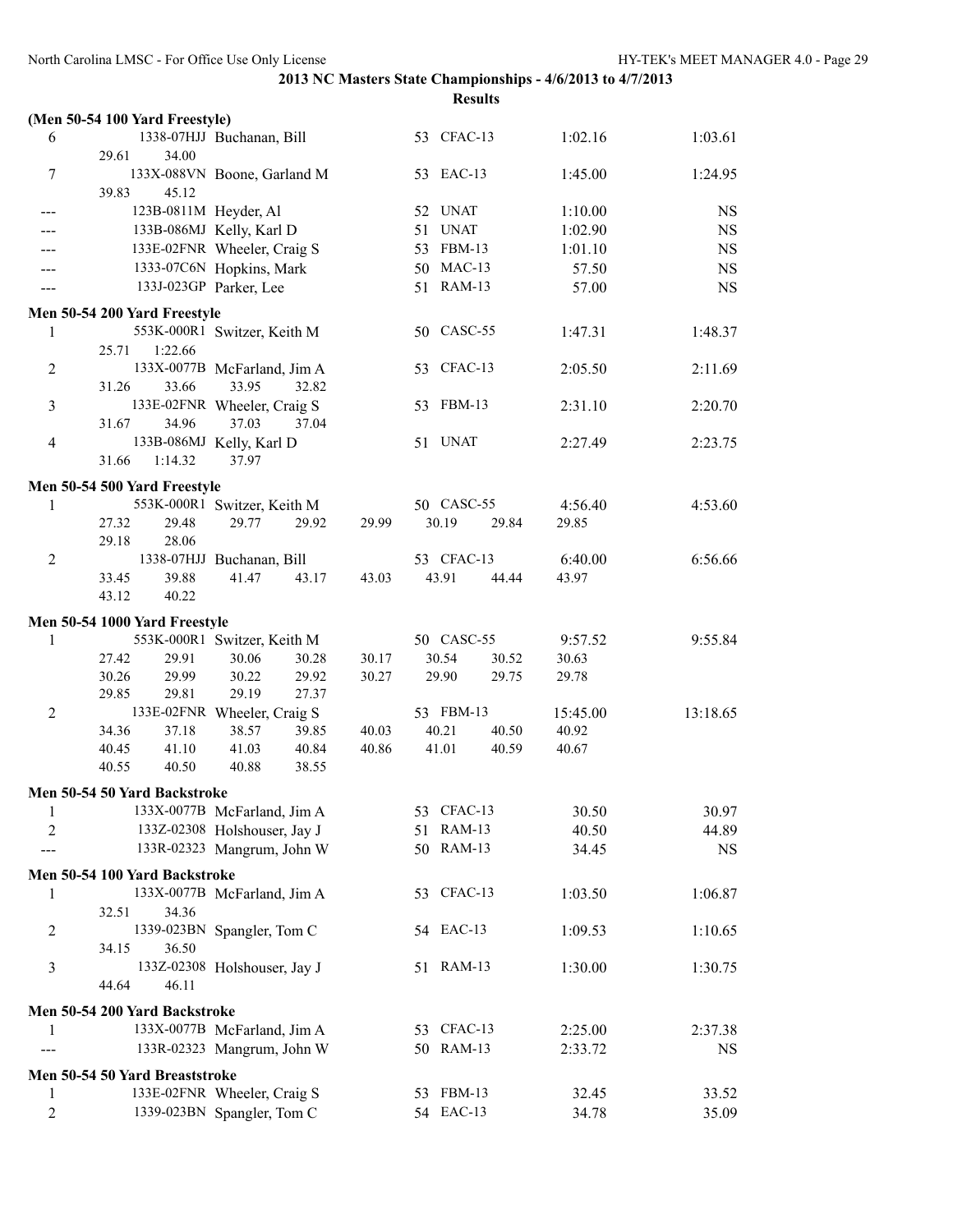|                |                                  |                                       |    | <b>Results</b> |         |           |
|----------------|----------------------------------|---------------------------------------|----|----------------|---------|-----------|
|                | (Men 50-54 50 Yard Breaststroke) |                                       |    |                |         |           |
| 3              | 133C-080SW Braam, Tim            |                                       |    | 50 YOTA-13     | 37.27   | 36.35     |
| 4              |                                  | 133Z-02308 Holshouser, Jay J          |    | 51 RAM-13      | 36.75   | 36.79     |
|                |                                  |                                       |    |                |         |           |
|                | Men 50-54 100 Yard Breaststroke  | 133K-07PZM Procton, Bruce             |    | 51 PACE-13     | 1:10.30 |           |
| 1              | 32.83<br>37.09                   |                                       |    |                |         | 1:09.92   |
| $\overline{2}$ | 133C-080SW Braam, Tim            |                                       |    | 50 YOTA-13     | 1:24.74 | 1:19.91   |
|                | 38.30<br>41.61                   |                                       |    |                |         |           |
| 3              |                                  | 133Z-02308 Holshouser, Jay J          |    | 51 RAM-13      | 1:20.75 | 1:23.54   |
|                | 38.95<br>44.59                   |                                       |    |                |         |           |
| $\overline{4}$ |                                  | 1338-07HJJ Buchanan, Bill             |    | 53 CFAC-13     | 1:25.50 | 1:24.90   |
|                | 45.49<br>39.41                   |                                       |    |                |         |           |
|                |                                  | 133E-02FNR Wheeler, Craig S           |    | 53 FBM-13      | 1:11.10 | <b>NS</b> |
|                |                                  |                                       |    |                |         |           |
|                | Men 50-54 200 Yard Breaststroke  |                                       |    |                |         |           |
| 1              |                                  | 133E-02FNR Wheeler, Craig S           |    | 53 FBM-13      | 2:50.10 | 2:38.47   |
|                | 36.05<br>39.45                   | 41.49<br>41.48                        |    | 51 RAM-13      |         |           |
| $\overline{2}$ | 39.40<br>45.77                   | 133Z-02308 Holshouser, Jay J<br>48.01 |    |                | 2:50.25 | 3:01.71   |
|                |                                  | 48.53<br>133R-02323 Mangrum, John W   |    | 50 RAM-13      | 2:53.64 | <b>NS</b> |
| ---            |                                  |                                       |    |                |         |           |
|                | Men 50-54 50 Yard Butterfly      |                                       |    |                |         |           |
| 1              |                                  | 133X-0077B McFarland, Jim A           |    | 53 CFAC-13     | 27.00   | 28.17     |
| $\overline{2}$ |                                  | 133J-023GP Parker, Lee                |    | 51 RAM-13      | 30.00   | 29.01     |
| 3              | 133C-080SW Braam, Tim            |                                       |    | 50 YOTA-13     | 32.80   | 31.60     |
| 4              |                                  | 1338-07HJJ Buchanan, Bill             |    | 53 CFAC-13     | 33.30   | 32.67     |
| 5              |                                  | 133N-07428 Mehlhop, Paul D            |    | 52 GSCM-13     | 34.00   | 32.75     |
| ---            |                                  | 1333-07C6N Hopkins, Mark              |    | 50 MAC-13      | 27.95   | <b>NS</b> |
| ---            |                                  | 133R-02323 Mangrum, John W            |    | 50 RAM-13      | 32.76   | <b>NS</b> |
|                | Men 50-54 100 Yard Butterfly     |                                       |    |                |         |           |
| 1              |                                  | 133X-0077B McFarland, Jim A           |    | 53 CFAC-13     | 1:02.50 | 1:02.72   |
|                | 29.07<br>33.65                   |                                       |    |                |         |           |
| 2              |                                  | 133N-07428 Mehlhop, Paul D            |    | 52 GSCM-13     | 1:22.00 | 1:16.57   |
|                | 40.86<br>35.71                   |                                       |    |                |         |           |
| ---            |                                  | 133R-02323 Mangrum, John W            |    | 50 RAM-13      | 1:13.47 | <b>NS</b> |
| $---$          |                                  | 1333-023AD Aneralla, John C           |    | 50 MAC-13      | 59.40   | <b>NS</b> |
|                | Men 50-54 200 Yard Butterfly     |                                       |    |                |         |           |
| 1              |                                  | 1333-023AD Aneralla, John C           |    | 50 MAC-13      | 2:16.10 | 2:12.94   |
|                | 29.16<br>33.59                   | 33.89<br>36.30                        |    |                |         |           |
|                |                                  |                                       |    |                |         |           |
|                | <b>Men 50-54 100 Yard IM</b>     |                                       |    |                |         |           |
| 1              |                                  | 133X-0077B McFarland, Jim A           |    | 53 CFAC-13     | 1:04.50 | 1:05.65   |
|                | 29.97<br>35.68                   |                                       |    |                |         |           |
| $\overline{2}$ |                                  | 1339-023BN Spangler, Tom C            |    | 54 EAC-13      | 1:08.77 | 1:11.12   |
|                | 33.44<br>37.68                   |                                       |    |                |         |           |
| 3              | 36.22                            | 133N-07428 Mehlhop, Paul D            |    | 52 GSCM-13     | 1:16.75 | 1:13.50   |
|                | 37.28<br>133C-080SW Braam, Tim   |                                       |    | YOTA-13        |         |           |
| 4              | 38.76<br>35.86                   |                                       | 50 |                | 1:15.87 | 1:14.62   |
|                |                                  | 133R-02323 Mangrum, John W            |    | 50 RAM-13      | 1:09.93 | <b>NS</b> |
|                |                                  | 553K-000R1 Switzer, Keith M           |    | 50 CASC-55     | 1:02.11 | NS        |
|                |                                  | 1333-07C6N Hopkins, Mark              |    | 50 MAC-13      | 1:06.80 | <b>NS</b> |
|                |                                  |                                       |    |                |         |           |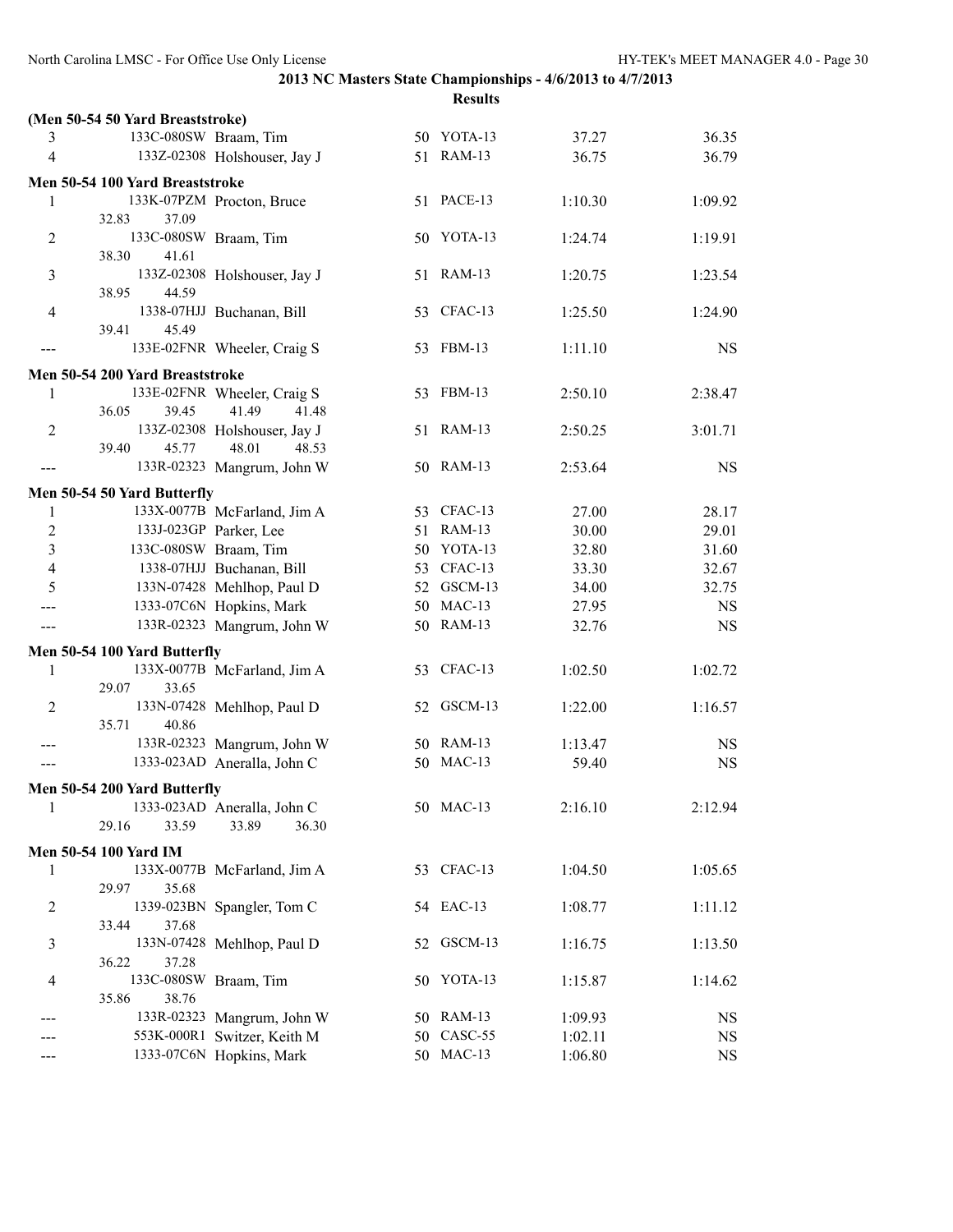|                | Men 50-54 200 Yard IM        |                                    |            |         |           |
|----------------|------------------------------|------------------------------------|------------|---------|-----------|
| 1              |                              | 1333-023AD Aneralla, John C        | 50 MAC-13  | 2:16.40 | 2:14.70   |
|                | 1:15.29<br>28.03             | 31.48                              |            |         |           |
| 2              |                              | 133X-0077B McFarland, Jim A        | 53 CFAC-13 | 2:28.00 | 2:38.50   |
|                | 41.11<br>32.17               | 48.20<br>37.02                     |            |         |           |
|                |                              | 133R-02323 Mangrum, John W         | 50 RAM-13  | 2:40.00 | <b>NS</b> |
|                |                              | 133Z-02308 Holshouser, Jay J       | 51 RAM-13  | 2:55.25 | <b>NS</b> |
|                | <b>Men 50-54 400 Yard IM</b> |                                    |            |         |           |
|                |                              | 133Z-02308 Holshouser, Jay J       | 51 RAM-13  | 6:30.50 | <b>NS</b> |
|                |                              | 133R-02323 Mangrum, John W         | 50 RAM-13  | 5:37.27 | <b>NS</b> |
|                |                              | 1333-023AD Aneralla, John C        | 50 MAC-13  | 4:51.00 | <b>NS</b> |
|                |                              |                                    |            |         |           |
|                | Men 55-59 50 Yard Freestyle  |                                    |            |         |           |
| 1              |                              | 1333-02335 Klein, Jonathan E       | 55 EAC-13  | 24.00   | 24.03     |
| $\overline{c}$ |                              | 133D-03HUV Crowder, Robert T       | 57 EAC-13  | 24.50   | 24.88     |
| 3              |                              | 1337-0231T Greve, Ted A            | 55 CSM-13  | 25.84   | 25.10     |
| 4              |                              | 133N-008DT Washburn, Jonathan W    | 55 CFAC-13 | 25.99   | 25.37     |
| 5              |                              | 133Z-02490 Berting, David A        | 56 CFAC-13 | 25.00   | 25.44     |
| 6              |                              | 1038-081TU Griffin, Jim            | 55 UNAT    | 29.00   | 27.33     |
| 7              |                              | 133G-07XXZ Baker, Donald C         | 55 NCMS-13 | 27.16   | 27.34     |
| 8              |                              | 133E-02486 Henson, Steven L        | 59 EAC-13  | 28.83   | 28.79     |
| 9              |                              | 1332-07KV3 Byrd, Michael           | 55 CFAC-13 | 29.61   | 29.29     |
| 10             |                              | 133Y-06PX7 McCrea, Bill            | 59 YOTA-13 | 33.50   | 32.78     |
|                | Men 55-59 100 Yard Freestyle |                                    |            |         |           |
| 1              |                              | 1333-02335 Klein, Jonathan E       | 55 EAC-13  | 55.00   | 53.53     |
|                | 25.70<br>27.83               |                                    |            |         |           |
| 2              |                              | 133N-008DT Washburn, Jonathan W    | 55 CFAC-13 | 56.99   | 54.92     |
|                | 26.37<br>28.55               |                                    |            |         |           |
| 3              |                              | 1337-0231T Greve, Ted A            | 55 CSM-13  | 56.96   | 55.51     |
|                | 26.24<br>29.27               |                                    |            |         |           |
| 4              |                              | 133N-05H6D Spencer, Michael J      | 55 RAM-13  | 59.10   | 57.12     |
|                | 27.62<br>29.50               |                                    |            |         |           |
| 5              |                              | 133Z-02490 Berting, David A        | 56 CFAC-13 | 55.83   | 1:01.66   |
|                | 29.98<br>31.68               |                                    |            |         |           |
| 6              |                              | 133Y-06PX7 McCrea, Bill            | 59 YOTA-13 | 1:17.90 | 1:14.41   |
|                | 38.12<br>36.29               |                                    |            |         |           |
| 7              |                              | 133N-05Z9M Miller, Jamie A         | 58 TMS-13  | 1:23.88 | 1:26.23   |
|                | 40.04<br>46.19               |                                    |            |         |           |
|                |                              | 1038-081TU Griffin, Jim            | 55 UNAT    | 1:00.00 | <b>NS</b> |
|                |                              | 133G-07XXZ Baker, Donald C         | 55 NCMS-13 | 1:04.66 | <b>NS</b> |
|                | Men 55-59 200 Yard Freestyle |                                    |            |         |           |
| 1              |                              | 133N-008DT Washburn, Jonathan W    | 55 CFAC-13 | 2:02.99 | 1:59.85   |
|                | 30.33<br>28.04               | 30.49<br>30.99                     |            |         |           |
| $\overline{c}$ |                              | 133Z-02490 Berting, David A        | 56 CFAC-13 | 2:00.00 | 2:10.70   |
|                | 29.44<br>31.54               | 33.51<br>36.21                     |            |         |           |
| 3              |                              | 1332-07KV3 Byrd, Michael           | 55 CFAC-13 | 2:37.91 | 2:38.83   |
|                | 36.94<br>41.10               | 41.91<br>38.88                     |            |         |           |
| 4              |                              | 1332-07Z5H O'Connor, Christopher M | 55 DAMA-13 | 2:40.00 | 2:39.24   |
|                | 37.44<br>40.75               | 42.24<br>38.81                     |            |         |           |
| 5              |                              | 133G-07XXZ Baker, Donald C         | 55 NCMS-13 | NT      | 2:50.70   |
|                | 29.05<br>34.08               | 57.84<br>49.73                     |            |         |           |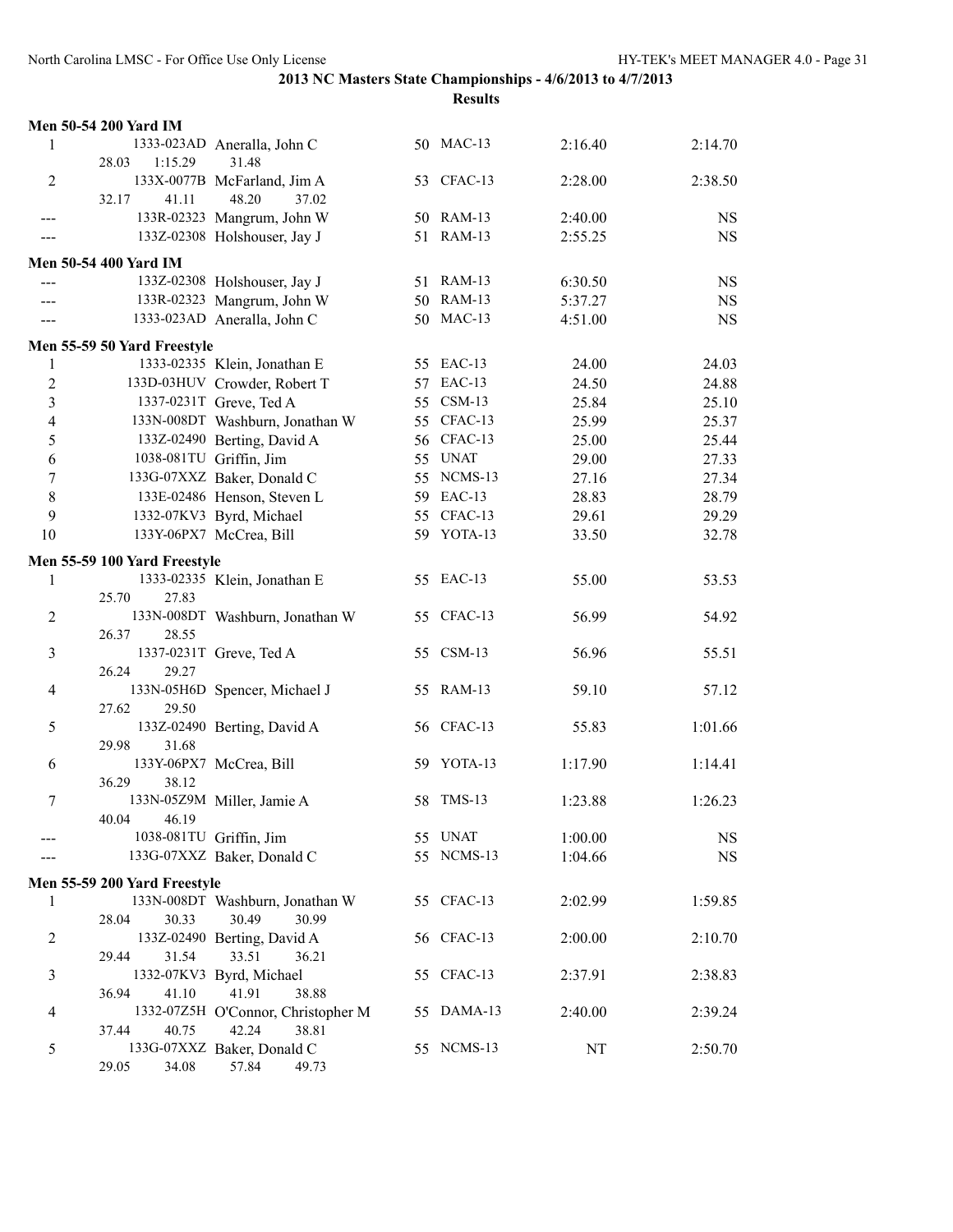|                | Men 55-59 500 Yard Freestyle                     |                                    |         |                |                      |                |                |       |           |
|----------------|--------------------------------------------------|------------------------------------|---------|----------------|----------------------|----------------|----------------|-------|-----------|
| 1              |                                                  | 133Z-02490 Berting, David A        |         |                | 56 CFAC-13           |                | 5:31.50        |       | 5:48.68   |
|                | 31.90<br>33.43<br>37.11<br>37.41                 | 33.75                              | 34.37   | 34.43          | 34.85                | 35.35          | 36.08          |       |           |
| $\overline{2}$ |                                                  | 133W-07PYB Boyles, Kent D          |         |                | 57 TMS-13            |                | 7:30.00        |       | 7:24.36   |
|                | 43.14<br>36.57<br>46.46<br>45.17                 | 44.98                              | 45.39   | 45.58          | 45.10                | 45.20          | 46.77          |       |           |
| 3              |                                                  | 133N-05Z9M Miller, Jamie A         |         |                | 58 TMS-13            |                | 9:02.87        |       | 9:03.52   |
|                | 53.75<br>47.25                                   | 56.25                              | 55.52   |                |                      |                |                |       |           |
|                | 53.60<br>53.42                                   |                                    |         |                |                      |                |                |       |           |
|                |                                                  |                                    |         |                |                      |                |                |       |           |
| 1              | Men 55-59 1000 Yard Freestyle                    | 133N-008DT Washburn, Jonathan W    |         |                | 55 CFAC-13           |                | 11:57.79       |       | 11:22.43  |
|                | 29.76<br>32.89                                   | 33.43                              | 34.14   | 34.58          | 34.51                | 34.50          | 34.54          |       |           |
|                | 34.57<br>34.61                                   | 34.29                              | 34.35   | 34.65          | 34.69                | 34.61          | 34.67          |       |           |
|                | 34.79<br>35.11                                   | 34.47                              | 33.27   |                |                      |                |                |       |           |
| $\overline{2}$ |                                                  | 133Z-02490 Berting, David A        |         |                | 56 CFAC-13           |                | 11:57.80       |       | 11:40.06  |
|                | 32.81<br>34.98                                   | 35.89                              | 35.35   | 35.33          | 35.78                | 35.14          | 35.21          |       |           |
|                | 35.37<br>35.41                                   | 34.78                              | 34.99   | 35.13          | 35.08                | 34.92          | 34.75          |       |           |
|                | 35.24<br>35.61                                   | 35.39                              | 32.90   |                |                      |                |                |       |           |
|                |                                                  |                                    |         |                |                      |                |                |       |           |
|                | Men 55-59 1650 Yard Freestyle                    |                                    |         |                |                      |                |                |       |           |
| 1              |                                                  | 123H-02J18 McFarland, Jim          |         |                | 55 VMST-12           |                | 19:15.27       |       | 19:37.29  |
|                | 32.51<br>34.95                                   | 34.89                              | 34.84   | 35.22          | 34.98                | 35.85          | 36.00          |       |           |
|                | 36.04<br>36.32                                   | 36.26                              | 38.32   | 36.54          | 40.22                | 36.60          | 36.09          |       |           |
|                | 35.98<br>35.65                                   | 35.82                              | 35.71   | 35.73          | 35.81                | 35.83          | 35.88          |       |           |
|                | 35.82<br>35.55                                   | 35.32                              | 35.37   | 35.20          | 35.16                | 35.08          | 35.03          | 32.72 |           |
| $\overline{2}$ |                                                  | 133S-080WM Gibson, Jack            |         |                | 59 UNAT              |                | 25:00.00       |       | 23:06.18  |
|                | 38.23<br>39.18                                   | 39.78                              | 40.29   | 40.06          | 40.90                | 41.24          | 41.20          |       |           |
|                | 41.22<br>41.73                                   | 42.32                              | 42.89   | 42.14          | 42.62                | 42.73          | 42.55          |       |           |
|                | 42.92<br>42.67                                   | 42.86                              | 42.68   | 42.73          | 42.74                | 43.10          | 43.88          |       |           |
|                | 43.28<br>43.97                                   | 42.55                              | 42.92   | 42.12          | 43.69                | 42.91          | 42.39          | 39.69 |           |
| 3              |                                                  | 133E-02486 Henson, Steven L        |         |                | 59 EAC-13            |                | 24:30.00       |       | 23:30.93  |
|                | 35.77<br>40.06                                   | 41.52                              | 42.12   | 42.20          | 41.91                | 42.11          | 42.70          |       |           |
|                | 42.29<br>43.68                                   | 43.61                              | 42.40   | 43.57          | 42.57                | 45.09          | 43.53          |       |           |
|                | 43.51<br>43.47                                   | 44.36                              | 43.51   | 43.42          | 44.35<br>43.10       | 43.11          | 44.23          |       |           |
|                | 43.71<br>43.72<br>091556ERDMNART Narter, Erdem M | 43.66                              | 43.28   | 44.06          |                      | 41.50          | 42.47          | 40.34 |           |
| $\overline{4}$ |                                                  |                                    |         |                | 56 UNAT<br>58 TMS-13 |                | 31:00.00       |       | 30:22.18  |
| 5              |                                                  | 133N-05Z9M Miller, Jamie A         |         | 1:00.92        | 58.89                |                | 30:02.14       |       | 32:02.17  |
|                |                                                  |                                    | 1:00.10 |                |                      |                |                |       |           |
|                | 1:56.73<br>59.74<br>59.67                        | 58.71                              | 59.48   |                |                      | 59.46          | 59.09          |       |           |
|                | 59.56<br>58.23<br>58.33                          | 59.20<br>56.21                     | 57.55   | 59.30<br>55.99 | 58.44<br>58.07       | 59.45<br>56.80 | 59.14<br>55.40 | 51.01 |           |
|                |                                                  | 1336-05FUP Stevens, Ricky          |         |                | 58 NCMS-13           |                | 26:16.00       |       | <b>NS</b> |
|                |                                                  |                                    |         |                |                      |                |                |       |           |
|                | Men 55-59 50 Yard Backstroke                     |                                    |         |                |                      |                |                |       |           |
| 1              |                                                  | 1333-02335 Klein, Jonathan E       |         |                | 55 EAC-13            |                | 28.00          |       | 27.78     |
| $\overline{2}$ |                                                  | 133N-008DT Washburn, Jonathan W    |         |                | 55 CFAC-13           |                | 29.99          |       | 30.16     |
| 3              |                                                  | 133N-05H6D Spencer, Michael J      |         |                | 55 RAM-13            |                | 33.95          |       | 32.62     |
|                |                                                  | 133U-05E6D Sasser, Jon D           |         |                | 57 RAM-13            |                | 49.00          |       | <b>NS</b> |
|                | Men 55-59 50 Yard Backstroke from Split Requests |                                    |         |                |                      |                |                |       |           |
| 1              |                                                  | 1333-02335 Klein, Jonathan E       |         |                | 55 EAC-13            |                | NT             |       | 27.55     |
|                | Men 55-59 100 Yard Backstroke                    |                                    |         |                |                      |                |                |       |           |
| 1              |                                                  | 1333-02335 Klein, Jonathan E       |         |                | 55 EAC-13            |                | 59.00          |       | 1:14.28   |
|                | 27.55<br>46.73                                   |                                    |         |                |                      |                |                |       |           |
|                |                                                  | 1332-07Z5H O'Connor, Christopher M |         |                | 55 DAMA-13           |                | 1:32.00        |       | DQ        |
|                | 43.98<br>48.94                                   |                                    |         |                |                      |                |                |       |           |
|                |                                                  |                                    |         |                |                      |                |                |       |           |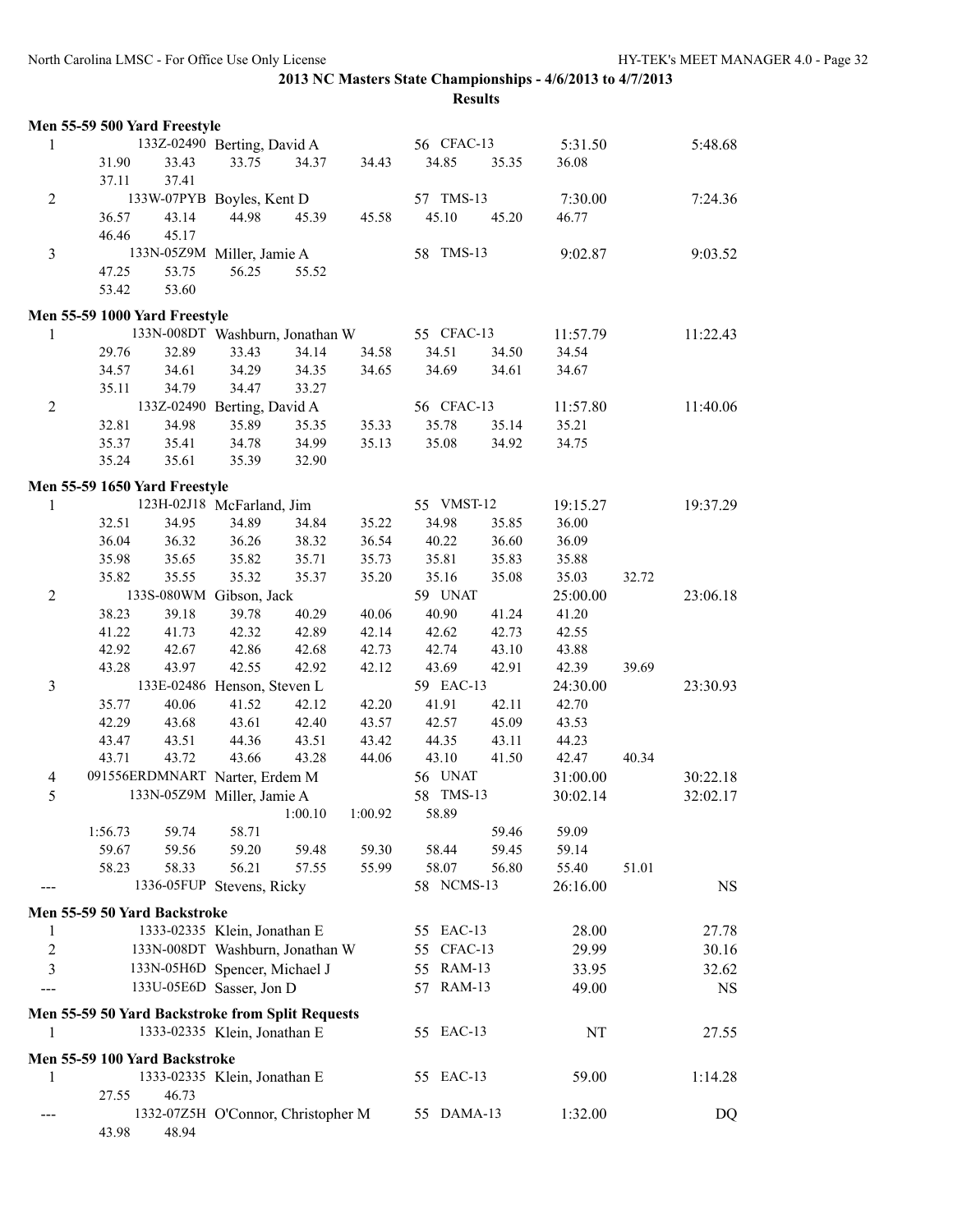|                |                                 |                                    | <b>Results</b> |         |           |
|----------------|---------------------------------|------------------------------------|----------------|---------|-----------|
|                | (Men 55-59 100 Yard Backstroke) |                                    |                |         |           |
|                |                                 | 133U-05E6D Sasser, Jon D           | 57 RAM-13      | 1:51.00 | <b>NS</b> |
|                | Men 55-59 200 Yard Backstroke   |                                    |                |         |           |
| 1              |                                 | 1333-02335 Klein, Jonathan E       | 55 EAC-13      | 2:10.00 | 2:11.80   |
|                |                                 | 133U-05E6D Sasser, Jon D           | 57 RAM-13      | 4:09.00 | <b>NS</b> |
|                |                                 |                                    |                |         |           |
|                | Men 55-59 50 Yard Breaststroke  |                                    |                |         |           |
| 1              |                                 | 133N-008DT Washburn, Jonathan W    | 55 CFAC-13     | 33.99   | 32.13     |
| $\overline{c}$ |                                 | 1332-07KV3 Byrd, Michael           | 55 CFAC-13     | 41.73   | 39.98     |
| 3              |                                 | 133W-07PYB Boyles, Kent D          | 57 TMS-13      | 41.00   | 40.46     |
| $\overline{4}$ |                                 | 133Y-06PX7 McCrea, Bill            | 59 YOTA-13     | 42.81   | 41.99     |
|                |                                 | 133N-05Z9M Miller, Jamie A         | 58 TMS-13      | 45.40   | <b>NS</b> |
|                |                                 | 133A-01XV9 Symonds, Barry F        | 55 DAMA-13     | 36.20   | <b>NS</b> |
|                | Men 55-59 100 Yard Breaststroke |                                    |                |         |           |
| $\mathbf{1}$   |                                 | 133W-07PYB Boyles, Kent D          | 57 TMS-13      | NT      | 1:27.94   |
|                | 41.62<br>46.32                  |                                    |                |         |           |
| 2              |                                 | 133Y-06PX7 McCrea, Bill            | 59 YOTA-13     | 1:33.95 | 1:32.66   |
|                | 43.73<br>48.93                  |                                    |                |         |           |
| 3              |                                 | 133N-05Z9M Miller, Jamie A         | 58 TMS-13      | 1:44.79 | 1:46.89   |
|                | 48.98<br>57.91                  |                                    |                |         |           |
|                |                                 | 133A-01XV9 Symonds, Barry F        | 55 DAMA-13     | 1:18.60 | <b>NS</b> |
|                | Men 55-59 200 Yard Breaststroke |                                    |                |         |           |
|                |                                 | 133N-05Z9M Miller, Jamie A         | 58 TMS-13      | 3:58.70 | <b>NS</b> |
|                | Men 55-59 50 Yard Butterfly     |                                    |                |         |           |
| 1              |                                 | 1333-02335 Klein, Jonathan E       | 55 EAC-13      | 26.50   | 26.50     |
| $\overline{c}$ |                                 | 1337-0231T Greve, Ted A            | 55 CSM-13      | 27.50   | 26.82     |
| $\overline{3}$ |                                 | 133N-05H6D Spencer, Michael J      | 55 RAM-13      | 26.90   | 27.55     |
| $\overline{4}$ |                                 | 133N-008DT Washburn, Jonathan W    | 55 CFAC-13     | 29.99   | 27.85     |
| 5              |                                 | 1038-081TU Griffin, Jim            | 55 UNAT        | 30.58   | 29.89     |
|                |                                 |                                    |                |         |           |
|                | Men 55-59 100 Yard Butterfly    |                                    |                |         |           |
| 1              |                                 | 133N-05H6D Spencer, Michael J      | 55 RAM-13      | 1:03.00 | 1:02.46   |
|                | 29.36<br>33.10                  |                                    |                |         |           |
| $\overline{2}$ |                                 | 1337-0231T Greve, Ted A            | 55 CSM-13      | 1:05.46 | 1:03.76   |
|                | 29.77<br>33.99                  |                                    |                |         |           |
| 3              |                                 | 1038-081TU Griffin, Jim            | 55 UNAT        | 1:10.00 | 1:08.47   |
|                | 31.60<br>36.87                  |                                    | 58 NCMS-13     |         |           |
| $\overline{4}$ | 34.63<br>45.20                  | 1336-05FUP Stevens, Ricky          |                | 1:15.00 | 1:19.83   |
| 5              |                                 | 1332-07Z5H O'Connor, Christopher M | 55 DAMA-13     | 1:27.99 | 1:24.36   |
|                | 37.52<br>46.84                  |                                    |                |         |           |
|                |                                 |                                    |                |         |           |
|                | Men 55-59 200 Yard Butterfly    |                                    |                |         |           |
| 1              |                                 | 133N-008DT Washburn, Jonathan W    | 55 CFAC-13     | NT      | 2:49.21   |
|                | 43.43<br>33.85                  | 47.36<br>44.57                     |                |         |           |
|                |                                 | 133N-05Z9M Miller, Jamie A         | 58 TMS-13      | 4:26.32 | NS        |
|                | <b>Men 55-59 100 Yard IM</b>    |                                    |                |         |           |
| 1              |                                 | 1337-0231T Greve, Ted A            | 55 CSM-13      | 1:06.11 | 1:04.38   |
|                | 29.26<br>35.12                  |                                    |                |         |           |
| $\overline{2}$ |                                 | 133N-05H6D Spencer, Michael J      | 55 RAM-13      | 1:06.40 | 1:06.06   |
|                | 30.99<br>35.07                  |                                    |                |         |           |
| $\mathfrak{Z}$ |                                 | 1038-081TU Griffin, Jim            | 55 UNAT        | 1:12.60 | 1:11.13   |
|                | 33.46<br>37.67                  |                                    |                |         |           |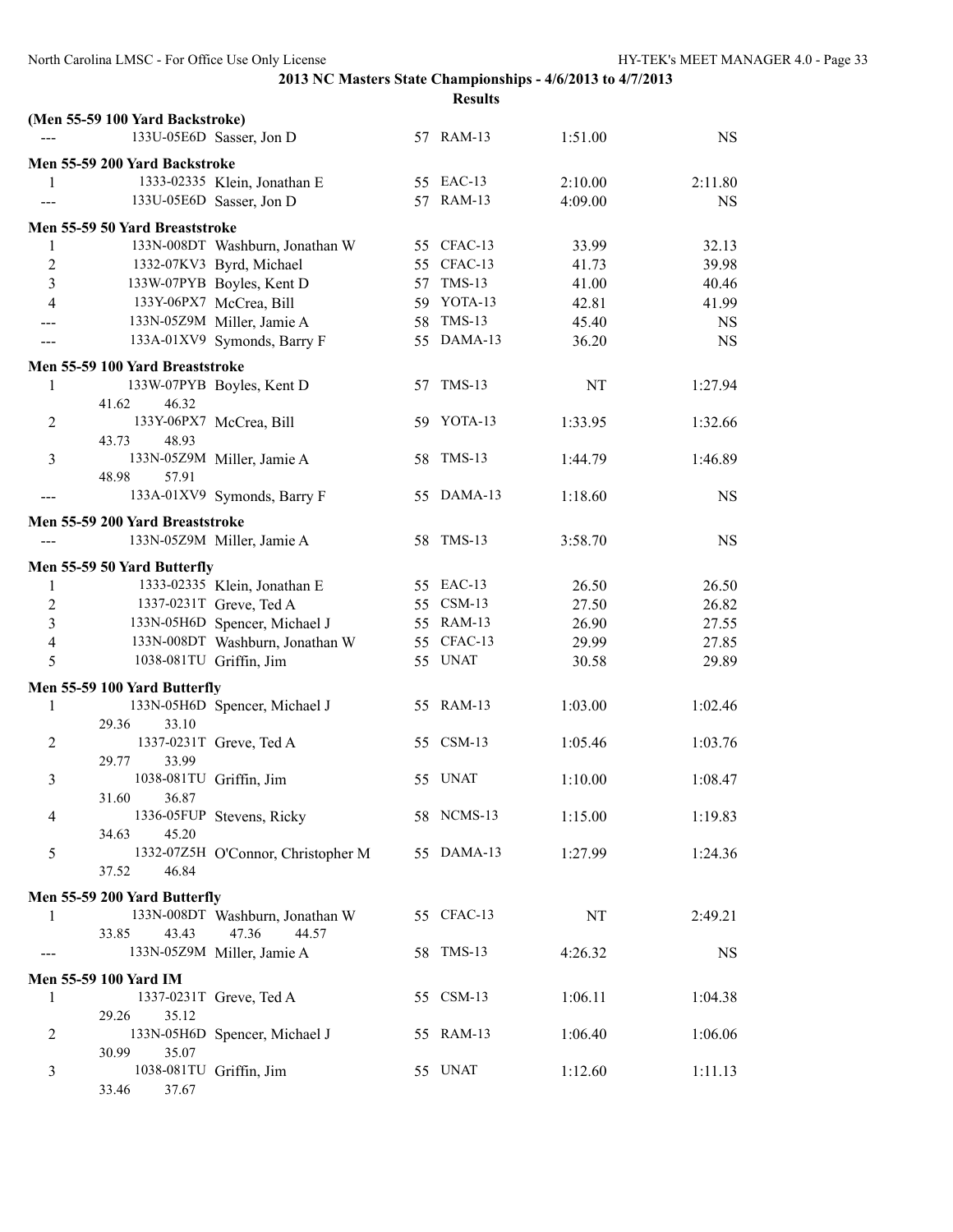|                  | (Men 55-59 100 Yard IM)                                                                |                                  |                |           |
|------------------|----------------------------------------------------------------------------------------|----------------------------------|----------------|-----------|
| 4                | 1336-05FUP Stevens, Ricky                                                              | 58 NCMS-13                       | 1:10.00        | 1:11.53   |
|                  | 38.72<br>32.81                                                                         |                                  |                |           |
| 5                | 133E-02486 Henson, Steven L                                                            | 59 EAC-13                        | 1:19.00        | 1:19.73   |
|                  | 37.05<br>42.68                                                                         | 55 CFAC-13                       |                | 1:24.11   |
| 6                | 1332-07KV3 Byrd, Michael<br>40.98<br>43.13                                             |                                  | 1:30.00        |           |
| $\overline{7}$   | 133Y-06PX7 McCrea, Bill                                                                | 59 YOTA-13                       | 1:32.70        | 1:33.83   |
|                  | 48.16<br>45.67                                                                         |                                  |                |           |
| ---              | 133A-01XV9 Symonds, Barry F                                                            | 55 DAMA-13                       | 1:12.10        | <b>NS</b> |
| ---              | 133N-05Z9M Miller, Jamie A                                                             | 58 TMS-13                        | 1:35.00        | <b>NS</b> |
|                  | Men 55-59 200 Yard IM                                                                  |                                  |                |           |
| 1                | 133N-008DT Washburn, Jonathan W                                                        | 55 CFAC-13                       | 2:22.99        | 2:19.14   |
|                  | 40.68<br>31.44<br>30.57<br>36.45                                                       |                                  |                |           |
| 2                | 1337-0231T Greve, Ted A                                                                | 55 CSM-13                        | 2:28.00        | 2:26.73   |
|                  | 38.97<br>44.04<br>30.75<br>32.97                                                       |                                  |                |           |
| 3                | 133N-05Z9M Miller, Jamie A                                                             | 58 TMS-13                        | 3:46.23        | 3:48.30   |
|                  | 1:09.20<br>1:07.69<br>47.22<br>44.19                                                   |                                  |                |           |
|                  | 133A-01XV9 Symonds, Barry F                                                            | 55 DAMA-13                       | 2:40.60        | <b>NS</b> |
|                  | Men 55-59 400 Yard IM                                                                  |                                  |                |           |
| 1                | 133N-008DT Washburn, Jonathan W                                                        | 55 CFAC-13                       | 5:05.99        | 5:02.81   |
|                  | 39.82<br>1:21.80<br>33.15<br>38.92<br>42.75                                            | 33.57<br>32.80                   |                |           |
| $\overline{c}$   | 133N-05H6D Spencer, Michael J                                                          | 55 RAM-13                        | 5:50.50        | 5:25.08   |
|                  | 31.34<br>44.22<br>36.66<br>44.56<br>45.90                                              | 46.54<br>38.53<br>58 TMS-13      | 37.33          |           |
|                  | 133N-05Z9M Miller, Jamie A                                                             |                                  | 8:14.80        | <b>NS</b> |
|                  | Men 60-64 50 Yard Freestyle                                                            |                                  |                |           |
| 1                | 083J-0222Z Trevisan, Paul T                                                            | 61 1776-8                        | 23.50          | 23.06     |
| $\boldsymbol{2}$ | 1239-02HTM Frisch, David J                                                             | 64 VMST-12                       | 30.48          | 27.02     |
| 3                | 133U-02353 McFadden, J Edward                                                          | 64 BUMS-13                       | 31.40          | 30.17     |
| $\overline{4}$   | 1338-0238H Payne, (Earl R) Bob                                                         | 62 NCMS-13                       | 32.50          | 32.26     |
|                  | Men 60-64 100 Yard Freestyle                                                           |                                  |                |           |
| 1                | 083J-0222Z Trevisan, Paul T                                                            | 61 1776-8                        | 52.95          | 51.03     |
|                  | 24.29<br>26.74                                                                         |                                  |                |           |
| 2                | 133U-02353 McFadden, J Edward<br>33.30<br>36.91                                        | 64 BUMS-13                       | 1:07.83        | 1:10.21   |
|                  |                                                                                        |                                  |                |           |
|                  | Men 60-64 200 Yard Freestyle                                                           |                                  |                |           |
| 1                | 133U-02353 McFadden, J Edward                                                          | 64 BUMS-13                       | 2:40.00        | 2:39.98   |
|                  | 36.49<br>40.79<br>42.47<br>40.23                                                       |                                  |                |           |
|                  | Men 60-64 1650 Yard Freestyle                                                          |                                  |                |           |
| 1                | 133C-01NY6 Diel, Bruce N                                                               | 64 NCMS-13                       | 25:16.79       | 26:01.49  |
|                  | 37.88<br>42.00<br>44.47<br>47.11<br>47.04                                              | 47.18<br>47.67                   | 47.98          |           |
|                  | 47.19<br>47.73<br>48.05<br>47.67<br>47.67<br>49.29<br>48.21<br>49.02<br>48.29<br>48.02 | 48.68<br>47.90<br>47.61<br>48.35 | 47.43<br>48.44 |           |
|                  | 48.01<br>48.43<br>48.41<br>47.91<br>48.06                                              | 47.87<br>48.29                   | 47.89<br>45.74 |           |
|                  |                                                                                        |                                  |                |           |
| 1                | Men 60-64 50 Yard Backstroke<br>133U-02353 McFadden, J Edward                          | 64 BUMS-13                       | 40.65          | 40.75     |
|                  | 083J-0222Z Trevisan, Paul T                                                            | 61 1776-8                        | 32.00          | <b>NS</b> |
|                  |                                                                                        |                                  |                |           |
|                  | Men 60-64 100 Yard Backstroke                                                          |                                  |                |           |
|                  | 1239-02HTM Frisch, David J                                                             | 64 VMST-12                       | 1:17.72        | <b>NS</b> |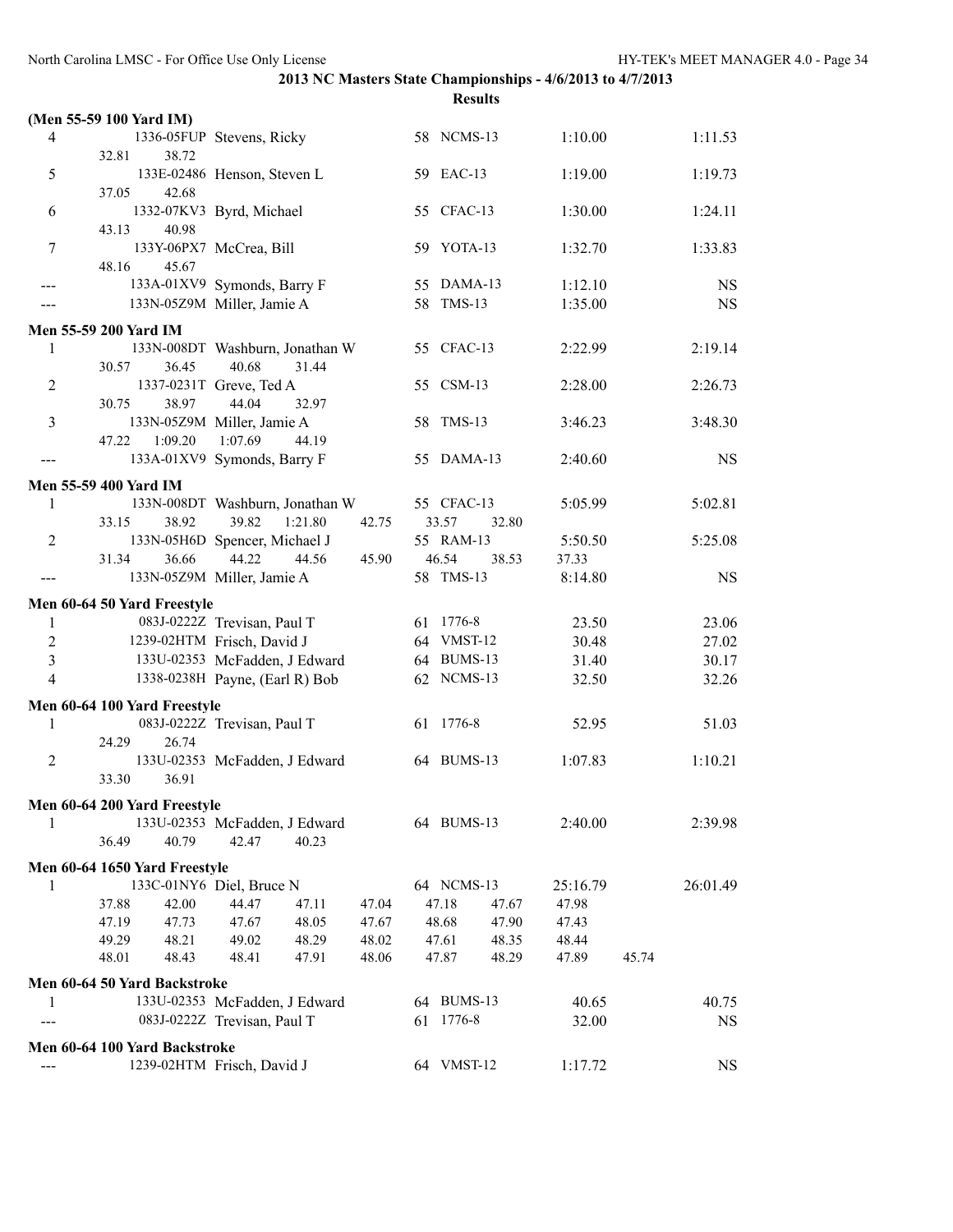|                           | Men 60-64 50 Yard Breaststroke  |                                |            |         |           |
|---------------------------|---------------------------------|--------------------------------|------------|---------|-----------|
| 1                         |                                 | 083J-0222Z Trevisan, Paul T    | 61 1776-8  | 34.00   | 32.67     |
| $\sqrt{2}$                |                                 | 1239-02HTM Frisch, David J     | 64 VMST-12 | 35.32   | 33.60     |
| $\overline{3}$            |                                 | 1338-0238H Payne, (Earl R) Bob | 62 NCMS-13 | 34.00   | 34.27     |
| $\overline{4}$            |                                 | 133U-02353 McFadden, J Edward  | 64 BUMS-13 | 36.94   | 37.48     |
|                           | Men 60-64 100 Yard Breaststroke |                                |            |         |           |
| 1                         |                                 | 1338-0238H Payne, (Earl R) Bob | 62 NCMS-13 | 1:19.00 | 1:22.89   |
|                           | 37.99<br>44.90                  |                                |            |         |           |
| $\overline{2}$            |                                 | 133U-02353 McFadden, J Edward  | 64 BUMS-13 | 1:28.16 | 1:25.99   |
|                           | 40.00<br>45.99                  |                                |            |         |           |
|                           | Men 60-64 200 Yard Breaststroke |                                |            |         |           |
| 1                         |                                 | 1338-0238H Payne, (Earl R) Bob | 62 NCMS-13 | 3:15.00 | 3:13.55   |
|                           | 38.83<br>48.38                  | 52.98<br>53.36                 |            |         |           |
|                           | Men 60-64 50 Yard Butterfly     |                                |            |         |           |
|                           |                                 | 083J-0222Z Trevisan, Paul T    | 61 1776-8  | 27.50   | 26.99     |
| 1                         |                                 |                                | 62 NCMS-13 |         |           |
| 2                         |                                 | 1338-0238H Payne, (Earl R) Bob |            | 33.50   | 36.96     |
|                           | <b>Men 60-64 100 Yard IM</b>    |                                |            |         |           |
| 1                         |                                 | 083J-0222Z Trevisan, Paul T    | 61 1776-8  | 1:03.00 | 1:03.17   |
|                           | 29.29<br>33.88                  |                                |            |         |           |
| 2                         |                                 | 1338-0238H Payne, (Earl R) Bob | 62 NCMS-13 | 1:19.00 | 1:23.33   |
|                           | 44.15<br>39.18                  |                                |            |         |           |
|                           |                                 | 1239-02HTM Frisch, David J     | 64 VMST-12 | 1:13.66 | <b>NS</b> |
|                           | Men 65-69 50 Yard Freestyle     |                                |            |         |           |
| 1                         |                                 | 133N-0232P Richelson, Andrew M | 65 TMS-13  | 30.13   | 29.37     |
| $\overline{2}$            |                                 | 133G-0230S Brown, Bill         | 67 GSCM-13 | 29.59   | 30.25     |
|                           | Men 65-69 100 Yard Freestyle    |                                |            |         |           |
| 1                         |                                 | 133G-0230S Brown, Bill         | 67 GSCM-13 | 1:05.45 | 1:05.70   |
|                           | 31.94<br>33.76                  |                                |            |         |           |
| $\overline{2}$            |                                 | 133N-0232P Richelson, Andrew M | 65 TMS-13  | 1:08.22 | 1:07.66   |
|                           | 34.54<br>33.12                  |                                |            |         |           |
|                           |                                 | 1339-06RWN Shrout, William C   | 67 SCMM-13 | 1:05.00 | <b>NS</b> |
|                           |                                 |                                |            |         |           |
|                           | Men 65-69 500 Yard Freestyle    |                                |            |         |           |
|                           |                                 | 1339-06RWN Shrout, William C   | 67 SCMM-13 | 6:40.00 | <b>NS</b> |
| $\qquad \qquad -\qquad -$ |                                 | 133U-07NDC Ratterman, George   | 65 GSAM-13 | 9:10.25 | <b>NS</b> |
|                           | Men 65-69 50 Yard Backstroke    |                                |            |         |           |
| 1                         |                                 | 133G-0230S Brown, Bill         | 67 GSCM-13 | 37.10   | 37.25     |
|                           | Men 65-69 100 Yard Backstroke   |                                |            |         |           |
| 1                         |                                 | 133G-0230S Brown, Bill         | 67 GSCM-13 | 1:22.97 | 1:20.55   |
|                           | 39.62<br>40.93                  |                                |            |         |           |
|                           |                                 |                                |            |         |           |
|                           | Men 65-69 50 Yard Butterfly     |                                |            |         |           |
| 1                         |                                 | 133N-0232P Richelson, Andrew M | 65 TMS-13  | 33.26   | 33.01     |
|                           | Men 65-69 100 Yard IM           |                                |            |         |           |
| 1                         |                                 | 133G-0230S Brown, Bill         | 67 GSCM-13 | 1:19.18 | 1:21.00   |
|                           | 37.84<br>43.16                  |                                |            |         |           |
|                           | Men 70-74 50 Yard Freestyle     |                                |            |         |           |
| 1                         |                                 | 553S-06JAR Casper, Mike        | 70 GSMS-55 | 45.88   | 47.70     |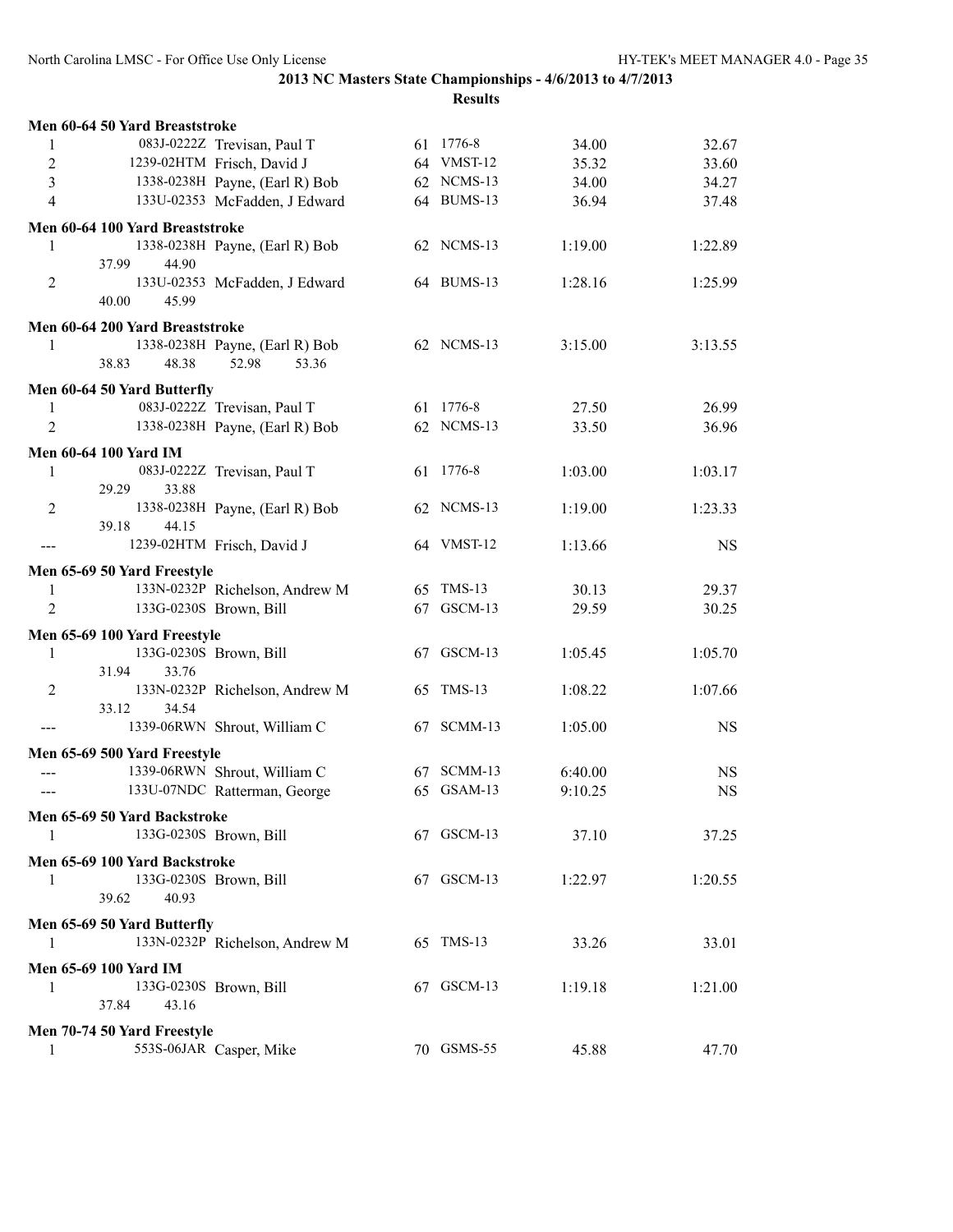| 1:28.41<br>1:29.70   |
|----------------------|
|                      |
| 1:45.00<br>1:42.01   |
|                      |
|                      |
| 3:06.86<br>3:08.48   |
|                      |
| 3:42.23<br>3:47.00   |
|                      |
|                      |
| NT<br>8:18.30        |
| 51.44                |
|                      |
|                      |
| 19:52.00<br>19:35.70 |
| 59.86                |
| 1:00.04              |
|                      |
|                      |
| 27:54.87<br>28:03.04 |
| 50.88                |
| 51.68                |
| 50.75<br>49.12       |
| 33:15.00<br>33:14.28 |
| 1:00.50              |
| 1:00.65              |
| 1:02.35              |
| 1:00.31<br>56.60     |
|                      |
| 58.93<br>58.82       |
|                      |
| 1:10.00<br>1:11.67   |
|                      |
|                      |
| 1:32.58<br>1:33.83   |
|                      |
| 2:36.00<br>2:28.41   |
|                      |
|                      |
| 3:29.85<br>3:24.67   |
|                      |
|                      |
| 1:42.00<br>1:14.62   |
|                      |
| 3:24.59<br>3:30.48   |
|                      |
|                      |
| 31.00<br>31.20       |
| 42.00<br>43.70       |
|                      |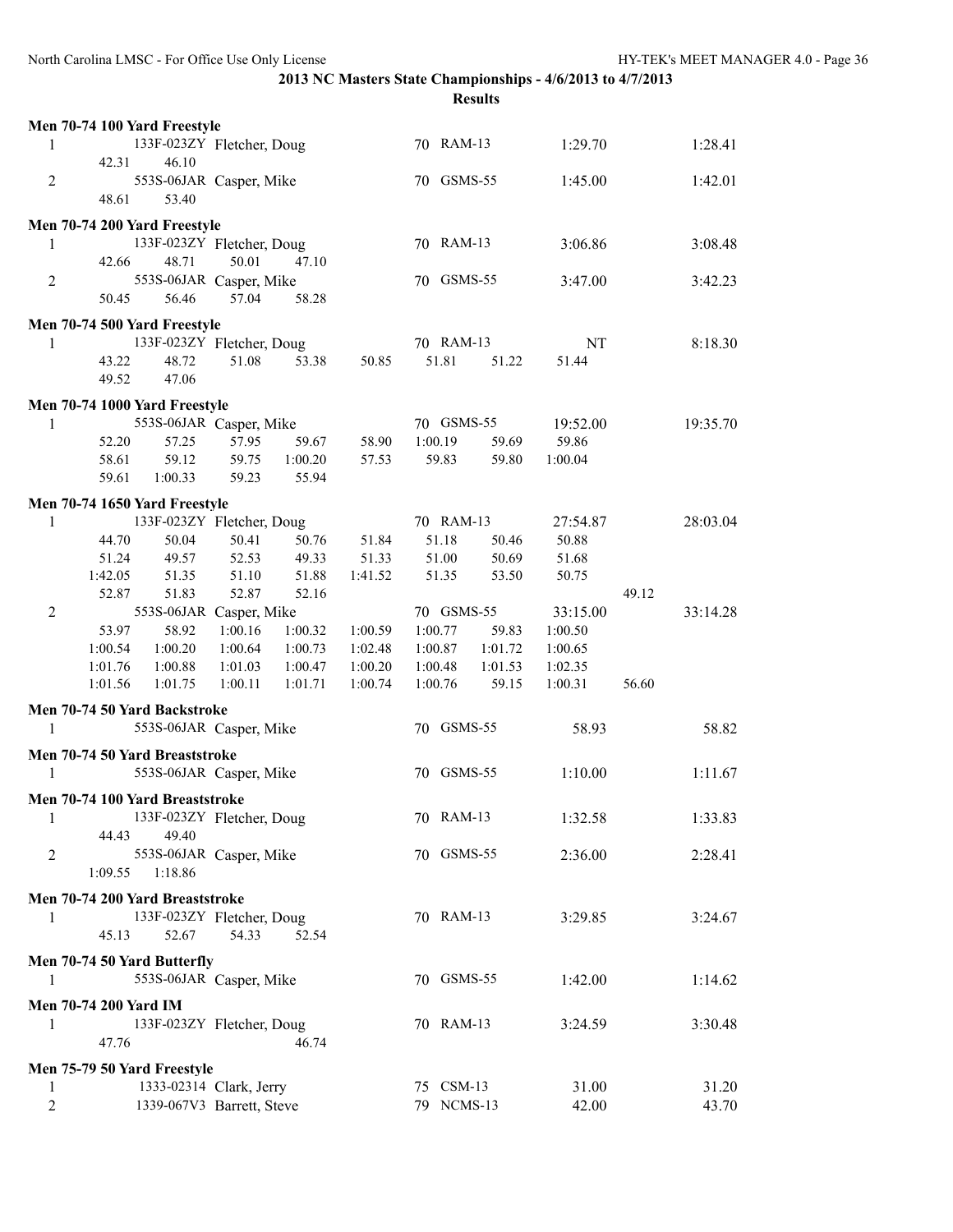| Men 75-79 100 Yard Freestyle                   |                                         | 75 CSM-13  |                           |                       |
|------------------------------------------------|-----------------------------------------|------------|---------------------------|-----------------------|
| 1<br>33.32<br>36.35                            | 1333-02314 Clark, Jerry                 |            | 1:10.00                   | 1:09.67               |
| $\overline{2}$<br>45.83<br>53.61               | 1339-067V3 Barrett, Steve               | 79 NCMS-13 | 1:37.00                   | 1:39.44               |
| Men 75-79 200 Yard Freestyle                   |                                         |            |                           |                       |
| 1333-02314 Clark, Jerry<br>1<br>38.10<br>41.23 | 41.80<br>42.38                          | 75 CSM-13  | 2:53.00                   | 2:43.51               |
| Men 75-79 50 Yard Backstroke                   |                                         |            |                           |                       |
| 1                                              | 1339-067V3 Barrett, Steve               | 79 NCMS-13 | 53.50                     | 53.83                 |
| Men 75-79 50 Yard Breaststroke                 |                                         |            |                           |                       |
| 1333-02314 Clark, Jerry<br>$\mathbf{1}$        |                                         | 75 CSM-13  | 59.50                     | 45.01                 |
| 2                                              | 1339-067V3 Barrett, Steve               | 79 NCMS-13 | 52.00                     | 53.12                 |
| Men 75-79 100 Yard Breaststroke                |                                         |            |                           |                       |
| 1                                              | 1339-067V3 Barrett, Steve               | 79 NCMS-13 | 1:59.00                   | 2:04.36               |
| 55.69 1:08.67                                  |                                         |            |                           |                       |
| Men 75-79 100 Yard IM                          |                                         |            |                           |                       |
| 1                                              | 1339-067V3 Barrett, Steve               | 79 NCMS-13 | 1:53.00                   | 1:53.84               |
| 53.53 1:00.31                                  |                                         |            |                           |                       |
| Men 80-84 50 Yard Freestyle                    |                                         |            |                           |                       |
| 1                                              | 133Z-0231A Mitchell, Mitch E            | 80 UNAT    | 31.50                     | 29.97                 |
| Men 80-84 200 Yard Backstroke                  |                                         |            |                           |                       |
| 1                                              | 133Z-0231A Mitchell, Mitch E            | 80 UNAT    | 3:30.00                   | 2:58.31               |
| 41.75<br>45.78                                 | 46.93<br>43.85                          |            |                           |                       |
| Men 80-84 50 Yard Breaststroke                 |                                         |            |                           |                       |
| 1                                              | 133T-0230Z Kortheuer, John D            | 82 GCYM-13 | 42.00                     | 41.26                 |
| Men 80-84 100 Yard Breaststroke                |                                         |            |                           |                       |
| 1                                              | 133T-0230Z Kortheuer, John D            | 82 GCYM-13 | 1:37.00                   | 1:38.74               |
| 47.60<br>51.14                                 |                                         |            |                           |                       |
| Men 80-84 50 Yard Butterfly                    |                                         |            |                           |                       |
| 1                                              | 133Z-0231A Mitchell, Mitch E            | 80 UNAT    | 35.50                     | 33.88                 |
| Men 80-84 100 Yard Butterfly                   |                                         |            |                           |                       |
| 1                                              | 133Z-0231A Mitchell, Mitch E            | 80 UNAT    | 1:33.15                   | 1:28.50               |
| 37.61<br>50.89                                 |                                         |            |                           |                       |
| <b>Men 80-84 100 Yard IM</b>                   |                                         |            |                           |                       |
| 1                                              | 133Z-0231A Mitchell, Mitch E            | 80 UNAT    | 1:23.00                   | 1:19.72               |
| 36.24<br>43.48                                 |                                         |            |                           |                       |
| 2                                              | 133T-0230Z Kortheuer, John D            | 82 GCYM-13 | 1:30.00                   | 1:30.78               |
| 45.57<br>45.21                                 |                                         |            |                           |                       |
| Women 18+200 Yard Freestyle Relay              |                                         |            |                           |                       |
| 1<br>1) Copeland, Brittany W23                 | Raleigh Area Masters-13                 | A          | <b>NT</b>                 | 1:44.27               |
| 26.30<br>31.43                                 | 2) MacNair, Margo W29<br>23.51<br>23.03 |            | 3) Jones, Ruth N W29      | 4) Braun, Erika L W41 |
|                                                |                                         |            |                           |                       |
| Women 18+200 Yard Medley Relay<br>1            | Raleigh Area Masters-13                 | A          | NT                        | 2:09.41               |
| 1) Oxford, Jennifer L W33                      | 2) Ostberg, Kristen J W29               |            | 3) Copeland, Brittany W23 | 4) MacNair, Margo W29 |
| 36.57<br>33.12                                 | 29.61<br>30.11                          |            |                           |                       |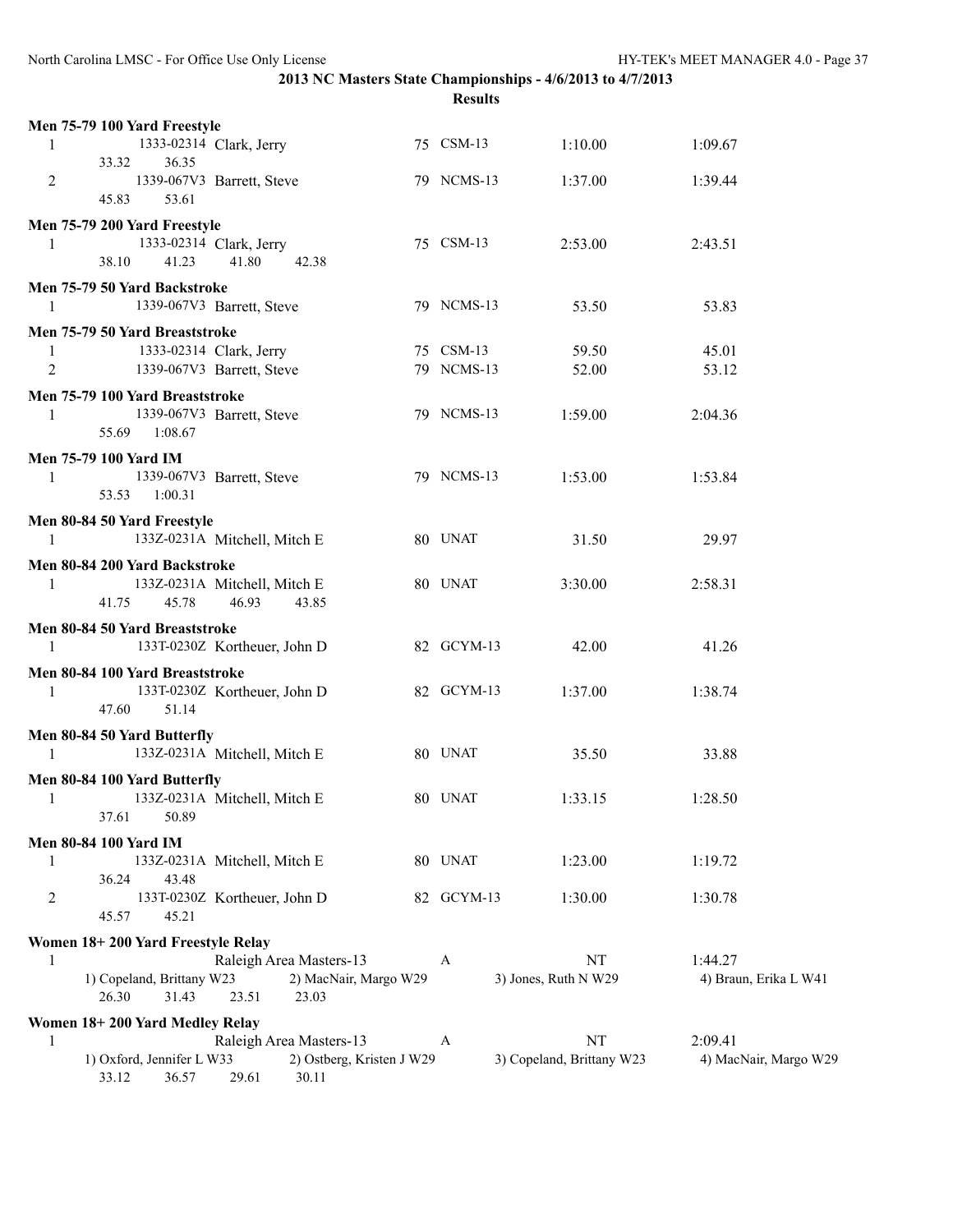|                | Women 25+200 Yard Freestyle Relay                              |                                                                  |              |                                    |                                            |
|----------------|----------------------------------------------------------------|------------------------------------------------------------------|--------------|------------------------------------|--------------------------------------------|
| 1              | 1) Long, Joanna E W27                                          | Enfinity Aquatic Club-13<br>2) Georoff, Andrea A W29             | A            | NT<br>3) Banner, Claudia G W41     | 1:46.76<br>4) Angelada-Jao, Jennifer S W39 |
| $\overline{2}$ | 29.18<br>34.46<br>19.57                                        | 23.55<br>Cape Fear Aquatic Club-13                               | $\mathbf{A}$ | NT                                 | 1:53.72                                    |
|                | 1) Uhl, Alicia K W36<br>25.71<br>30.21<br>28.88                | 2) Joy, Erin W35<br>28.92                                        |              | 3) Perrottet, Jennifer K W33       | 4) Smith, Kristen B W29                    |
| $\mathfrak{Z}$ | 1) Oxford, Jennifer L W33<br>30.61<br>30.06<br>31.76           | Raleigh Area Masters-13<br>2) Bryan, Becky W44<br>28.28          | $\mathbf{A}$ | NT<br>3) Fouts, Ali A W50          | 2:00.71<br>4) Hulett, Jennifer A W44       |
|                | Women 25+200 Yard Medley Relay                                 |                                                                  |              |                                    |                                            |
| $\mathbf{1}$   | 1) Phillips, Kali A W28<br>30.76<br>25.60<br>31.10             | Raleigh Area Masters-13<br>2) Braun, Erika L W41<br>27.59        | A            | <b>NT</b><br>3) Jones, Ruth N W29  | 1:55.05<br>4) Siefers, Andrea M W27        |
| $\overline{c}$ | 1) Angelada-Jao, Jennifer S W39 2) Long, Joanna E W27<br>25.53 | Enfinity Aquatic Club-13<br>27.16                                | A            | NT<br>3) Georoff, Andrea A W29     | 1:59.04<br>4) Banner, Claudia G W41        |
| $\mathfrak{Z}$ | 1) Smith, Kristen B W29<br>36.15<br>34.12<br>31.23             | Cape Fear Aquatic Club-13<br>2) Uhl, Alicia K W36<br>27.98       | A            | NT<br>3) Perrottet, Jennifer K W33 | 2:09.48<br>4) Joy, Erin W35                |
| $\overline{4}$ | 1) West, Sara A W38<br>40.13<br>39.24<br>30.12                 | Durham Area Masters Aquati<br>2) Popovich, Nicole M W38<br>36.38 | A            | NT<br>3) Swearingen, Kate W32      | 2:25.87<br>4) Garst, Michelle E W30        |
|                | Women 35+200 Yard Freestyle Relay                              |                                                                  |              |                                    |                                            |
| 1              | 1) Withers, Lorraine T W49<br>35.91<br>30.31<br>36.30          | Enfinity Aquatic Club-13<br>2) Amick, Beverly O W58<br>38.23     | A            | <b>NT</b><br>3) Ruebel, Deb W56    | 2:20.75<br>4) Acampora, Sue W52            |
|                | Women 35+200 Yard Medley Relay                                 |                                                                  |              |                                    |                                            |
| 1              | 1) DeMilia, Mary V W41                                         | Raleigh Area Masters-13<br>2) Bryan, Becky W44                   | A            | NT<br>3) Fouts, Ali A W50          | 2:27.88<br>4) Addison, Polly F W55         |
| 2              | 41.40<br>35.17<br>40.43<br>1) Ruebel, Deb W56                  | 30.88<br>Enfinity Aquatic Club-13<br>2) Dorsett, Susan W36       | A            | NT<br>3) Amick, Beverly O W58      | 2:35.69<br>4) Withers, Lorraine T W49      |
|                | 42.34<br>42.00<br>37.98                                        | 33.37                                                            |              |                                    |                                            |
| 3              | 1) Grego, Sonia W43<br>30.98<br>44.66<br>53.78                 | Durham Area Masters Aquati<br>2) Hovey, Mary Anna W69<br>56.56   | A            | NT<br>3) Williams, Heidi W44       | 3:05.98<br>4) Collins, JoLynn S W49        |
|                | Men 18+200 Yard Freestyle Relay                                |                                                                  |              |                                    |                                            |
| 1              | 1) Sadosky, Daniel M M38<br>25.84<br>23.22<br>24.27            | Raleigh Area Masters-13<br>2) Henry, Bryan R M20<br>22.76        | A            | NT<br>3) Thayer, David M23         | 1:36.09<br>4) Stewart, Henry D M49         |
| $\overline{c}$ | 1) Spake, Benjamin G M23<br>22.85<br>23.67<br>24.63            | Cape Fear Aquatic Club-13<br>2) Cook, JJ S M26<br>25.11          | $\mathbf{A}$ | NT<br>3) Anderson, Earl E M48      | 1:36.26<br>4) Washburn, Jonathan W M55     |
|                | Men 18+200 Yard Medley Relay                                   |                                                                  |              |                                    |                                            |
| 1              | 1) Henry, Bryan R M20<br>24.65                                 | Raleigh Area Masters-13<br>2) Sadosky, Daniel M M38<br>26.29     | A            | <b>NT</b><br>3) Thayer, David M23  | 1:52.90<br>4) Spencer, Paul M M26          |
| $\overline{c}$ | 1) Dyer, Dustin M M19                                          | Fort Bragg Masters-13<br>2) Wheeler, Craig S M53                 | A            | NT<br>3) Colbert, Pete M23         | 1:53.92<br>4) Parke, Perry M44             |
| 3              | 25.23<br>27.81<br>32.87                                        | 28.01<br>Cape Fear Aquatic Club-13                               | A            | NT                                 | 1:54.55                                    |
|                | 1) Spake, Benjamin G M23<br>27.27<br>31.10<br>24.54            | 2) Llinas, Alex C M35<br>31.64                                   |              | 3) Cook, JJ S M26                  | 4) de la Cruz, Juan J M24                  |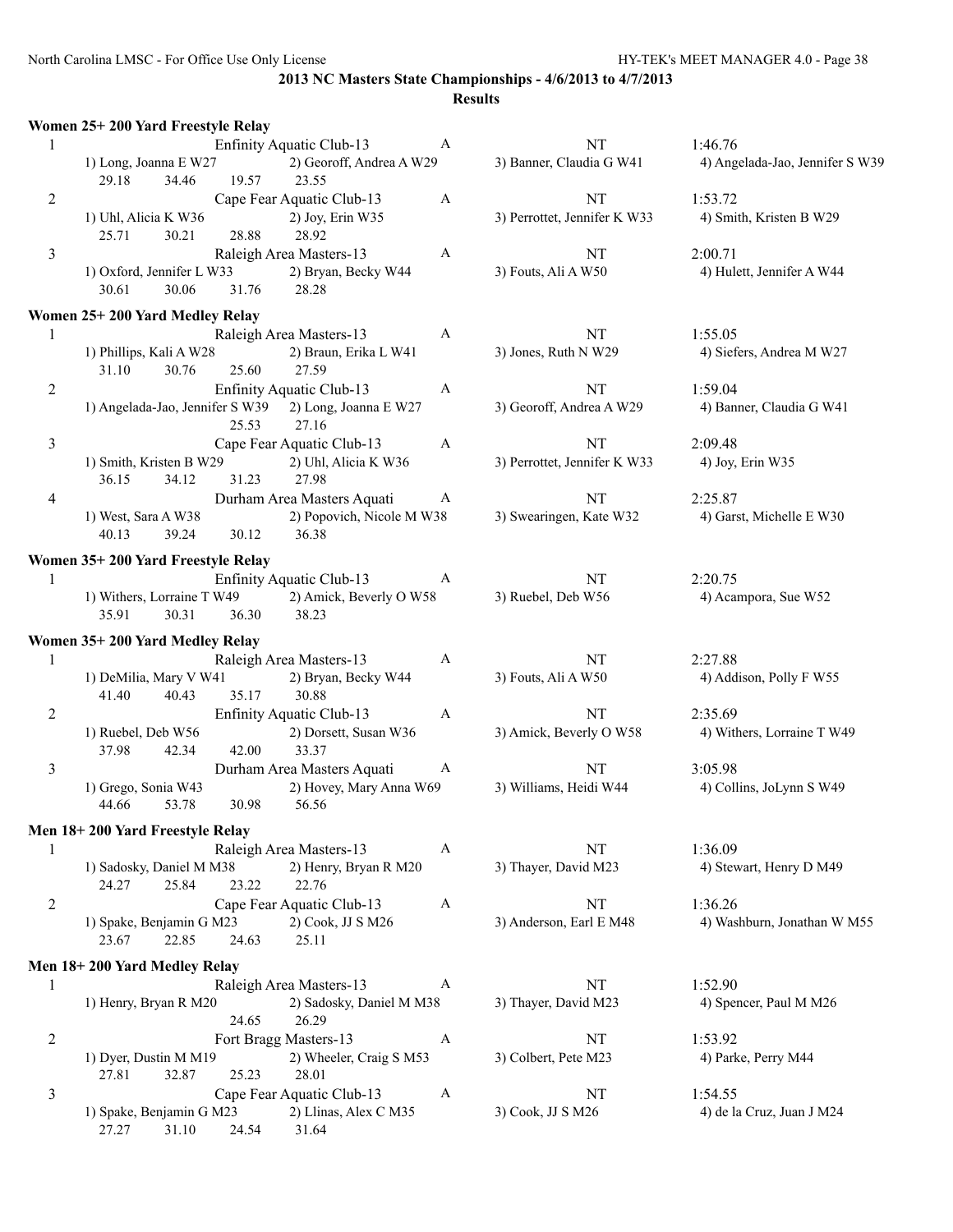|                | Men 25+200 Yard Medley Relay         |                    |                             |                |                    |                    |                           |                                                         |
|----------------|--------------------------------------|--------------------|-----------------------------|----------------|--------------------|--------------------|---------------------------|---------------------------------------------------------|
|                | Durham Area Masters Aquati           |                    |                             | $\mathbf{A}$   |                    | NT                 | <b>NS</b>                 |                                                         |
|                | 1) Krebs, David K M28                |                    | 2) Allen, Benjamin M32      |                |                    |                    | 3) Symonds, Barry F M55   | 4) Adams, Michael M28                                   |
|                | Men 35+200 Yard Freestyle Relay      |                    |                             |                |                    |                    |                           |                                                         |
| 1              |                                      |                    | Greenville Swim Club Master |                | A                  |                    | NT                        | 1:40.34                                                 |
|                | 1) Mehlhop, Paul D M52               |                    | 2) Barlowe, Ryan J M37      |                |                    |                    | 3) Bullard, Joel M40      | 4) Barnhill, Kelly M45                                  |
|                | 24.36<br>27.25                       | 24.45              | 24.28                       |                |                    |                    |                           |                                                         |
| 2              | Raleigh Area Masters-13              |                    | A                           |                | NT                 | 1:44.35            |                           |                                                         |
|                | 1) Beck, Thomas M48                  |                    | 2) Aber, Dan M39            |                |                    |                    | 3) Spencer, Michael J M55 | 4) Parker, Lee M51                                      |
|                | 26.20<br>26.90                       | 25.35              | 25.90                       |                |                    |                    |                           |                                                         |
|                | Men 35+200 Yard Medley Relay         |                    |                             |                |                    |                    |                           |                                                         |
| 1              |                                      |                    | Gaston Gators - Gastonia NC |                | A                  |                    | NT                        | 1:54.74                                                 |
|                | 1) Adcock, Ward E M41                |                    | 2) McGrath, Jim G M44       |                |                    |                    |                           | 3) Niemeyer, Charles (Chuck) J M454) Major, David A M42 |
|                | 31.84<br>32.76                       | 25.93              | 24.21                       |                |                    |                    |                           |                                                         |
| $\overline{c}$ |                                      |                    | Raleigh Area Masters-13     |                | A                  |                    | $\mathbf{NT}$             | 1:57.08                                                 |
|                | 1) Bitzenhofer, Mike A M48           |                    | 2) Aber, Dan M39            |                |                    |                    | 3) Beck, Thomas M48       | 4) Parker, Lee M51                                      |
|                | 36.19<br>29.61                       | 25.62              | 25.66                       |                |                    |                    |                           |                                                         |
| 3              |                                      |                    | Cape Fear Aquatic Club-13   |                | $\mathbf{A}$       |                    | NT                        | 2:02.27                                                 |
|                | 1) Martin, Chris D M46               |                    | 2) Willis, Matt M37         |                |                    |                    | 3) McFarland, Jim A M53   | 4) Cockrum, John M39                                    |
|                | 39.07<br>28.96                       | 27.75              | 26.49                       |                |                    |                    |                           |                                                         |
|                | Men 45+200 Yard Medley Relay         |                    |                             |                |                    |                    |                           |                                                         |
| 1              |                                      |                    | Cape Fear Aquatic Club-13   |                | A                  |                    | NT                        | 2:18.60                                                 |
|                | 1) Byrd, Michael M55                 |                    | 2) Washburn, Jonathan W M55 |                |                    |                    | 3) Anderson, Earl E M48   | 4) Berting, David A M56                                 |
|                | 49.77<br>33.33                       | 27.56              | 27.94                       |                |                    |                    |                           |                                                         |
|                | Mixed 18+200 Yard Freestyle Relay    |                    |                             |                |                    |                    |                           |                                                         |
| 1              |                                      |                    | Raleigh Area Masters-13     |                | A                  |                    | NT                        | 1:36.36                                                 |
|                | 1) Thayer, David M23                 |                    | 2) Henry, Bryan R M20       |                |                    |                    | 3) Jones, Ruth N W29      | 4) Braun, Erika L W41                                   |
|                | 23.53<br>25.74                       | 23.55              | 23.54                       |                |                    |                    |                           |                                                         |
| 2              |                                      |                    | Raleigh Area Masters-13     |                | B                  |                    | NT                        | 1:44.75                                                 |
|                | 1) Sadosky, Daniel M M38             |                    | 2) Spencer, Paul M M26      |                |                    |                    | 3) Phillips, Kali A W28   | 4) Copeland, Brittany W23                               |
|                | 24.34<br>26.54                       | 27.56              | 26.31                       |                |                    |                    |                           |                                                         |
|                | Mixed 18+200 Yard Medley Relay       |                    |                             |                |                    |                    |                           |                                                         |
| 1              |                                      |                    | Raleigh Area Masters-13     |                | $\mathbf{A}$       |                    | NT                        | 1:47.77                                                 |
|                | 1) Stewart, Henry D M49              |                    | 2) Thayer, David M23        |                |                    |                    | 3) Braun, Erika L W41     | 4) Jones, Ruth N W29                                    |
|                | 28.26<br>29.82                       | 25.58              | 24.11                       |                |                    |                    |                           |                                                         |
| 2              |                                      |                    | Raleigh Area Masters-13     |                | B                  |                    | NT                        | 2:03.19                                                 |
|                | 1) Henry, Bryan R M20                |                    | 2) Copeland, Brittany W23   |                |                    |                    | 3) Beck, Thomas M48       | 4) Siefers, Andrea M W27                                |
|                | 30.90<br>35.51                       | 28.99              | 27.79                       |                |                    |                    |                           |                                                         |
|                |                                      |                    |                             |                |                    |                    |                           |                                                         |
|                | Mixed 25+200 Yard Freestyle Relay    |                    | Raleigh Area Masters-13     |                | A                  |                    | $\rm{NT}$                 | 1:54.69                                                 |
| 1              | 1) Aber, Dan M39                     |                    | 2) Kirkpatrick, Amy W25     |                |                    |                    | 3) Oxford, Jennifer L W33 | 4) Beck, Thomas M48                                     |
|                | 25.32<br>30.34                       | 28.76              | 30.27                       |                |                    |                    |                           |                                                         |
| 2              |                                      |                    | Enfinity Aquatic Club-13    |                | $\mathbf{A}$       |                    | NT                        | 2:16.94                                                 |
|                | 1) Acampora, Sue W52                 |                    | 2) Ruebel, Deb W56          |                |                    |                    | 3) Hawkins, Nathaniel M34 | 4) Boone, Garland M M53                                 |
|                | 27.62<br>31.66                       | 30.40              | 47.26                       |                |                    |                    |                           |                                                         |
|                |                                      |                    |                             |                |                    |                    |                           |                                                         |
|                | Mixed 25+800 Yard Freestyle Relay    |                    |                             |                |                    |                    |                           |                                                         |
| 1              |                                      |                    | Cape Fear Aquatic Club-13   |                | $\mathbf{A}$       |                    | NT                        | 9:00.10                                                 |
|                | 1) Uhl, Alicia K W36                 |                    | 2) Cockrum, John M39        |                |                    |                    | 3) Smith, Kristen B W29   | 4) Willis, Matt M37                                     |
|                | 29.28<br>1:00.76<br>1:06.77<br>32.35 | 1:32.70<br>1:41.28 | 2:03.98<br>2:15.54          | 32.40<br>30.20 | 1:09.69<br>1:03.64 | 1:48.41<br>1:38.57 | 2:26.65<br>2:13.93        |                                                         |
|                |                                      |                    |                             |                |                    |                    |                           |                                                         |